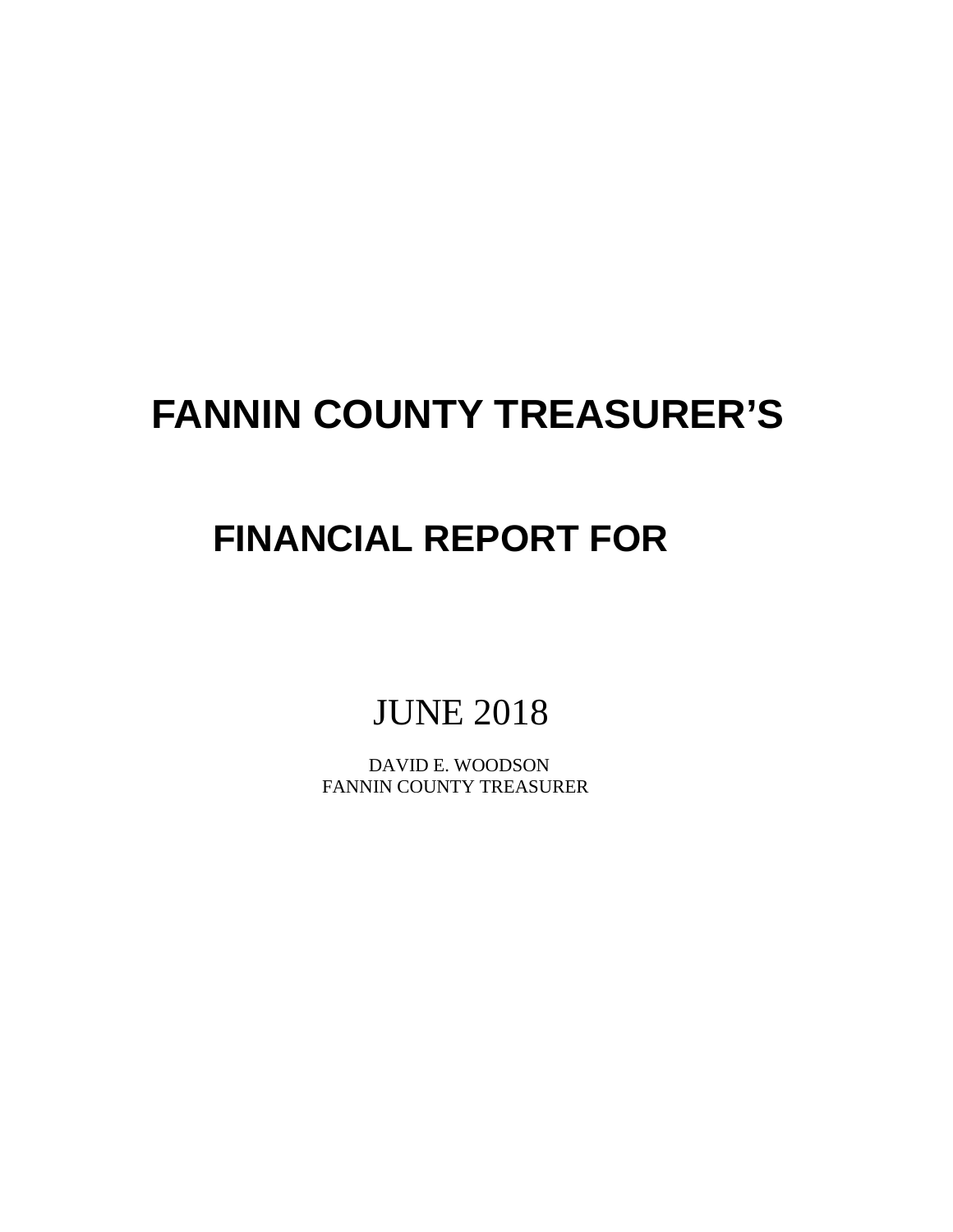# 07/02/2018 FUND DEPOSIT LISTING PAGE 1

| RECEIPT | RECEIVED | DATE | DATE | DESCRIPTION                                | BANK | INCOME  | REPORT | <b>AMOUNT</b> |
|---------|----------|------|------|--------------------------------------------|------|---------|--------|---------------|
| NUMBER  | FROM     |      |      | RECEIVED DEPOSIT OF MONEY RECEIVED ACCOUNT |      | ACCOUNT | CODES  | RECEIVED      |
|         |          |      |      |                                            |      |         |        |               |

GENERAL FUND

|                           | ====================================                                                        |                                  |                                                      |                  |                  |           |
|---------------------------|---------------------------------------------------------------------------------------------|----------------------------------|------------------------------------------------------|------------------|------------------|-----------|
| 0000180698-01 TEXPOOL     |                                                                                             |                                  | 06-01-2018 06-01-2018 MAY 2018 INTEREST              | $10 - 103 - 175$ | $10 - 360 - 100$ | 6,678.62  |
|                           | 0000180700-01 DISTRICT ATTORNEY TRUST                                                       |                                  | 06-01-2018 06-01-2018 ADMIN. FEES                    | $10 - 103 - 100$ | $10 - 340 - 475$ | 15.00     |
|                           | 0000180700-02 DISTRICT ATTORNEY TRUST                                                       |                                  | 06-01-2018 06-01-2018 CERTIFIED MAIL                 | $10 - 103 - 100$ | $10 - 475 - 311$ | 38.82     |
| 0000180701-01 TAX A/C     |                                                                                             |                                  | 06-01-2018 06-01-2018 WEEK OF 05/25/18               | $10 - 103 - 100$ | $10 - 321 - 200$ | 2,479.60  |
| 0000180702-01 TAX A/C     |                                                                                             |                                  | 06-01-2018 06-01-2018 WEEK OF 05/25/18 17 10-103-100 |                  | $10 - 321 - 250$ | 870.00    |
|                           | 0000180703-01 VISION MEDIA GROUP, INC.                                                      |                                  | 06-01-2018 06-01-2018 JUNE 2018 TOWER REN 10-103-100 |                  | $10 - 370 - 100$ | 200.00    |
| 0000180704-01 SECURUS     |                                                                                             |                                  | 06-01-2018 06-01-2018 APRIL 2018 JAIL PAY 10-103-100 |                  | $10 - 319 - 420$ | 3,408.69  |
|                           | 0000180705-01 BOND SUPERVISION                                                              |                                  | 06-04-2018 06-04-2018 WEEK OF 05/29/18 TH 10-103-100 |                  | $10 - 340 - 573$ | 1,100.00  |
| 0000180706-01 TAC         |                                                                                             |                                  | 06-04-2018 06-04-2018 TRAVEL REIMBURSEMEN 10-103-100 |                  | $10 - 400 - 427$ | 669.70    |
| 0000180706-02 TAC         |                                                                                             |                                  | 06-04-2018 06-04-2018 TRAVEL REIMBURSEMEN 10-103-100 |                  | 10-495-427       | 669.70    |
|                           | 0000180707-01 FANNIN COUNTY HEALTH DEPT 06-04-2018 06-04-2018 MAY 2018 PERFITS & 10-103-100 |                                  |                                                      |                  | $10 - 320 - 545$ | 2,200.00  |
| 0000180708-01 COMPTROLLER |                                                                                             |                                  | 06-05-2018 06-05-2018 Q3 CCL SUPPLEMENT              | $10 - 103 - 100$ | $10 - 370 - 410$ | 21,000.00 |
|                           | 0000180709-01 CONSTABLE PCT. # 3                                                            |                                  | 06-05-2018 06-05-2018 SERVE PAPERS                   | $10 - 103 - 100$ | $10 - 340 - 553$ | 70.00     |
|                           | 0000180710-01 FANNIN COUNTY HEALTH INSP 06-05-2018 06-05-2018 MAY 2018 PERMITS & 10-103-100 |                                  |                                                      |                  | $10 - 320 - 300$ | 10,455.03 |
| 0000180711-01 JP PCT. # 3 |                                                                                             | 06-06-2018 06-06-2018 MAR. 2018  |                                                      | $10 - 103 - 100$ | $10 - 318 - 130$ | 3,659.63  |
| 0000180711-02 JP PCT. # 3 |                                                                                             | 06-06-2018 06-06-2018 MAR. 2018  |                                                      | $10 - 103 - 100$ | $10 - 340 - 560$ | 131.80    |
| 0000180711-03 JP PCT. # 3 |                                                                                             | 06-06-2018 06-06-2018 MAR. 2018  |                                                      | $10 - 103 - 100$ | $10 - 350 - 457$ | 355.70    |
| 0000180711-04 JP PCT. # 3 |                                                                                             | 06-06-2018 06-06-2018 MAR. 2018  |                                                      | $10 - 103 - 100$ | $10 - 370 - 163$ | 17.41     |
| 0000180711-05 JP PCT. # 3 |                                                                                             | 06-06-2018 06-06-2018 MAR. 2018  |                                                      | $10 - 103 - 100$ | $10 - 370 - 164$ | 69.64     |
| 0000180711-06 JP PCT. # 3 |                                                                                             | 06-06-2018 06-06-2018 MAR, 2018  |                                                      | $10 - 103 - 100$ | $10 - 370 - 166$ | 23.33     |
| 0000180711-07 JP PCT. # 3 |                                                                                             | 06-06-2018 06-06-2018 MAR. 2018  |                                                      | $10 - 103 - 100$ | $10 - 370 - 167$ | 155.57    |
| 0000180711-08 JP PCT. # 3 |                                                                                             | 06-06-2018 06-06-2018 MAR. 2018  |                                                      | $10 - 103 - 100$ | $10 - 340 - 457$ | 826.87    |
| 0000180711-09 JP PCT. # 3 |                                                                                             | 06-06-2018 06-06-2018 MAR. 2018  |                                                      | $10 - 103 - 100$ | $10 - 340 - 553$ | 212.36    |
| 0000180712-01 JP PCT. # 3 |                                                                                             | 06-06-2018 06-06-2018 APRIL 2018 |                                                      | $10 - 103 - 100$ | $10 - 318 - 130$ | 2,555.12  |
| 0000180712-02 JP PCT. # 3 |                                                                                             | 06-06-2018 06-06-2018 APRIL 2018 |                                                      | $10 - 103 - 100$ | $10 - 340 - 560$ | 126.58    |
| 0000180712-03 JP PCT. # 3 |                                                                                             | 06-06-2018 06-06-2018 APRIL 2018 |                                                      | $10 - 103 - 100$ | $10 - 350 - 457$ | 195.00    |
| 0000180712-04 JP PCT. # 3 |                                                                                             | 06-06-2018 06-06-2018 APRIL 2018 |                                                      | $10 - 103 - 100$ | $10 - 370 - 163$ | 11.46     |
| 0000180712-05 JP PCT. # 3 |                                                                                             | 06-06-2018 06-06-2018 APRIL 2018 |                                                      | $10 - 103 - 100$ | $10 - 370 - 164$ | 45.82     |
| 0000180712-06 JP PCT. # 3 |                                                                                             | 06-06-2018 06-06-2018 APRIL 2018 |                                                      | $10 - 103 - 100$ | $10 - 370 - 166$ | 16.38     |
| 0000180712-07 JP PCT. # 3 |                                                                                             | 06-06-2018 06-06-2018 APRIL 2018 |                                                      | $10 - 103 - 100$ | $10 - 370 - 167$ | 109.16    |
| 0000180712-08 JP PCT. # 3 |                                                                                             | 06-06-2018 06-06-2018 APRIL 2018 |                                                      | $10 - 103 - 100$ | $10 - 340 - 457$ | 632.58    |
| 0000180712-09 JP PCT. # 3 |                                                                                             | 06-06-2018 06-06-2018 APRIL 2018 |                                                      | $10 - 103 - 100$ | $10 - 340 - 553$ | 220.00    |
|                           | 0000180715-01 APPRAISAL DISTRICT                                                            | 06-07-2018 06-07-2018 TAXES      |                                                      | $10 - 103 - 100$ | $10 - 310 - 110$ | 29,872.18 |
|                           | 0000180715-07 APPRAISAL DISTRICT                                                            | 06-07-2018 06-07-2018 TAXES      |                                                      | $10 - 103 - 100$ | $10 - 310 - 120$ | 1,170.88  |
|                           | 0000180716-01 DISTRICT CLERK                                                                |                                  | 06-07-2018 06-07-2018 MAY 1-31, 2018                 | $10 - 103 - 100$ | $10 - 318 - 130$ | 7,285.54  |
|                           | 0000180716-02 DISTRICT CLERK                                                                |                                  | 06-07-2018 06-07-2018 MAY 1-31, 2018                 | $10 - 103 - 100$ | $10 - 318 - 132$ | 4.48      |
|                           | 0000180716-03 DISTRICT CLERK                                                                |                                  | 06-07-2018 06-07-2018 MAY 1-31, 2018                 | $10 - 103 - 100$ | $10 - 340 - 135$ | 222.16    |
|                           | 0000180716-04 DISTRICT CLERK                                                                |                                  | 06-07-2018 06-07-2018 MAY 1-31, 2018                 | $10 - 103 - 100$ | $10 - 340 - 450$ | 9,146.60  |
|                           | 0000180716-05 DISTRICT CLERK                                                                |                                  | 06-07-2018 06-07-2018 MAY 1-31, 2018                 | $10 - 103 - 100$ | $10 - 340 - 560$ | 3,009.23  |
|                           | 0000180716-06 DISTRICT CLERK                                                                |                                  | 06-07-2018 06-07-2018 MAY 1-31, 2018                 | $10 - 103 - 100$ | $10 - 340 - 600$ | 179.06    |
|                           | 0000180716-07 DISTRICT CLERK                                                                |                                  | 06-07-2018 06-07-2018 MAY 1-31, 2018                 | $10 - 103 - 100$ | $10 - 370 - 162$ | 537.14    |
|                           | 0000180716-08 DISTRICT CLERK                                                                |                                  | 06-07-2018 06-07-2018 MAY 1-31, 2018                 | $10 - 103 - 100$ | $10 - 370 - 163$ | 23.02     |
|                           | 0000180716-09 DISTRICT CLERK                                                                |                                  | 06-07-2018 06-07-2018 MAY 1-31, 2018                 | $10 - 103 - 100$ | $10 - 370 - 164$ | 92.09     |
|                           | 0000180716-10 DISTRICT CLERK                                                                |                                  | 06-07-2018 06-07-2018 MAY 1-31, 2018                 | $10 - 103 - 100$ | $10 - 370 - 166$ | 4.50      |
|                           | 0000180716-11 DISTRICT CLERK                                                                |                                  | 06-07-2018 06-07-2018 MAY 1-31, 2018                 | $10 - 103 - 100$ | $10 - 370 - 167$ | 31.25     |
|                           | 0000180716-12 DISTRICT CLERK                                                                |                                  | 06-07-2018 06-07-2018 MAY 1-31, 2018                 | $10 - 103 - 100$ | $10 - 370 - 450$ | 360.00    |
| 0000180717-01 LEGEND BANK |                                                                                             |                                  | 06-07-2018 06-07-2018 MAY 2018 INTEREST              | $10 - 103 - 100$ | $10 - 360 - 100$ | 228.09    |
| 0000180717-30 LEGEND BANK |                                                                                             |                                  | 06-07-2018 06-07-2018 MAY 2018 INTEREST              | $10 - 100 - 100$ | $10 - 360 - 100$ | 1.36      |
|                           | 0000180720-01 BOND SUPERVISION                                                              |                                  | 06-08-2018 06-08-2018 WEEK OF 06/04/18 TH 10-103-100 |                  | $10 - 340 - 573$ | 1,895.00  |
| 0000180721-01 COMPTROLLER |                                                                                             |                                  | 06-08-2018 06-08-2018 APRIL 2018 LOCAL SA 10-103-100 |                  | $10 - 318 - 160$ | 64,881.99 |
| 0000180722-01 GOVERNOR    |                                                                                             |                                  | 06-11-2018 06-11-2018 RIFLE RESISTANT BOD 10-103-100 |                  | $10 - 330 - 396$ | 14,150.00 |
|                           | 0000180731-01 SANDERSON SURVEYING INC.                                                      |                                  | 06-11-2018 06-11-2018 RE-PLATE ODEN ESTAT 10-103-100 |                  | $10 - 340 - 652$ | 530.00    |
|                           | 0000180734-01 CONSTABLE PCT. # 1                                                            |                                  | 06-12-2018 06-12-2018 SERVE THREE SETS OF 10-103-100 |                  | $10 - 340 - 551$ | 210.00    |
|                           | 0000180735-01 FANNIN CO. COMMUNITY                                                          | 06-12-2018 06-12-2018 TELEPHONE  |                                                      | $10 - 103 - 100$ | $10 - 570 - 420$ | 28.72     |
|                           |                                                                                             |                                  |                                                      |                  |                  |           |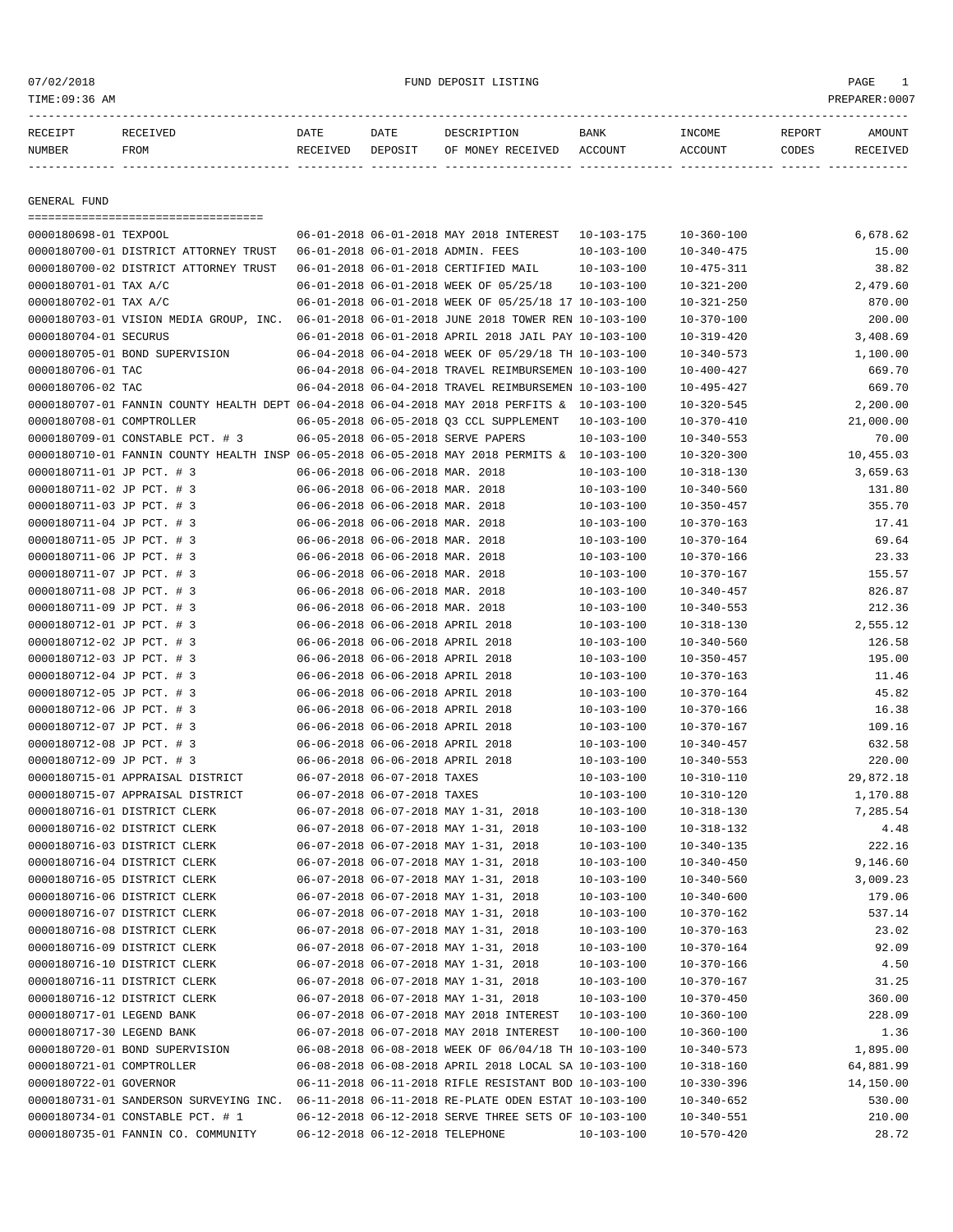# 07/02/2018 FUND DEPOSIT LISTING PAGE 2

| RECEIPT                            | RECEIVED | DATE     | DATE                            | DESCRIPTION |                   | <b>BANK</b>      | INCOME           | REPORT | AMOUNT   |
|------------------------------------|----------|----------|---------------------------------|-------------|-------------------|------------------|------------------|--------|----------|
| NUMBER                             | FROM     | RECEIVED | DEPOSIT                         |             | OF MONEY RECEIVED | ACCOUNT          | ACCOUNT          | CODES  | RECEIVED |
|                                    |          |          |                                 |             |                   |                  |                  |        |          |
|                                    |          |          |                                 |             |                   |                  |                  |        |          |
| GENERAL FUND                       |          |          |                                 |             |                   |                  |                  |        |          |
|                                    |          |          |                                 |             |                   |                  |                  |        |          |
| 0000180736-01 JP PCT. # 2          |          |          | 06-13-2018 06-13-2018 MAR. 2018 |             |                   | $10 - 103 - 100$ | $10 - 318 - 130$ |        | 1,365.94 |
| 0000180736-02 JP PCT. # 2          |          |          | 06-13-2018 06-13-2018 MAR. 2018 |             |                   | $10 - 103 - 100$ | $10 - 350 - 456$ |        | 29.00    |
| $0.000180736 - 03$ . The prime # 2 |          |          | 06-13-2018 06-13-2018 MAR 2018  |             |                   | $10 - 103 - 100$ | $10 - 370 - 166$ |        | 9 06     |

| 0000180736-03 JP PCT. # 2                                                                    | 06-13-2018 06-13-2018 MAR. 2018  |                                                      | $10 - 103 - 100$ | $10 - 370 - 166$ | 9.06        |
|----------------------------------------------------------------------------------------------|----------------------------------|------------------------------------------------------|------------------|------------------|-------------|
| 0000180736-04 JP PCT. # 2                                                                    | 06-13-2018 06-13-2018 MAR. 2018  |                                                      | $10 - 103 - 100$ | $10 - 370 - 167$ | 60.40       |
| 0000180736-05 JP PCT. # 2                                                                    | 06-13-2018 06-13-2018 MAR. 2018  |                                                      | $10 - 103 - 100$ | $10 - 340 - 456$ | 699.50      |
| 0000180736-06 JP PCT. # 2                                                                    | 06-13-2018 06-13-2018 MAR. 2018  |                                                      | $10 - 103 - 100$ | $10 - 340 - 552$ | 280.00      |
| 0000180737-01 JP PCT. # 2                                                                    |                                  | 06-13-2018 06-13-2018 APRIL 2018                     | $10 - 103 - 100$ | $10 - 318 - 130$ | 141.36      |
| 0000180737-02 JP PCT. # 2                                                                    |                                  | 06-13-2018 06-13-2018 APRIL 2018                     | $10 - 103 - 100$ | $10 - 350 - 456$ | 20.00       |
| 0000180737-03 JP PCT. # 2                                                                    |                                  | 06-13-2018 06-13-2018 APRIL 2018                     | $10 - 103 - 100$ | $10 - 370 - 166$ | 0.84        |
| 0000180737-04 JP PCT. # 2                                                                    |                                  | 06-13-2018 06-13-2018 APRIL 2018                     | $10 - 103 - 100$ | $10 - 370 - 167$ | 5.60        |
| 0000180737-05 JP PCT. # 2                                                                    |                                  | 06-13-2018 06-13-2018 APRIL 2018                     | $10 - 103 - 100$ | $10 - 340 - 456$ | 45.00       |
| 0000180737-06 JP PCT. # 2                                                                    |                                  | 06-13-2018 06-13-2018 APRIL 2018                     | $10 - 103 - 100$ | $10 - 340 - 552$ | 140.00      |
| 0000180742-01 TAX A/C                                                                        |                                  | 06-13-2018 06-13-2018 WEEK OF 06/01/18 16 10-103-100 |                  | $10 - 321 - 250$ | 820.00      |
| 0000180743-01 TAX A/C                                                                        |                                  | 06-13-2018 06-13-2018 WEEK OF 06/08/18 17 10-103-100 |                  | $10 - 321 - 250$ | 865.00      |
| 0000180744-01 TAX A/C                                                                        |                                  | 06-13-2018 06-13-2018 WEEK OF 06/01/18               | $10 - 103 - 100$ | $10 - 321 - 200$ | 2,586.00    |
| 0000180745-01 TAX A/C                                                                        |                                  | 06-13-2018 06-13-2018 WEEK OF 06/08/18               | $10 - 103 - 100$ | $10 - 321 - 200$ | 2,361.85    |
| 0000180746-01 APPRAISAL DISTRICT                                                             | 06-14-2018 06-14-2018 TAXES      |                                                      | $10 - 103 - 100$ | $10 - 310 - 110$ | 23, 239.55  |
| 0000180746-02 APPRAISAL DISTRICT                                                             | 06-14-2018 06-14-2018 TAXES      |                                                      | $10 - 103 - 100$ | $10 - 321 - 901$ | 529.88      |
| 0000180746-08 APPRAISAL DISTRICT                                                             | 06-14-2018 06-14-2018 TAXES      |                                                      | $10 - 103 - 100$ | $10 - 310 - 120$ | 3,691.75    |
| 0000180749-01 MEDICAL CONSULTANTS INC.                                                       |                                  | 06-14-2018 06-14-2018 PAYMENT REFUND                 | $10 - 103 - 100$ | $10 - 565 - 405$ | 618.60      |
| 0000180749-02 MEDICAL CONSULTANTS INC.                                                       |                                  | 06-14-2018 06-14-2018 PAYMENT REFUND                 | $10 - 103 - 100$ | $10 - 565 - 405$ | 601.51      |
| 0000180750-01 TAX A/C                                                                        |                                  | 06-15-2018 06-15-2018 TABC-MAY 2018-COUNT 10-103-100 |                  | $10 - 320 - 200$ | 695.00      |
| 0000180758-01 EMERGENCY PHYSICIANS                                                           |                                  | 06-18-2018 06-18-2018 REFUND- BILLED IN E 10-103-100 |                  | $10 - 565 - 405$ | 86.04       |
| 0000180759-01 EMERGENCY PHYSICIANS                                                           |                                  | 06-18-2018 06-18-2018 REFUND-BILLED IN ER 10-103-100 |                  | $10 - 645 - 411$ | 79.62       |
|                                                                                              |                                  |                                                      |                  |                  |             |
| 0000180760-01 US BANK                                                                        |                                  | 06-18-2018 06-18-2018 APRIL 2018 INMATE P 10-103-100 |                  | $10 - 319 - 553$ | 25,422.50   |
| 0000180761-01 COMPTROLLER                                                                    |                                  | 06-19-2018 06-19-2018 JUNE 2018 COUNTY SU 10-103-100 |                  | $10 - 370 - 152$ | 359.81      |
| 0000180762-01 THE AMERICAN BOTTLING COM 06-20-2018 06-20-2018 DR. PEPPER COMMISSI 10-103-100 |                                  |                                                      |                  | $10 - 370 - 510$ | 12.00       |
| 0000180768-01 APPRAISAL DISTRICT                                                             | 06-21-2018 06-21-2018 TAXES      |                                                      | $10 - 103 - 100$ | $10 - 310 - 110$ | 10,361.78   |
| 0000180768-02 APPRAISAL DISTRICT                                                             | 06-21-2018 06-21-2018 TAXES      |                                                      | $10 - 103 - 100$ | $10 - 321 - 901$ | 248.24      |
| 0000180768-08 APPRAISAL DISTRICT                                                             | 06-21-2018 06-21-2018 TAXES      |                                                      | $10 - 103 - 100$ | $10 - 310 - 120$ | 1,648.28    |
| 0000180771-01 TAX A/C                                                                        |                                  | 06-21-2018 06-21-2018 WEEK OF 06/15/18               | $10 - 103 - 100$ | $10 - 321 - 200$ | 2,125.60    |
| 0000180772-01 TAX A/C                                                                        |                                  | 06-21-2018 06-21-2018 WEEK OF 06/08/18               | $10 - 103 - 100$ | $10 - 321 - 200$ | 2.30        |
| 0000180773-01 TAX A/C                                                                        |                                  | 06-21-2018 06-21-2018 WEEK OF 06/01/18               | $10 - 103 - 100$ | $10 - 321 - 200$ | 4.60        |
| 0000180774-01 TAX A/C                                                                        |                                  | 06-21-2018 06-21-2018 WEEK OF 06/15/18 22 10-103-100 |                  | $10 - 321 - 250$ | 1,115.00    |
| 0000180775-02 CITY OF TRENTON                                                                |                                  | 06-22-2018 06-22-2018 MAY 5, 2018 EARLY A 10-103-100 |                  | $10 - 340 - 484$ | 75.00       |
| 0000180775-03 CITY OF TRENTON                                                                |                                  | 06-22-2018 06-22-2018 MAY 5, 2018 EARLY A 10-103-100 |                  | $10 - 404 - 430$ | 4.05        |
| 0000180779-01 COMPTROLLER                                                                    |                                  | 06-22-2018 06-22-2018 UTILITY REIMBURSEME 10-103-100 |                  | $10 - 370 - 147$ | 1,089.49    |
| 0000180780-01 COUNTY CLERK                                                                   | 06-22-2018 06-22-2018 MAR. 2018  |                                                      | $10 - 103 - 100$ | $10 - 318 - 130$ | 6,753.76    |
| 0000180780-02 COUNTY CLERK                                                                   | 06-22-2018 06-22-2018 MAR. 2018  |                                                      | $10 - 103 - 100$ | $10 - 340 - 560$ | 2,073.22    |
| 0000180780-03 COUNTY CLERK                                                                   | 06-22-2018 06-22-2018 MAR. 2018  |                                                      | $10 - 103 - 100$ | $10 - 340 - 403$ | 23, 202. 75 |
| 0000180780-04 COUNTY CLERK                                                                   | 06-22-2018 06-22-2018 MAR. 2018  |                                                      | $10 - 103 - 100$ | $10 - 370 - 162$ | 360.00      |
| 0000180780-05 COUNTY CLERK                                                                   | 06-22-2018 06-22-2018 MAR. 2018  |                                                      | $10 - 103 - 100$ | $10 - 370 - 163$ | 44.96       |
| 0000180780-06 COUNTY CLERK                                                                   | 06-22-2018 06-22-2018 MAR. 2018  |                                                      | $10 - 103 - 100$ | $10 - 370 - 164$ | 179.84      |
| 0000180780-07 COUNTY CLERK                                                                   | 06-22-2018 06-22-2018 MAR. 2018  |                                                      | $10 - 103 - 100$ | $10 - 370 - 166$ | 12.97       |
| 0000180780-08 COUNTY CLERK                                                                   | 06-22-2018 06-22-2018 MAR. 2018  |                                                      | $10 - 103 - 100$ | $10 - 370 - 167$ | 86.84       |
| 0000180780-09 COUNTY CLERK                                                                   | 06-22-2018 06-22-2018 MAR. 2018  |                                                      | $10 - 103 - 100$ | $10 - 340 - 400$ | 58.00       |
| 0000180780-10 COUNTY CLERK                                                                   | 06-22-2018 06-22-2018 MAR. 2018  |                                                      | $10 - 103 - 100$ | $10 - 340 - 475$ | 704.44      |
| 0000180780-11 COUNTY CLERK                                                                   | 06-22-2018 06-22-2018 MAR. 2018  |                                                      | $10 - 103 - 100$ | $10 - 340 - 601$ | 120.00      |
| 0000180780-12 COUNTY CLERK                                                                   | 06-22-2018 06-22-2018 MAR. 2018  |                                                      | $10 - 103 - 100$ | $10 - 318 - 132$ | 2,091.73    |
| 0000180780-13 COUNTY CLERK                                                                   | 06-22-2018 06-22-2018 MAR. 2018  |                                                      | $10 - 103 - 100$ | $10 - 352 - 201$ | 10.00       |
| 0000180780-14 COUNTY CLERK                                                                   | 06-22-2018 06-22-2018 MAR. 2018  |                                                      | $10 - 103 - 100$ | $10 - 360 - 100$ | 0.68        |
| 0000180780-15 COUNTY CLERK                                                                   | 06-22-2018 06-22-2018 MAR. 2018  |                                                      | $10 - 103 - 100$ | $10 - 425 - 319$ | 1.95        |
| 0000180781-01 COUNTY CLERK                                                                   | 06-22-2018 06-22-2018 APRIL 2018 |                                                      | $10 - 103 - 100$ | $10 - 318 - 130$ | 6,854.06    |
| 0000180781-02 COUNTY CLERK                                                                   | 06-22-2018 06-22-2018 APRIL 2018 |                                                      | $10 - 103 - 100$ | $10 - 340 - 560$ | 2,311.13    |
|                                                                                              |                                  |                                                      |                  |                  |             |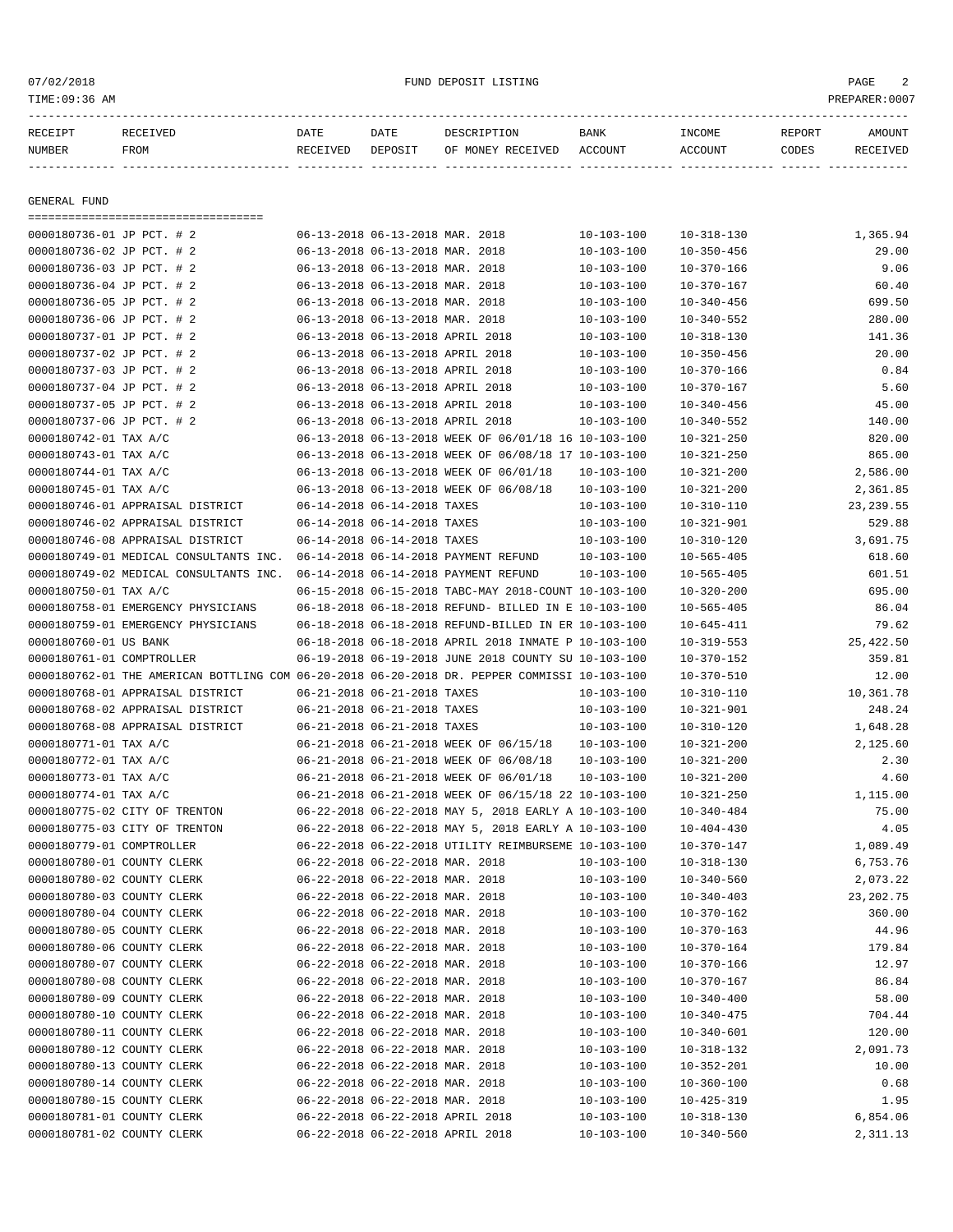| RECEIPT<br>NUMBER          | RECEIVED<br>FROM | DATE<br>RECEIVED | DATE<br>DEPOSIT                  | DESCRIPTION<br>OF MONEY RECEIVED | <b>BANK</b><br>ACCOUNT | INCOME<br>ACCOUNT | REPORT<br>CODES | AMOUNT<br>RECEIVED |
|----------------------------|------------------|------------------|----------------------------------|----------------------------------|------------------------|-------------------|-----------------|--------------------|
|                            |                  |                  |                                  |                                  |                        |                   |                 |                    |
| GENERAL FUND               |                  |                  |                                  |                                  |                        |                   |                 |                    |
|                            |                  |                  |                                  |                                  |                        |                   |                 |                    |
| 0000180781-03 COUNTY CLERK |                  |                  | 06-22-2018 06-22-2018 APRIL 2018 |                                  | $10 - 103 - 100$       | $10 - 340 - 403$  |                 | 24,703.23          |

| UUUULSU / 81-U3 COUNTY CLERK     |                                  | 00-22-2018 00-22-2018 APRIL 2018 |                                                      | $10 - 103 - 100$ | $10 - 340 - 403$ | 24,703.23 |
|----------------------------------|----------------------------------|----------------------------------|------------------------------------------------------|------------------|------------------|-----------|
| 0000180781-04 COUNTY CLERK       |                                  | 06-22-2018 06-22-2018 APRIL 2018 |                                                      | $10 - 103 - 100$ | $10 - 370 - 162$ | 330.00    |
| 0000180781-05 COUNTY CLERK       | 06-22-2018 06-22-2018 APRIL 2018 |                                  |                                                      | $10 - 103 - 100$ | $10 - 370 - 163$ | 52.20     |
| 0000180781-06 COUNTY CLERK       | 06-22-2018 06-22-2018 APRIL 2018 |                                  |                                                      | $10 - 103 - 100$ | $10 - 370 - 164$ | 208.80    |
| 0000180781-07 COUNTY CLERK       |                                  | 06-22-2018 06-22-2018 APRIL 2018 |                                                      | $10 - 103 - 100$ | $10 - 370 - 166$ | 14.88     |
| 0000180781-08 COUNTY CLERK       |                                  | 06-22-2018 06-22-2018 APRIL 2018 |                                                      | $10 - 103 - 100$ | $10 - 370 - 167$ | 100.12    |
| 0000180781-09 COUNTY CLERK       |                                  | 06-22-2018 06-22-2018 APRIL 2018 |                                                      | $10 - 103 - 100$ | $10 - 340 - 400$ | 106.00    |
| 0000180781-10 COUNTY CLERK       |                                  | 06-22-2018 06-22-2018 APRIL 2018 |                                                      | $10 - 103 - 100$ | $10 - 340 - 475$ | 745.96    |
| 0000180781-11 COUNTY CLERK       |                                  | 06-22-2018 06-22-2018 APRIL 2018 |                                                      | $10 - 103 - 100$ | $10 - 340 - 601$ | 110.00    |
| 0000180781-12 COUNTY CLERK       |                                  | 06-22-2018 06-22-2018 APRIL 2018 |                                                      | $10 - 103 - 100$ | $10 - 318 - 132$ | 3,047.66  |
| 0000180781-13 COUNTY CLERK       | 06-22-2018 06-22-2018 APRIL 2018 |                                  |                                                      | $10 - 103 - 100$ | $10 - 352 - 201$ | 10.00     |
| 0000180781-14 COUNTY CLERK       | 06-22-2018 06-22-2018 APRIL 2018 |                                  |                                                      | $10 - 103 - 100$ | $10 - 360 - 100$ | 0.84      |
| 0000180782-01 COUNTY CLERK       | 06-22-2018 06-22-2018 MAY 2018   |                                  |                                                      | $10 - 103 - 100$ | $10 - 318 - 130$ | 4,880.12  |
| 0000180782-02 COUNTY CLERK       | 06-22-2018 06-22-2018 MAY 2018   |                                  |                                                      | $10 - 103 - 100$ | $10 - 340 - 560$ | 1,396.10  |
| 0000180782-03 COUNTY CLERK       | 06-22-2018 06-22-2018 MAY 2018   |                                  |                                                      | $10 - 103 - 100$ | $10 - 340 - 403$ | 22,196.29 |
| 0000180782-04 COUNTY CLERK       | 06-22-2018 06-22-2018 MAY 2018   |                                  |                                                      | $10 - 103 - 100$ | $10 - 370 - 162$ | 210.00    |
| 0000180782-05 COUNTY CLERK       |                                  | 06-22-2018 06-22-2018 MAY 2018   |                                                      | $10 - 103 - 100$ | $10 - 370 - 163$ | 42.95     |
| 0000180782-06 COUNTY CLERK       | 06-22-2018 06-22-2018 MAY 2018   |                                  |                                                      | $10 - 103 - 100$ | $10 - 370 - 164$ | 171.82    |
| 0000180782-07 COUNTY CLERK       |                                  | 06-22-2018 06-22-2018 MAY 2018   |                                                      | $10 - 103 - 100$ | $10 - 370 - 166$ | 10.07     |
| 0000180782-08 COUNTY CLERK       |                                  | 06-22-2018 06-22-2018 MAY 2018   |                                                      | $10 - 103 - 100$ | $10 - 370 - 167$ | 66.60     |
| 0000180782-09 COUNTY CLERK       |                                  | 06-22-2018 06-22-2018 MAY 2018   |                                                      | $10 - 103 - 100$ | $10 - 340 - 400$ | 56.00     |
| 0000180782-10 COUNTY CLERK       |                                  | 06-22-2018 06-22-2018 MAY 2018   |                                                      | $10 - 103 - 100$ | $10 - 340 - 475$ | 467.57    |
| 0000180782-11 COUNTY CLERK       | 06-22-2018 06-22-2018 MAY 2018   |                                  |                                                      | $10 - 103 - 100$ | $10 - 340 - 601$ | 70.00     |
| 0000180782-12 COUNTY CLERK       | 06-22-2018 06-22-2018 MAY 2018   |                                  |                                                      | $10 - 103 - 100$ | $10 - 318 - 132$ | 1,710.17  |
| 0000180782-13 COUNTY CLERK       | 06-22-2018 06-22-2018 MAY 2018   |                                  |                                                      | $10 - 103 - 100$ | $10 - 352 - 201$ | 10.00     |
| 0000180782-14 COUNTY CLERK       | 06-22-2018 06-22-2018 MAY 2018   |                                  |                                                      | 10-103-100       | $10 - 360 - 100$ | 1.31      |
| 0000180783-01 BOND SUPERVISION   |                                  |                                  | 06-25-2018 06-25-2018 WEEK OF 06/18/18 TH 10-103-100 |                  | $10 - 340 - 573$ | 1,630.00  |
| 0000180785-01 CONSTABLE PCT. # 1 |                                  |                                  | 06-26-2018 06-26-2018 SERVE PAPERS                   | $10 - 103 - 100$ | $10 - 340 - 551$ | 150.00    |
| 0000180787-01 AMERICAN TOWER     |                                  |                                  | 06-27-2018 06-27-2018 JULY 2018 TOWER REN 10-103-100 |                  | $10 - 370 - 115$ | 1,064.61  |
| 0000180792-01 DEPT. OF INTERIOR  |                                  |                                  | 06-28-2018 06-28-2018 PAYMENT IN LIEU OF 10-103-100  |                  | $10 - 318 - 120$ | 39,479.73 |
| 0000180794-01 APPRAISAL DISTRICT |                                  | 06-29-2018 06-29-2018 TAXES      |                                                      | $10 - 103 - 100$ | $10 - 310 - 110$ | 8,104.18  |
| 0000180794-07 APPRAISAL DISTRICT |                                  | 06-29-2018 06-29-2018 TAXES      |                                                      | $10 - 103 - 100$ | $10 - 310 - 120$ | 1,106.19  |
| 0000180795-01 TAX A/C            |                                  |                                  | 06-29-2018 06-29-2018 WEEK OF 06/22/18 16 10-103-100 |                  | $10 - 321 - 250$ | 830.00    |
| 0000180796-01 TAX A/C            |                                  |                                  | 06-29-2018 06-29-2018 WEEK OF 06/22/18               | $10 - 103 - 100$ | $10 - 321 - 200$ | 1,860.05  |
| 0000180797-01 SECURUS            |                                  |                                  | 06-29-2018 06-29-2018 MAY 2018 JAIL PAY P 10-103-100 |                  | $10 - 319 - 420$ | 3,005.00  |
|                                  |                                  |                                  |                                                      |                  |                  |           |

FUND TOTAL 437,337.79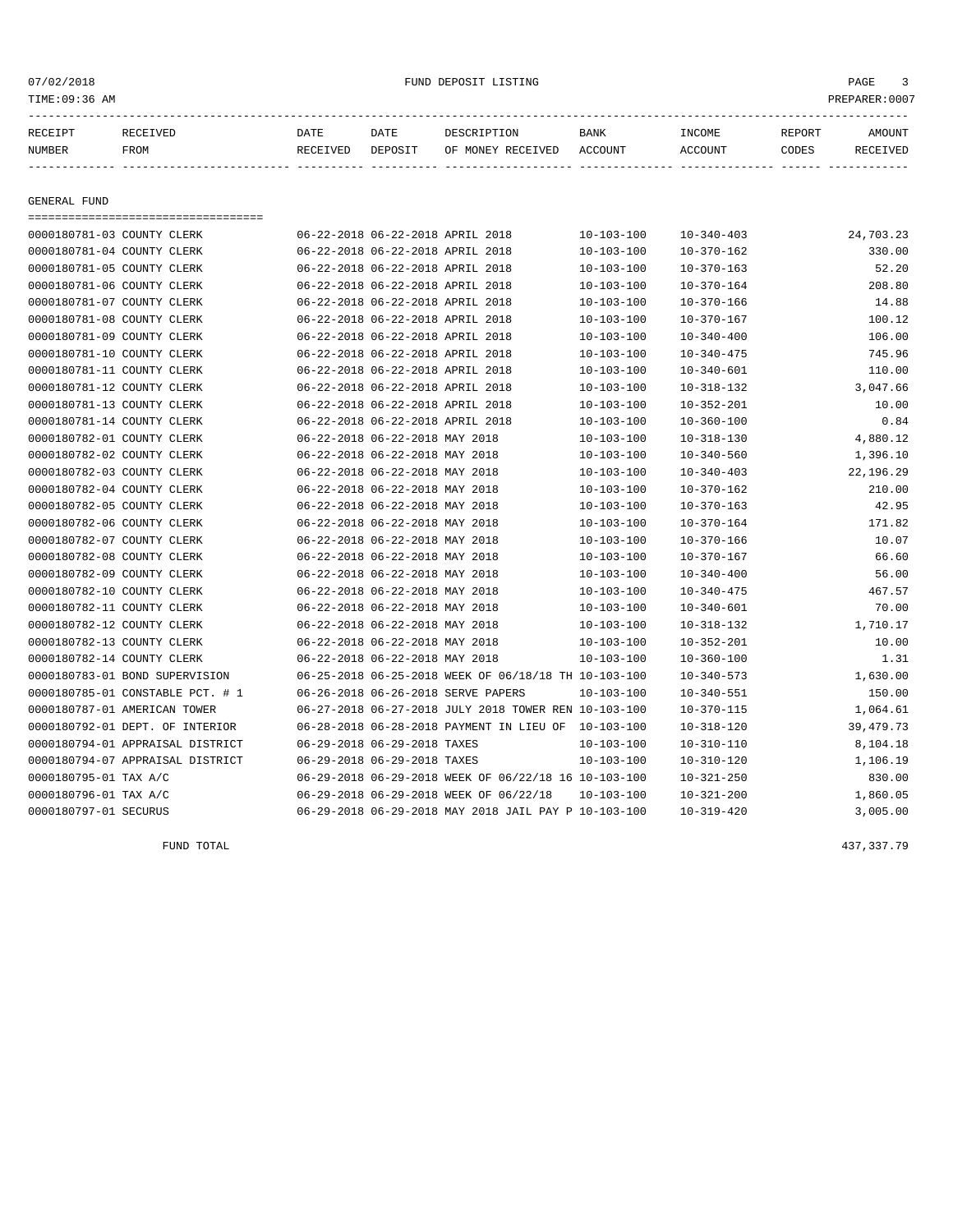07/02/2018 FUND DEPOSIT LISTING PAGE 1

| RECEIPT | <b>RECEIVED</b> | DATE     | DATE    | DESCRIPTION               | BANK | INCOME  | REPORT | AMOUNT   |
|---------|-----------------|----------|---------|---------------------------|------|---------|--------|----------|
| NUMBER  | <b>FROM</b>     | RECEIVED | DEPOSIT | OF MONEY RECEIVED ACCOUNT |      | ACCOUNT | CODES  | RECEIVED |
|         |                 |          |         |                           |      |         |        |          |

#### COURTHOUSE SECURITY

| ===================================== |                                         |                  |                  |        |
|---------------------------------------|-----------------------------------------|------------------|------------------|--------|
| 0000180711-10 JP PCT. # 3             | 06-06-2018 06-06-2018 MAR. 2018         | 11-103-100       | $11 - 340 - 651$ | 116.68 |
| 0000180712-10 JP PCT. # 3             | 06-06-2018 06-06-2018 APRIL 2018        | $11 - 103 - 100$ | $11 - 340 - 651$ | 81.85  |
| 0000180716-13 DISTRICT CLERK          | 06-07-2018 06-07-2018 MAY 1-31, 2018    | $11 - 103 - 100$ | $11 - 340 - 650$ | 249.85 |
| 0000180717-02 LEGEND BANK             | 06-07-2018 06-07-2018 MAY 2018 INTEREST | $11 - 103 - 100$ | $11 - 360 - 100$ | 8.68   |
| 0000180736-07 JP PCT. # 2             | 06-13-2018 06-13-2018 MAR. 2018         | $11 - 103 - 100$ | $11 - 340 - 651$ | 45.30  |
| 0000180737-07 JP PCT. # 2             | 06-13-2018 06-13-2018 APRIL 2018        | $11 - 103 - 100$ | $11 - 340 - 651$ | 4.20   |
| 0000180780-16 COUNTY CLERK            | 06-22-2018 06-22-2018 MAR. 2018         | $11 - 103 - 100$ | $11 - 340 - 600$ | 911.11 |
| 0000180781-15 COUNTY CLERK            | 06-22-2018 06-22-2018 APRIL 2018        | $11 - 103 - 100$ | $11 - 340 - 600$ | 967.93 |
| 0000180782-15 COUNTY CLERK            | 06-22-2018 06-22-2018 MAY 2018          | $11 - 103 - 100$ | $11 - 340 - 600$ | 824.94 |

FUND TOTAL  $3,210.54$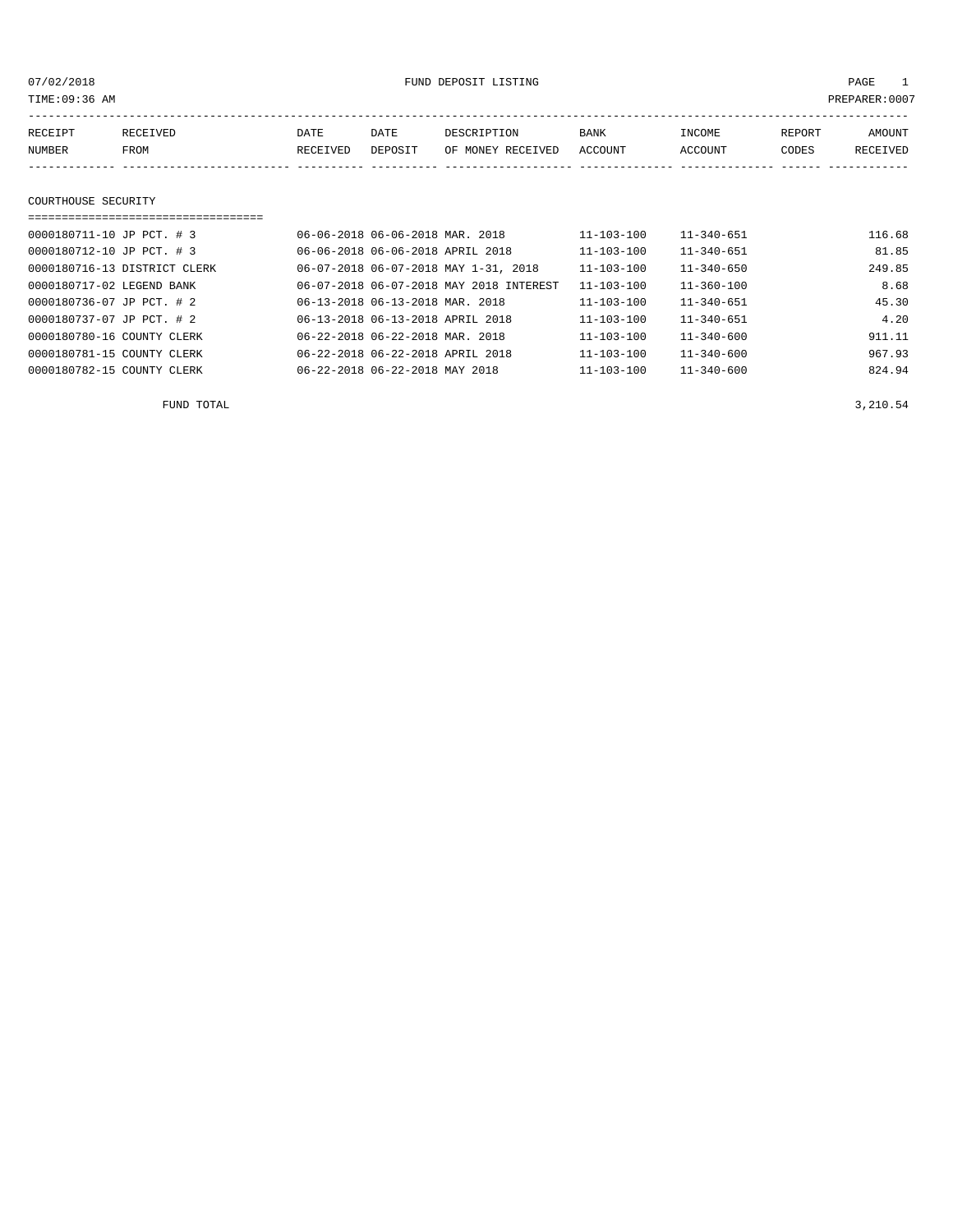TIME:09:36 AM PREPARER:0007

| RECEIPT | RECEIVED | DATE     | DATE    | DESCRIPTION       | <b>BANK</b>    | <b>NCOME</b>  | REPORT | NMOUNT          |
|---------|----------|----------|---------|-------------------|----------------|---------------|--------|-----------------|
| NUMBER  | FROM     | RECEIVED | DEPOSIT | OF MONEY RECEIVED | <b>ACCOUNT</b> | <b>CCOUNT</b> | CODES  | <b>RECEIVED</b> |
|         |          |          |         |                   |                |               |        |                 |

CO.CLK.VITAL STAT.FEE

| 0000180717-03 LEGEND BANK  | 06-07-2018 06-07-2018 MAY 2018 INTEREST | 12-103-100       | 12-360-100       | 0.41   |
|----------------------------|-----------------------------------------|------------------|------------------|--------|
| 0000180780-17 COUNTY CLERK | 06-22-2018 06-22-2018 MAR. 2018         | $12 - 103 - 100$ | 12-370-134       | 99.00  |
| 0000180781-16 COUNTY CLERK | 06-22-2018 06-22-2018 APRIL 2018        | $12 - 103 - 100$ | $12 - 370 - 134$ | 92.00  |
| 0000180782-16 COUNTY CLERK | 06-22-2018 06-22-2018 MAY 2018          | $12 - 103 - 100$ | $12 - 370 - 134$ | 103.00 |

FUND TOTAL 294.41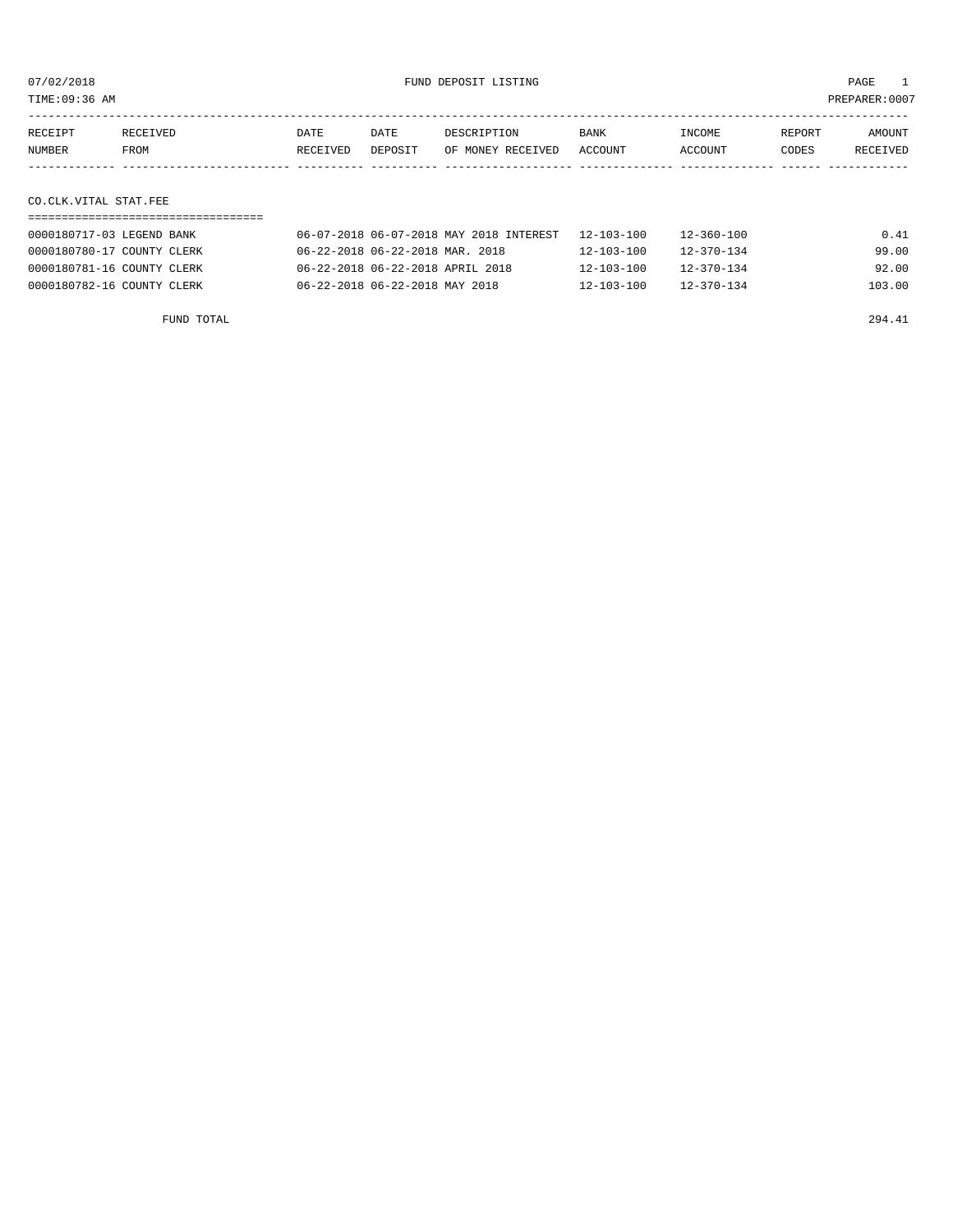# 07/02/2018 FUND DEPOSIT LISTING PAGE 1

|                   |                                           |          |             |                   |         |         | RECEIVED |
|-------------------|-------------------------------------------|----------|-------------|-------------------|---------|---------|----------|
|                   | DATE                                      | DATE     | DESCRIPTION | <b>BANK</b>       | INCOME  | REPORT  | AMOUNT   |
|                   |                                           |          |             |                   |         |         |          |
| RECEIPT<br>NUMBER | RECEIVED<br>FROM<br>BAIL BONDS TRUST FUND | RECEIVED | DEPOSIT     | OF MONEY RECEIVED | ACCOUNT | ACCOUNT | CODES    |

| 0000180763-01 FANNIN COUNTY BAIL BONDS | 06-20-2018 06-20-2018 BOND FEES | $13 - 103 - 113$ | $13 - 345 - 113$ | 120.00 |
|----------------------------------------|---------------------------------|------------------|------------------|--------|
| 0000180764-01 DOC'S BAIL BONDS         | 06-20-2018 06-20-2018 BOND FEES | $13 - 103 - 113$ | $13 - 345 - 113$ | 150.00 |
| 0000180765-01 CARPENTER'S BAIL BONDS   | 06-20-2018 06-20-2018 BOND FEES | 13-103-113       | $13 - 345 - 113$ | 75.00  |
| 0000180766-01 CARL N. WHITE            | 06-20-2018 06-20-2018 BOND FEES | $13 - 103 - 113$ | $13 - 345 - 113$ | 15.00  |
| 0000180789-01 FANNIN COUNTY BAIL BONDS | 06-28-2018 06-28-2018 BOND FEES | $13 - 103 - 113$ | $13 - 345 - 113$ | 105.00 |
| 0000180790-01 DOC'S BAIL BONDS         | 06-28-2018 06-28-2018 BOND FEES | $13 - 103 - 113$ | $13 - 345 - 113$ | 60.00  |
| 0000180791-01 CARPENTER'S BAIL BONDS   | 06-28-2018 06-28-2018 BOND FEES | $13 - 103 - 113$ | $13 - 345 - 113$ | 30.00  |
|                                        |                                 |                  |                  |        |

FUND TOTAL 555.00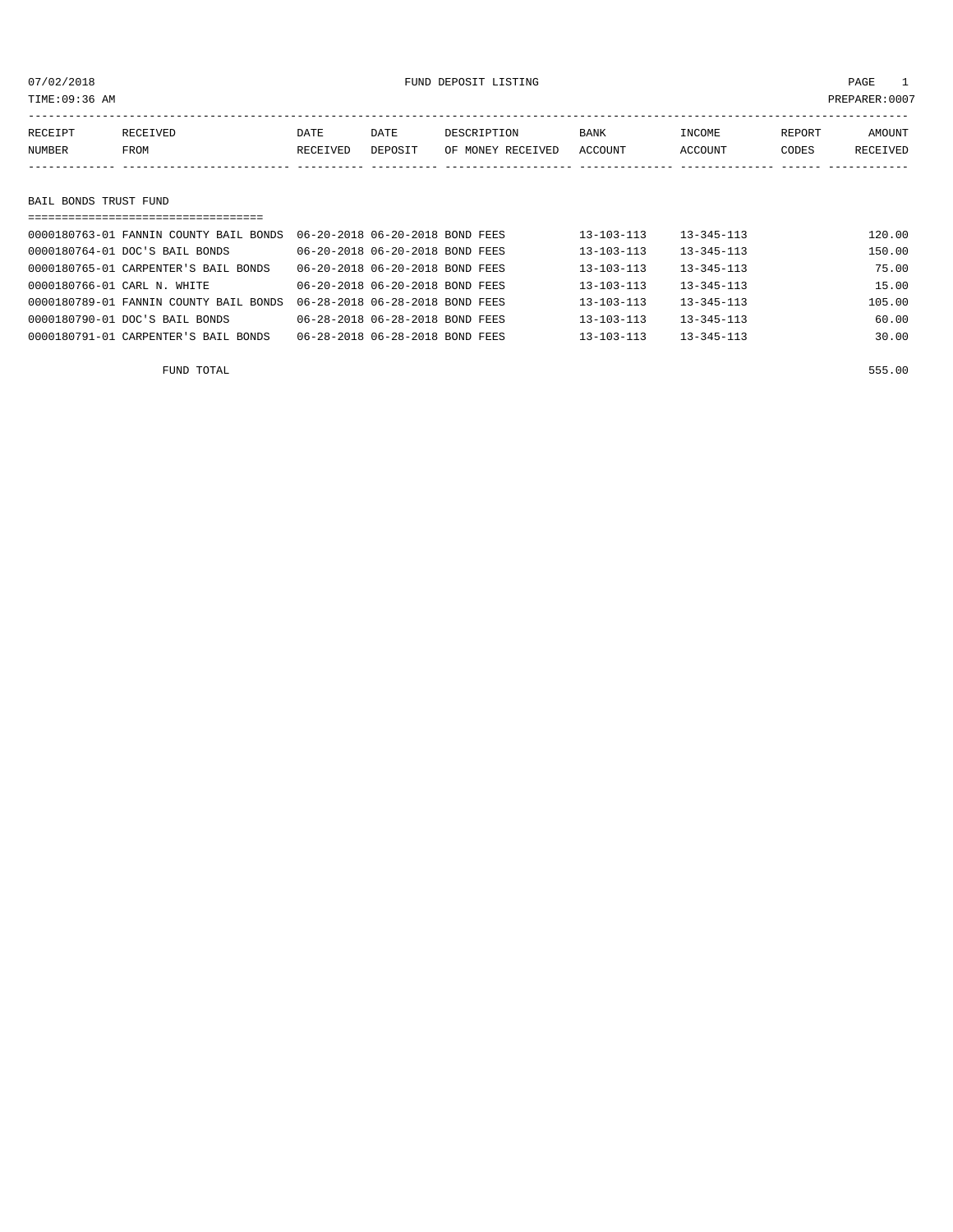TIME:09:36 AM PREPARER:0007

| RECEIPT | RECEIVED                 | DATE     | DATE    | DESCRIPTION       | BANK    | INCOME  | REPORT | AMOUNT   |  |
|---------|--------------------------|----------|---------|-------------------|---------|---------|--------|----------|--|
| NUMBER  | FROM                     | RECEIVED | DEPOSIT | OF MONEY RECEIVED | ACCOUNT | ACCOUNT | CODES  | RECEIVED |  |
|         |                          |          |         |                   |         |         |        |          |  |
|         |                          |          |         |                   |         |         |        |          |  |
|         | JUSTICE CT.BLDG.SECURITY |          |         |                   |         |         |        |          |  |

# ===================================

| 0000180711-11 JP PCT. # 3 | 06-06-2018 06-06-2018 MAR. 2018  | $14 - 103 - 100$ | $14 - 370 - 457$ | 38.88 |
|---------------------------|----------------------------------|------------------|------------------|-------|
| 0000180712-11 JP PCT. # 3 | 06-06-2018 06-06-2018 APRIL 2018 | 14-103-100       | $14 - 370 - 457$ | 27.30 |
| 0000180736-08 JP PCT. # 2 | 06-13-2018 06-13-2018 MAR. 2018  | 14-103-100       | $14 - 370 - 456$ | 15.10 |
| 0000180737-08 JP PCT. # 2 | 06-13-2018 06-13-2018 APRIL 2018 | $14 - 103 - 100$ | 14-370-456       | 1.40  |

FUND TOTAL 82.68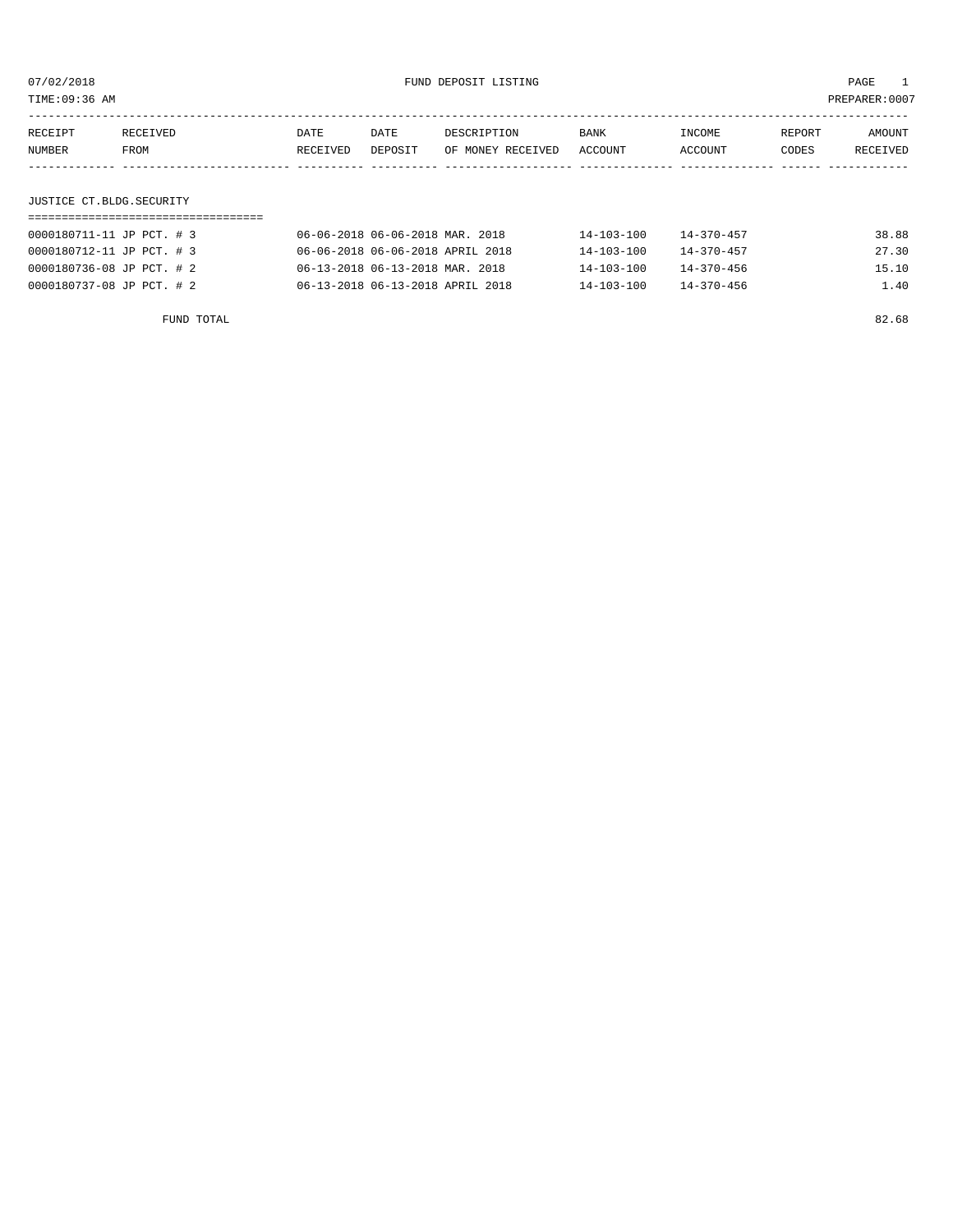TIME:09:36 AM PREPARER:0007

| RECEIPT                                                                          | RECEIVED    | DATE     | DATE    | DESCRIPTION       | <b>BANK</b> | INCOME  | REPORT | AMOUNT   |
|----------------------------------------------------------------------------------|-------------|----------|---------|-------------------|-------------|---------|--------|----------|
| NUMBER                                                                           | <b>FROM</b> | RECEIVED | DEPOSIT | OF MONEY RECEIVED | ACCOUNT     | ACCOUNT | CODES  | RECEIVED |
|                                                                                  |             |          |         |                   |             |         |        |          |
|                                                                                  |             |          |         |                   |             |         |        |          |
| ,但是,我们的人们都会有些不能。""你们的人们,你们的人们都会不能够。""你们的人们,你们的人们,你们的人们,你们的人们,你们的人们,你们的人们,你们的人们,你 |             |          |         |                   |             |         |        |          |

# PROBATE JUDGES EDUCATION

| 0000180780-18 COUNTY CLERK | 06-22-2018 06-22-2018 MAR. 2018  | 17-103-100 | $17 - 340 - 131$ | 85.00  |
|----------------------------|----------------------------------|------------|------------------|--------|
| 0000180781-17 COUNTY CLERK | 06-22-2018 06-22-2018 APRIL 2018 | 17-103-100 | $17 - 340 - 131$ | 110.00 |
|                            | 06-22-2018 06-22-2018 MAY 2018   | 17-103-100 | $17 - 340 - 131$ | 45.00  |
| 0000180782-17 COUNTY CLERK |                                  |            |                  |        |

FUND TOTAL 240.00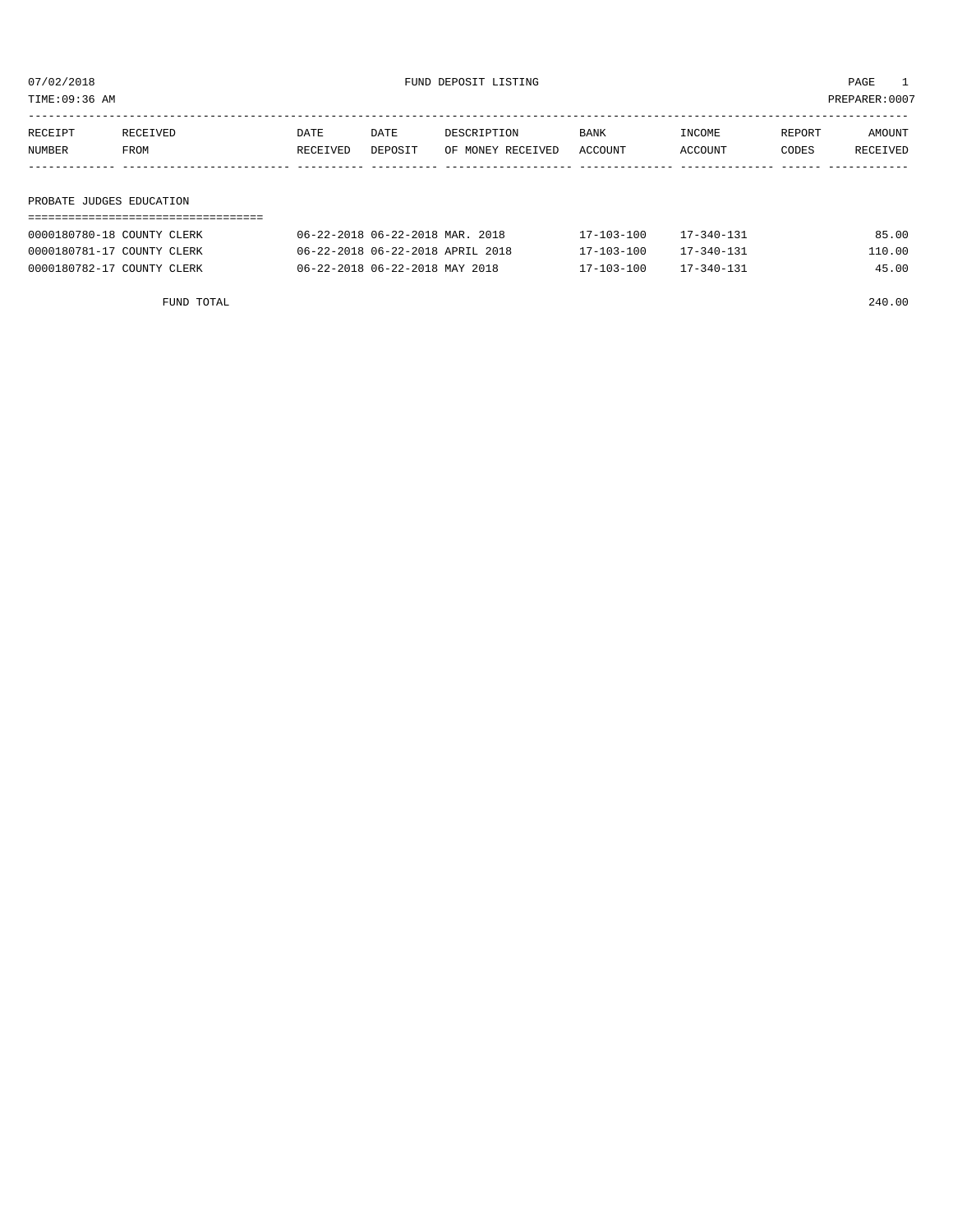TIME:09:36 AM PREPARER:0007

| RECEIPT | <b>RECEIVED</b> | DATE            | DATE           | DESCRIPTION       | <b>BANK</b>    | <b>NCOME</b> | REPORT | AMOUNT          |
|---------|-----------------|-----------------|----------------|-------------------|----------------|--------------|--------|-----------------|
| NUMBER  | FROM            | <b>RECEIVED</b> | <b>DEPOSTT</b> | OF MONEY RECEIVED | <b>ACCOUNT</b> | CCOUNT       | CODES  | <b>RECEIVED</b> |
|         |                 |                 |                |                   |                |              |        |                 |

CO.CLERK RECORD MNGMT.

| 0000180717-04 LEGEND BANK  | 06-07-2018 06-07-2018 MAY 2018 INTEREST | 18-103-100       | 18-360-100       | 3.92     |
|----------------------------|-----------------------------------------|------------------|------------------|----------|
| 0000180780-19 COUNTY CLERK | 06-22-2018 06-22-2018 MAR. 2018         | 18-103-100       | 18-370-133       | 7,076.38 |
| 0000180781-18 COUNTY CLERK | 06-22-2018 06-22-2018 APRIL 2018        | $18 - 103 - 100$ | 18-370-133       | 7,781.74 |
| 0000180782-18 COUNTY CLERK | 06-22-2018 06-22-2018 MAY 2018          | $18 - 103 - 100$ | $18 - 370 - 133$ | 6,811.36 |

FUND TOTAL 21,673.40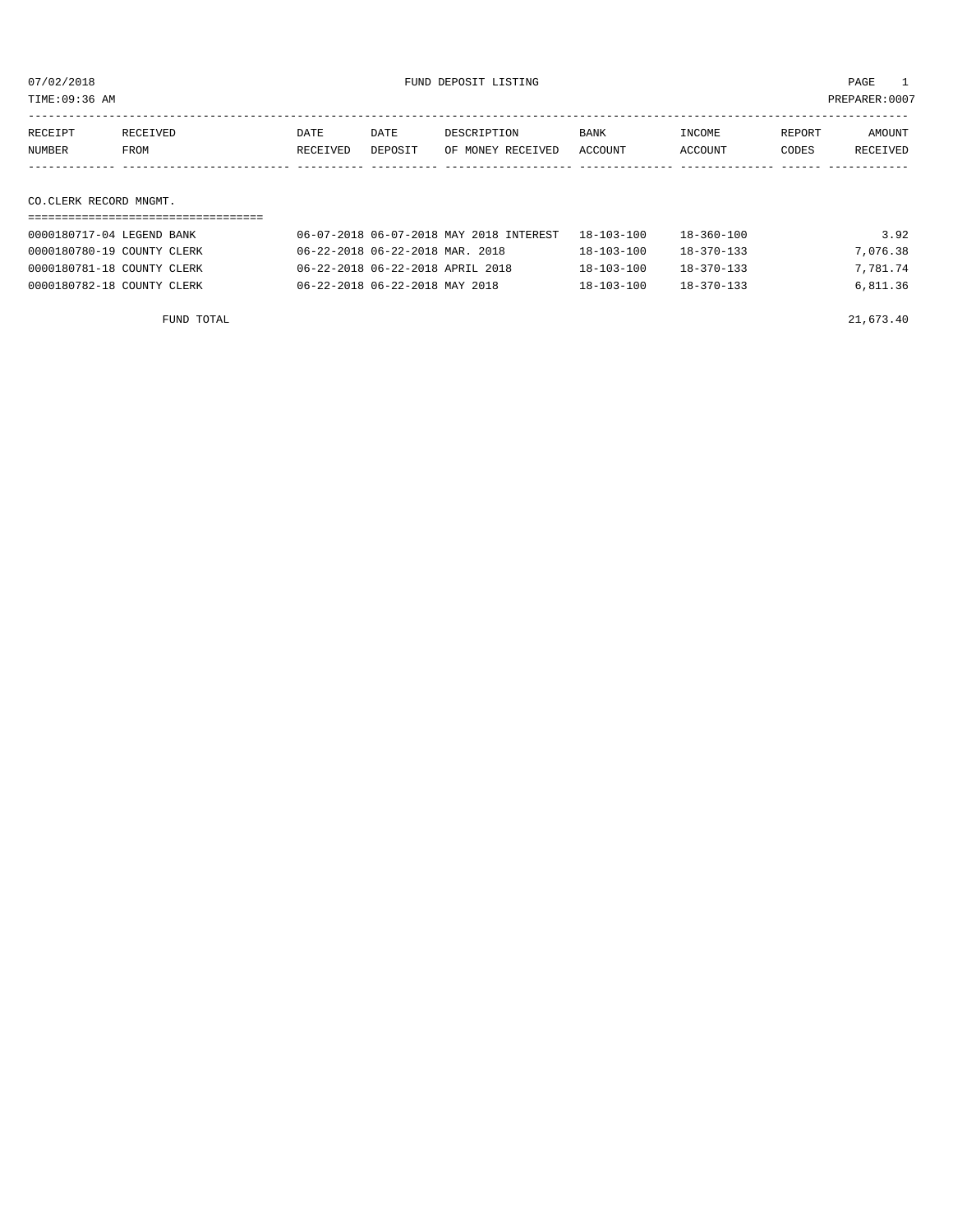TIME:09:36 AM PREPARER:0007

| RECEIPT | RECEIVED                | <b>DATE</b> | DATE    | DESCRIPTION       | <b>BANK</b> | INCOME  | REPORT | AMOUNT   |  |  |
|---------|-------------------------|-------------|---------|-------------------|-------------|---------|--------|----------|--|--|
| NUMBER  | FROM                    | RECEIVED    | DEPOSIT | OF MONEY RECEIVED | ACCOUNT     | ACCOUNT | CODES  | RECEIVED |  |  |
|         |                         |             |         |                   |             |         |        |          |  |  |
|         |                         |             |         |                   |             |         |        |          |  |  |
|         | DIST.CLK.RECORDS MNGMT. |             |         |                   |             |         |        |          |  |  |

| 0000180716-14 DISTRICT CLERK | 06-07-2018 06-07-2018 MAY 1-31, 2018    | $19 - 103 - 100$ | $19 - 370 - 136$ | 252.81 |
|------------------------------|-----------------------------------------|------------------|------------------|--------|
| 0000180717-05 LEGEND BANK    | 06-07-2018 06-07-2018 MAY 2018 INTEREST | 19-103-100       | $19 - 360 - 100$ | 0.72   |

FUND TOTAL 253.53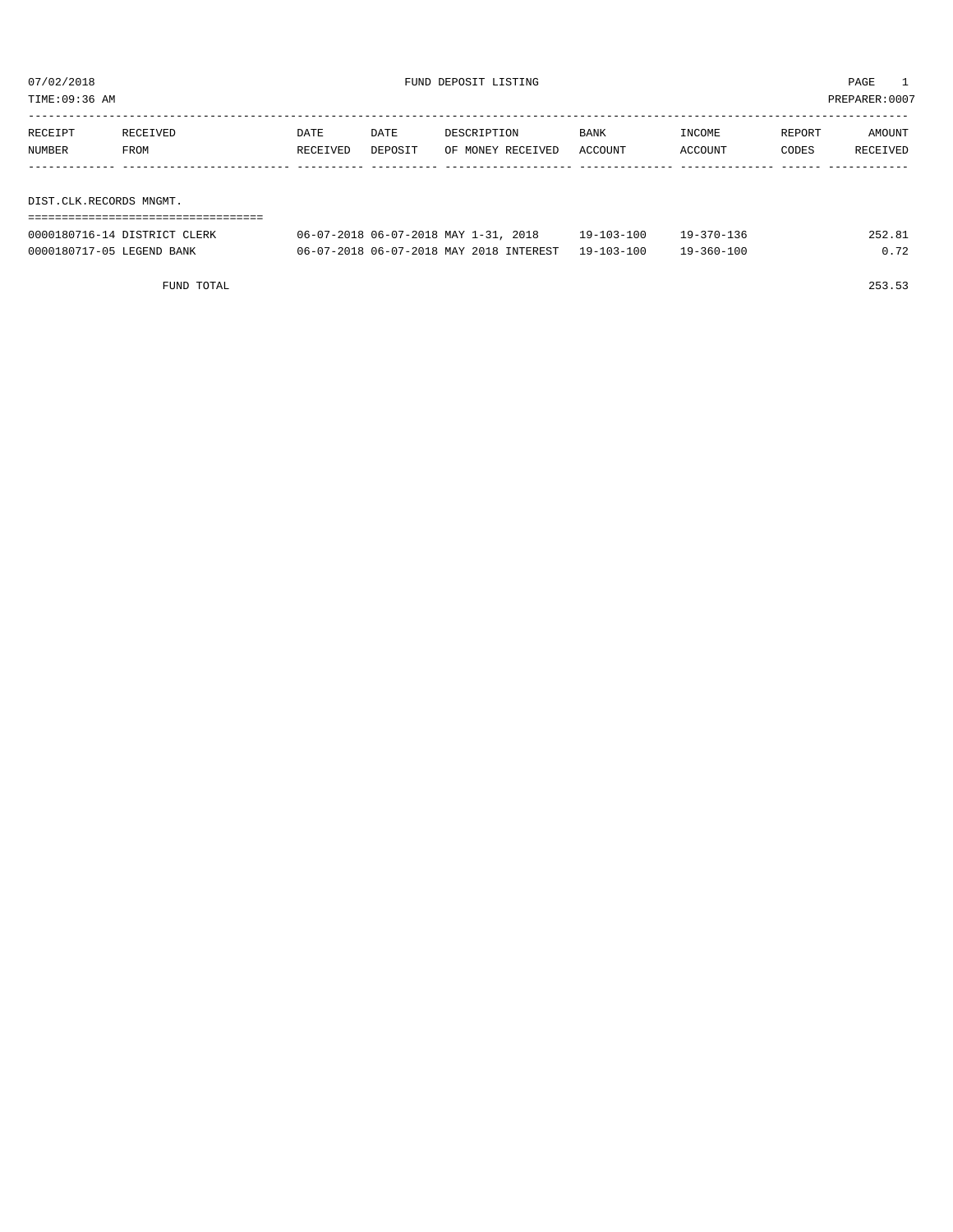07/02/2018 FUND DEPOSIT LISTING PAGE 1

| RECEIPT | RECEIVED | <b>DATE</b> | DATE    | DESCRIPTION               | BANK | INCOME  | REPORT | AMOUNT   |
|---------|----------|-------------|---------|---------------------------|------|---------|--------|----------|
| NUMBER  | FROM     | RECEIVED    | DEPOSIT | OF MONEY RECEIVED ACCOUNT |      | ACCOUNT | CODES  | RECEIVED |
|         |          |             |         |                           |      |         |        |          |
|         |          |             |         |                           |      |         |        |          |

# COUNTY OFFICES REC.MNGMT.

| 0000180716-15 DISTRICT CLERK | 06-07-2018 06-07-2018 MAY 1-31, 2018    | 20-103-100       | 20-370-135       | 389.81 |
|------------------------------|-----------------------------------------|------------------|------------------|--------|
| 0000180717-06 LEGEND BANK    | 06-07-2018 06-07-2018 MAY 2018 INTEREST | $20 - 103 - 100$ | $20 - 360 - 100$ | 2.93   |
| 0000180780-20 COUNTY CLERK   | 06-22-2018 06-22-2018 MAR. 2018         | $20 - 103 - 100$ | $20 - 370 - 135$ | 765.78 |
| 0000180781-19 COUNTY CLERK   | 06-22-2018 06-22-2018 APRIL 2018        | $20 - 103 - 100$ | $20 - 370 - 135$ | 712.55 |
| 0000180782-19 COUNTY CLERK   | 06-22-2018 06-22-2018 MAY 2018          | $20 - 103 - 100$ | $20 - 370 - 135$ | 674.75 |
|                              |                                         |                  |                  |        |

FUND TOTAL 2,545.82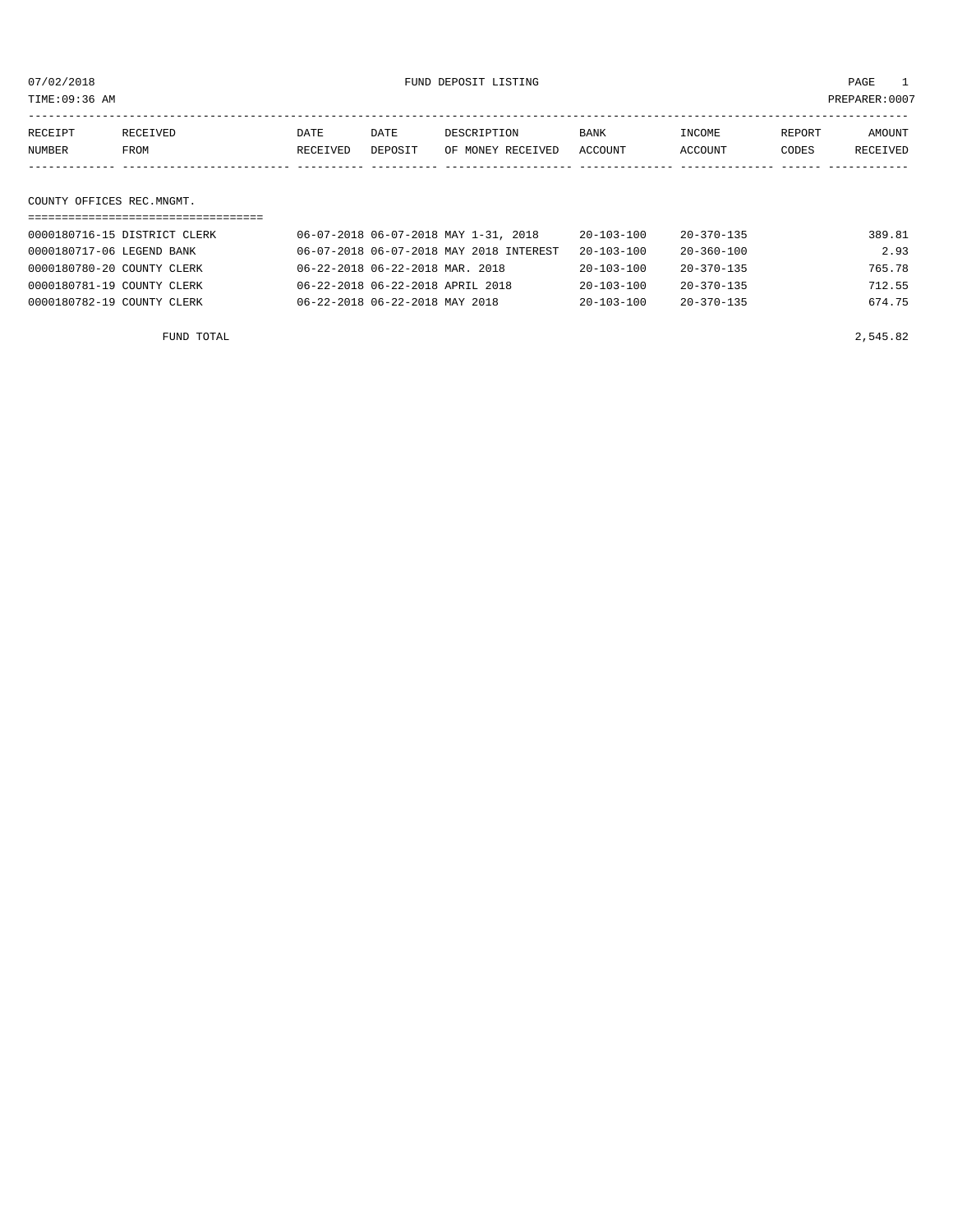# 07/02/2018 FUND DEPOSIT LISTING PAGE 1

| RECEIPT | <b>RECEIVED</b> | DATE     | DATE    | DESCRIPTION       | BANK    | <b>TNCOME</b> | REPORT | <b>AMOUNT</b>   |
|---------|-----------------|----------|---------|-------------------|---------|---------------|--------|-----------------|
| NUMBER  | FROM            | RECEIVED | DEPOSIT | OF MONEY RECEIVED | ACCOUNT | ACCOUNT       | CODES  | <b>RECEIVED</b> |
|         |                 |          |         |                   |         |               |        |                 |

FANNIN CO. R & B #1 FUND

===================================

| 0000180698-02 TEXPOOL                  |                                  | 06-01-2018 06-01-2018 MAY 2018 INTEREST              | $21 - 103 - 175$ | $21 - 360 - 100$ | 25.70    |
|----------------------------------------|----------------------------------|------------------------------------------------------|------------------|------------------|----------|
| 0000180701-02 TAX A/C                  |                                  | 06-01-2018 06-01-2018 WEEK OF 05/25/18               | $21 - 103 - 100$ | $21 - 321 - 300$ | 1,267.64 |
| 0000180711-13 JP PCT. # 3              | 06-06-2018 06-06-2018 MAR. 2018  |                                                      | $21 - 103 - 100$ | $21 - 350 - 457$ | 457.34   |
| 0000180712-13 JP PCT. # 3              | 06-06-2018 06-06-2018 APRIL 2018 |                                                      | $21 - 103 - 100$ | $21 - 350 - 457$ | 335.79   |
| 0000180713-01 JAMES FOREMAN            | 06-06-2018 06-06-2018 CULVERT    |                                                      | $21 - 103 - 100$ | $21 - 370 - 145$ | 301.20   |
| 0000180715-03 APPRAISAL DISTRICT       | 06-07-2018 06-07-2018 TAXES      |                                                      | $21 - 103 - 100$ | $21 - 310 - 110$ | 1,717.11 |
| 0000180715-09 APPRAISAL DISTRICT       | 06-07-2018 06-07-2018 TAXES      |                                                      | $21 - 103 - 100$ | $21 - 310 - 120$ | 67.31    |
| 0000180716-18 DISTRICT CLERK           |                                  | 06-07-2018 06-07-2018 MAY 1-31, 2018                 | $21 - 103 - 100$ | $21 - 350 - 450$ | 693.65   |
| 0000180717-07 LEGEND BANK              |                                  | 06-07-2018 06-07-2018 MAY 2018 INTEREST              | $21 - 103 - 100$ | $21 - 360 - 100$ | 18.43    |
| 0000180721-02 COMPTROLLER              |                                  | 06-08-2018 06-08-2018 APRIL 2018 LOCAL SA 21-103-100 |                  | $21 - 318 - 160$ | 3,729.55 |
| 0000180729-01 JACK HENDERSON           | 06-11-2018 06-11-2018 CULVERT    |                                                      | $21 - 103 - 100$ | $21 - 370 - 145$ | 451.20   |
| 0000180736-10 JP PCT. # 2              | 06-13-2018 06-13-2018 MAR. 2018  |                                                      | $21 - 103 - 100$ | $21 - 350 - 456$ | 132.33   |
| 0000180737-10 JP PCT. # 2              | 06-13-2018 06-13-2018 APRIL 2018 |                                                      | $21 - 103 - 100$ | $21 - 350 - 456$ | 14.27    |
| 0000180738-01 JAMES CLARK              | 06-13-2018 06-13-2018 CULVERT    |                                                      | $21 - 103 - 100$ | $21 - 370 - 145$ | 201.60   |
| 0000180741-01 TODD B. MILLER           | 06-13-2018 06-13-2018 CULVERT    |                                                      | $21 - 103 - 100$ | $21 - 370 - 145$ | 301.20   |
| 0000180744-02 TAX A/C                  |                                  | 06-13-2018 06-13-2018 WEEK OF 06/01/18               | 21-103-100       | $21 - 321 - 300$ | 1,844.39 |
| 0000180745-02 TAX A/C                  |                                  | 06-13-2018 06-13-2018 WEEK OF 06/08/18               | 21-103-100       | $21 - 321 - 300$ | 1,557.03 |
| 0000180746-04 APPRAISAL DISTRICT       | 06-14-2018 06-14-2018 TAXES      |                                                      | $21 - 103 - 100$ | $21 - 310 - 110$ | 1,335.86 |
| 0000180746-10 APPRAISAL DISTRICT       | 06-14-2018 06-14-2018 TAXES      |                                                      | $21 - 103 - 100$ | $21 - 310 - 120$ | 212.21   |
| 0000180747-01 M. OUINTERO              | 06-14-2018 06-14-2018 CULVERT    |                                                      | $21 - 103 - 100$ | $21 - 370 - 145$ | 161.28   |
| 0000180756-01 WITHERS CONSTRUCTION LLC | 06-18-2018 06-18-2018 DONATION   |                                                      | $21 - 103 - 100$ | $21 - 370 - 130$ | 500.00   |
| 0000180757-01 HENRY A. WOODS           |                                  | 06-18-2018 06-18-2018 CULVERT & TIN HORN 21-103-100  |                  | $21 - 370 - 145$ | 403.20   |
| 0000180768-04 APPRAISAL DISTRICT       | 06-21-2018 06-21-2018 TAXES      |                                                      | $21 - 103 - 100$ | $21 - 310 - 110$ | 595.62   |
| 0000180768-10 APPRAISAL DISTRICT       | 06-21-2018 06-21-2018 TAXES      |                                                      | $21 - 103 - 100$ | $21 - 310 - 120$ | 94.75    |
| 0000180771-02 TAX A/C                  |                                  | 06-21-2018 06-21-2018 WEEK OF 06/15/18               | $21 - 103 - 100$ | $21 - 321 - 300$ | 1,220.76 |
| 0000180772-02 TAX A/C                  |                                  | 06-21-2018 06-21-2018 WEEK OF 06/08/18               | $21 - 103 - 100$ | $21 - 321 - 300$ | 2.04     |
| 0000180773-02 TAX A/C                  |                                  | 06-21-2018 06-21-2018 WEEK OF 06/01/18               | $21 - 103 - 100$ | $21 - 321 - 300$ | 4.08     |
| 0000180780-22 COUNTY CLERK             | 06-22-2018 06-22-2018 MAR. 2018  |                                                      | $21 - 103 - 100$ | $21 - 350 - 403$ | 1,251.72 |
| 0000180781-21 COUNTY CLERK             | 06-22-2018 06-22-2018 APRIL 2018 |                                                      | $21 - 103 - 100$ | $21 - 350 - 403$ | 1,228.25 |
| 0000180782-21 COUNTY CLERK             | 06-22-2018 06-22-2018 MAY 2018   |                                                      | $21 - 103 - 100$ | $21 - 350 - 403$ | 646.68   |
| 0000180784-01 JOHNNY WILLINGHAM        |                                  | 06-26-2018 06-26-2018 TIN HORN AND ROCK              | $21 - 103 - 100$ | $21 - 370 - 145$ | 351.60   |
| 0000180792-02 DEPT. OF INTERIOR        |                                  | 06-28-2018 06-28-2018 PAYMENT IN LIEU OF             | $21 - 103 - 100$ | $21 - 318 - 120$ | 1,017.31 |
| 0000180794-03 APPRAISAL DISTRICT       | 06-29-2018 06-29-2018 TAXES      |                                                      | $21 - 103 - 100$ | $21 - 310 - 110$ | 465.85   |
| 0000180794-09 APPRAISAL DISTRICT       | 06-29-2018 06-29-2018 TAXES      |                                                      | $21 - 103 - 100$ | $21 - 310 - 120$ | 63.59    |
| 0000180796-02 TAX A/C                  |                                  | 06-29-2018 06-29-2018 WEEK OF 06/22/18               | $21 - 103 - 100$ | $21 - 321 - 300$ | 1,139.24 |

FUND TOTAL 23,809.78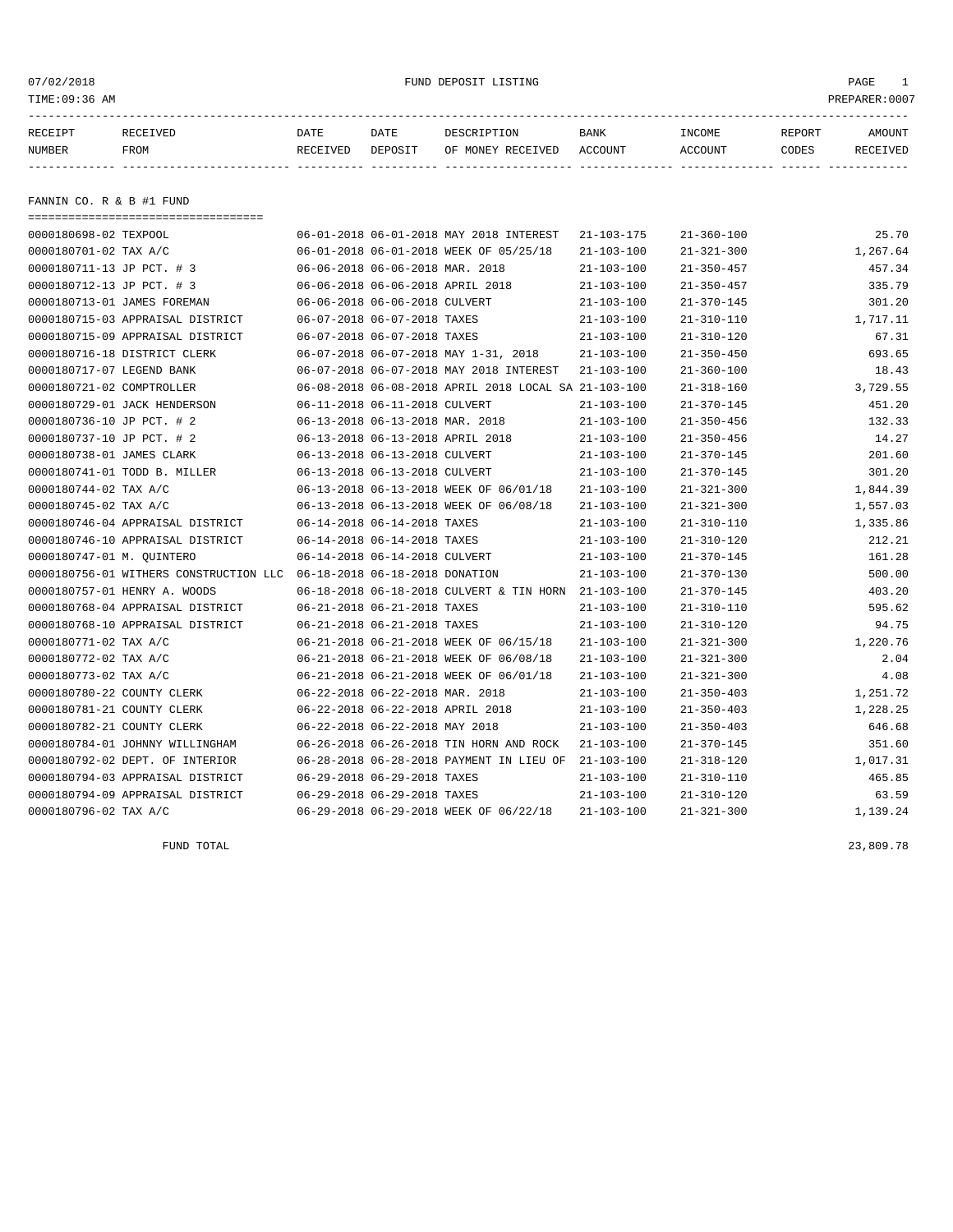07/02/2018 FUND DEPOSIT LISTING PAGE 1

| RECEIPT | <b>RECEIVED</b> | DATE            | DATE    | DESCRIPTION       | <b>BANK</b> | INCOME  | REPORT | AMOUNT          |
|---------|-----------------|-----------------|---------|-------------------|-------------|---------|--------|-----------------|
| NUMBER  | FROM            | <b>RECEIVED</b> | DEPOSIT | OF MONEY RECEIVED | ACCOUNT     | ACCOUNT | CODES  | <b>RECEIVED</b> |
|         |                 |                 |         |                   |             |         |        |                 |

FANNIN CO. R & B #2 FUND

| ====================================== |                                                      |                  |                  |          |
|----------------------------------------|------------------------------------------------------|------------------|------------------|----------|
| 0000180698-03 TEXPOOL                  | 06-01-2018 06-01-2018 MAY 2018 INTEREST              | 22-103-175       | $22 - 360 - 100$ | 367.09   |
| 0000180701-03 TAX A/C                  | 06-01-2018 06-01-2018 WEEK OF 05/25/18               | $22 - 103 - 100$ | $22 - 321 - 300$ | 1,476.63 |
| 0000180711-14 JP PCT. # 3              | 06-06-2018 06-06-2018 MAR. 2018                      | $22 - 103 - 100$ | $22 - 350 - 457$ | 532.74   |
| 0000180712-14 JP PCT. # 3              | 06-06-2018 06-06-2018 APRIL 2018                     | $22 - 103 - 100$ | $22 - 350 - 457$ | 391.15   |
| 0000180715-04 APPRAISAL DISTRICT       | 06-07-2018 06-07-2018 TAXES                          | $22 - 103 - 100$ | $22 - 310 - 110$ | 2,000.21 |
| 0000180715-10 APPRAISAL DISTRICT       | 06-07-2018 06-07-2018 TAXES                          | $22 - 103 - 100$ | $22 - 310 - 120$ | 78.40    |
| 0000180716-19 DISTRICT CLERK           | 06-07-2018 06-07-2018 MAY 1-31, 2018                 | $22 - 103 - 100$ | $22 - 350 - 450$ | 808.01   |
| 0000180717-08 LEGEND BANK              | 06-07-2018 06-07-2018 MAY 2018 INTEREST              | $22 - 103 - 100$ | $22 - 360 - 100$ | 19.65    |
| 0000180721-03 COMPTROLLER              | 06-08-2018 06-08-2018 APRIL 2018 LOCAL SA 22-103-100 |                  | $22 - 318 - 160$ | 4,344.43 |
| 0000180723-01 COMPTROLLER              | 06-11-2018 06-11-2018 IFTA REFUNDS                   | $22 - 103 - 100$ | $22 - 622 - 457$ | 78.54    |
| 0000180732-01 JAY HALL                 | 06-12-2018 06-12-2018 CULVERT                        | $22 - 103 - 100$ | $22 - 370 - 145$ | 500.00   |
| 0000180733-01 CHRISTOPHER C. JEANES    | 06-12-2018 06-12-2018 CULVERT                        | $22 - 103 - 100$ | $22 - 370 - 145$ | 202.00   |
| 0000180736-11 JP PCT. # 2              | 06-13-2018 06-13-2018 MAR. 2018                      | $22 - 103 - 100$ | $22 - 350 - 456$ | 154.14   |
| 0000180737-11 JP PCT. # 2              | 06-13-2018 06-13-2018 APRIL 2018                     | $22 - 103 - 100$ | $22 - 350 - 456$ | 16.62    |
| 0000180744-03 TAX A/C                  | 06-13-2018 06-13-2018 WEEK OF 06/01/18               | $22 - 103 - 100$ | $22 - 321 - 300$ | 2,148.47 |
| 0000180745-03 TAX A/C                  | 06-13-2018 06-13-2018 WEEK OF 06/08/18               | $22 - 103 - 100$ | $22 - 321 - 300$ | 1,813.74 |
| 0000180746-05 APPRAISAL DISTRICT       | 06-14-2018 06-14-2018 TAXES                          | $22 - 103 - 100$ | $22 - 310 - 110$ | 1,556.10 |
| 0000180746-11 APPRAISAL DISTRICT       | 06-14-2018 06-14-2018 TAXES                          | $22 - 103 - 100$ | $22 - 310 - 120$ | 247.20   |
| 0000180768-05 APPRAISAL DISTRICT       | 06-21-2018 06-21-2018 TAXES                          | $22 - 103 - 100$ | $22 - 310 - 110$ | 693.82   |
| 0000180768-11 APPRAISAL DISTRICT       | 06-21-2018 06-21-2018 TAXES                          | $22 - 103 - 100$ | $22 - 310 - 120$ | 110.36   |
| 0000180771-03 TAX A/C                  | 06-21-2018 06-21-2018 WEEK OF 06/15/18               | $22 - 103 - 100$ | $22 - 321 - 300$ | 1,422.03 |
| 0000180772-03 TAX A/C                  | 06-21-2018 06-21-2018 WEEK OF 06/08/18               | $22 - 103 - 100$ | $22 - 321 - 300$ | 2.37     |
| 0000180773-03 TAX A/C                  | 06-21-2018 06-21-2018 WEEK OF 06/01/18               | $22 - 103 - 100$ | $22 - 321 - 300$ | 4.75     |
| 0000180780-23 COUNTY CLERK             | 06-22-2018 06-22-2018 MAR. 2018                      | $22 - 103 - 100$ | $22 - 350 - 403$ | 1,458.09 |
| 0000180781-22 COUNTY CLERK             | 06-22-2018 06-22-2018 APRIL 2018                     | $22 - 103 - 100$ | $22 - 350 - 403$ | 1,430.75 |
| 0000180782-22 COUNTY CLERK             | 06-22-2018 06-22-2018 MAY 2018                       | $22 - 103 - 100$ | $22 - 350 - 403$ | 753.30   |
| 0000180792-03 DEPT. OF INTERIOR        | 06-28-2018 06-28-2018 PAYMENT IN LIEU OF 22-103-100  |                  | 22-318-120       | 1,185.03 |
| 0000180794-04 APPRAISAL DISTRICT       | 06-29-2018 06-29-2018 TAXES                          | $22 - 103 - 100$ | $22 - 310 - 110$ | 542.65   |
| 0000180794-10 APPRAISAL DISTRICT       | 06-29-2018 06-29-2018 TAXES                          | $22 - 103 - 100$ | $22 - 310 - 120$ | 74.07    |
| 0000180796-03 TAX A/C                  | 06-29-2018 06-29-2018 WEEK OF 06/22/18               | $22 - 103 - 100$ | $22 - 321 - 300$ | 1,327.07 |

FUND TOTAL 25,739.41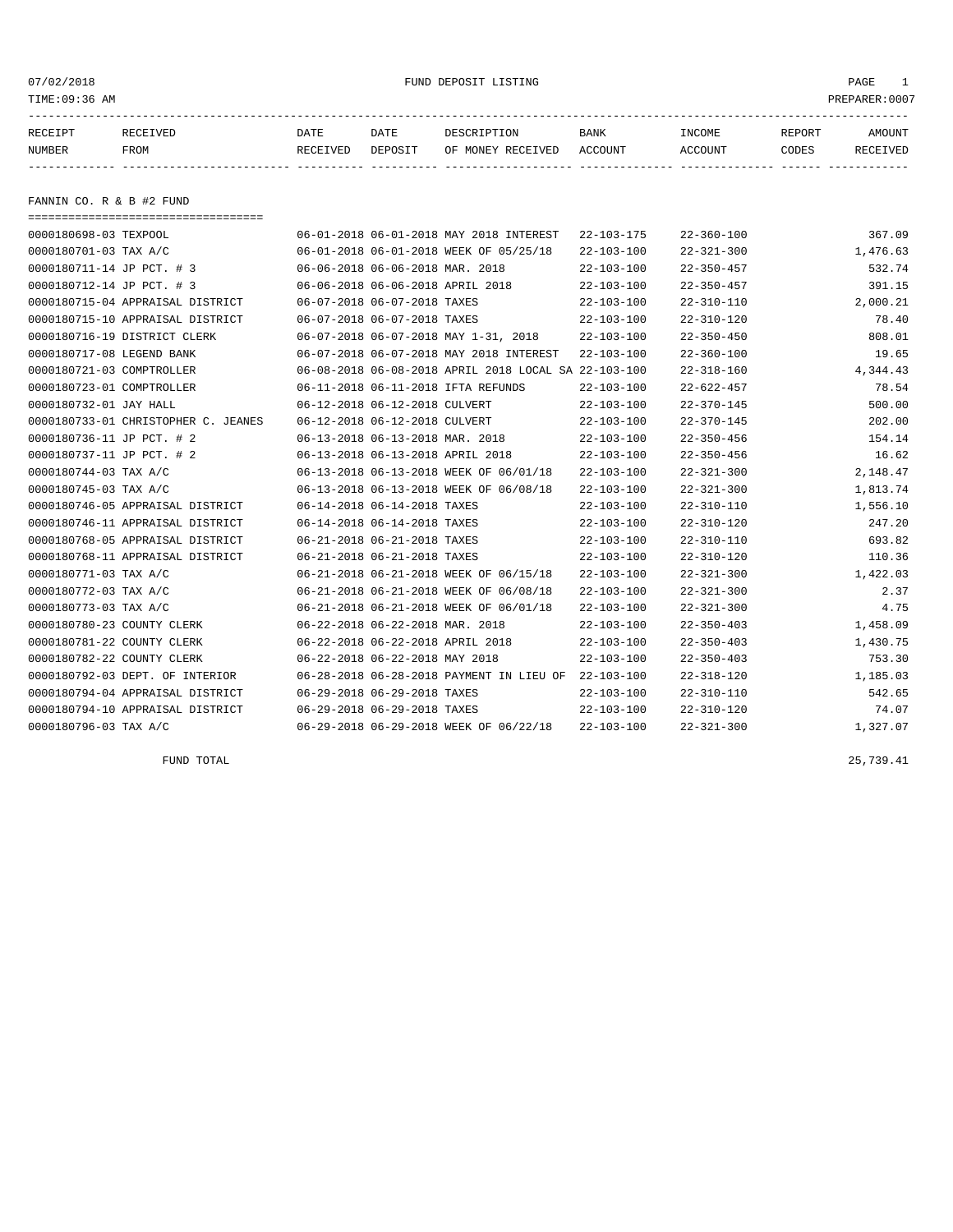07/02/2018 FUND DEPOSIT LISTING PAGE 1

| RECEIPT | RECEIVED | DATE            | DATE    | DESCRIPTION       | <b>BANK</b> | <b>INCOME</b> | REPORT | AMOUNT          |
|---------|----------|-----------------|---------|-------------------|-------------|---------------|--------|-----------------|
| NUMBER  | FROM     | <b>RECEIVED</b> | DEPOSIT | OF MONEY RECEIVED | ACCOUNT     | ACCOUNT       | CODES  | <b>RECEIVED</b> |
|         |          |                 |         |                   |             |               |        |                 |

FANNIN CO. R & B #3 FUND

| ===================================== |                                                      |                  |                  |          |
|---------------------------------------|------------------------------------------------------|------------------|------------------|----------|
| 0000180698-04 TEXPOOL                 | 06-01-2018 06-01-2018 MAY 2018 INTEREST              | 23-103-175       | $23 - 360 - 100$ | 336.49   |
| 0000180701-04 TAX A/C                 | 06-01-2018 06-01-2018 WEEK OF 05/25/18               | $23 - 103 - 100$ | $23 - 321 - 300$ | 2,214.94 |
| 0000180711-15 JP PCT. # 3             | 06-06-2018 06-06-2018 MAR. 2018                      | $23 - 103 - 100$ | $23 - 350 - 457$ | 799.10   |
| 0000180712-15 JP PCT. # 3             | 06-06-2018 06-06-2018 APRIL 2018                     | $23 - 103 - 100$ | $23 - 350 - 457$ | 586.73   |
| 0000180715-05 APPRAISAL DISTRICT      | 06-07-2018 06-07-2018 TAXES                          | $23 - 103 - 100$ | $23 - 310 - 110$ | 3,000.32 |
| 0000180715-11 APPRAISAL DISTRICT      | 06-07-2018 06-07-2018 TAXES                          | $23 - 103 - 100$ | $23 - 310 - 120$ | 117.61   |
| 0000180716-20 DISTRICT CLERK          | 06-07-2018 06-07-2018 MAY 1-31, 2018                 | $23 - 103 - 100$ | $23 - 350 - 450$ | 1,212.01 |
| 0000180717-09 LEGEND BANK             | 06-07-2018 06-07-2018 MAY 2018 INTEREST              | $23 - 103 - 100$ | $23 - 360 - 100$ | 57.46    |
| 0000180721-04 COMPTROLLER             | 06-08-2018 06-08-2018 APRIL 2018 LOCAL SA 23-103-100 |                  | $23 - 318 - 160$ | 6,516.65 |
| 0000180723-02 COMPTROLLER             | 06-11-2018 06-11-2018 IFTA REFUNDS                   | $23 - 103 - 100$ | $23 - 623 - 457$ | 122.85   |
| 0000180736-12 JP PCT. # 2             | 06-13-2018 06-13-2018 MAR. 2018                      | $23 - 103 - 100$ | $23 - 350 - 456$ | 231.22   |
| 0000180737-12 JP PCT. # 2             | 06-13-2018 06-13-2018 APRIL 2018                     | $23 - 103 - 100$ | $23 - 350 - 456$ | 24.92    |
| 0000180739-01 RAE ANN JONES           | 06-13-2018 06-13-2018 CULVERT                        | 23-103-100       | 23-370-145       | 486.00   |
| 0000180740-01 AGUSTIN PLATA           | 06-13-2018 06-13-2018 CULVERT                        | $23 - 103 - 100$ | $23 - 370 - 145$ | 551.10   |
| 0000180744-04 TAX A/C                 | 06-13-2018 06-13-2018 WEEK OF 06/01/18               | $23 - 103 - 100$ | $23 - 321 - 300$ | 3,222.70 |
| 0000180745-04 TAX A/C                 | 06-13-2018 06-13-2018 WEEK OF 06/08/18               | $23 - 103 - 100$ | $23 - 321 - 300$ | 2,720.61 |
| 0000180746-06 APPRAISAL DISTRICT      | 06-14-2018 06-14-2018 TAXES                          | $23 - 103 - 100$ | $23 - 310 - 110$ | 2,334.15 |
| 0000180746-12 APPRAISAL DISTRICT      | 06-14-2018 06-14-2018 TAXES                          | $23 - 103 - 100$ | $23 - 310 - 120$ | 370.79   |
| 0000180748-01 CITY OF HONEY GROVE     | 06-14-2018 06-14-2018 2 LOADS OF ROCK                | $23 - 103 - 100$ | $23 - 370 - 145$ | 278.07   |
| 0000180768-06 APPRAISAL DISTRICT      | 06-21-2018 06-21-2018 TAXES                          | $23 - 103 - 100$ | $23 - 310 - 110$ | 1,040.72 |
| 0000180768-12 APPRAISAL DISTRICT      | 06-21-2018 06-21-2018 TAXES                          | $23 - 103 - 100$ | $23 - 310 - 120$ | 165.55   |
| 0000180769-01 PAUL LESTER WRECKER &   | 06-21-2018 06-21-2018 SALE OF SCRAP METAL 23-103-100 |                  | $23 - 370 - 130$ | 232.00   |
| 0000180770-01 PAUL LESTER WRECKER &   | 06-21-2018 06-21-2018 SALE OF SCRAP METAL 23-103-100 |                  | $23 - 370 - 130$ | 278.40   |
| 0000180771-04 TAX A/C                 | 06-21-2018 06-21-2018 WEEK OF 06/15/18               | $23 - 103 - 100$ | $23 - 321 - 300$ | 2,133.04 |
| 0000180772-04 TAX A/C                 | 06-21-2018 06-21-2018 WEEK OF 06/08/18               | $23 - 103 - 100$ | $23 - 321 - 300$ | 3.56     |
| 0000180773-04 TAX A/C                 | 06-21-2018 06-21-2018 WEEK OF 06/01/18               | $23 - 103 - 100$ | $23 - 321 - 300$ | 7.12     |
| 0000180780-24 COUNTY CLERK            | 06-22-2018 06-22-2018 MAR. 2018                      | $23 - 103 - 100$ | $23 - 350 - 403$ | 2,187.14 |
| 0000180781-23 COUNTY CLERK            | 06-22-2018 06-22-2018 APRIL 2018                     | 23-103-100       | $23 - 350 - 403$ | 2,146.13 |
| 0000180782-23 COUNTY CLERK            | 06-22-2018 06-22-2018 MAY 2018                       | $23 - 103 - 100$ | $23 - 350 - 403$ | 1,129.94 |
| 0000180788-01 MIKE MIESCH JR.         | 06-28-2018 06-28-2018 CULVERT                        | $23 - 103 - 100$ | $23 - 370 - 145$ | 402.00   |
| 0000180792-04 DEPT. OF INTERIOR       | 06-28-2018 06-28-2018 PAYMENT IN LIEU OF 23-103-100  |                  | $23 - 318 - 120$ | 1,777.53 |
| 0000180794-05 APPRAISAL DISTRICT      | 06-29-2018 06-29-2018 TAXES                          | $23 - 103 - 100$ | $23 - 310 - 110$ | 813.97   |
| 0000180794-11 APPRAISAL DISTRICT      | 06-29-2018 06-29-2018 TAXES                          | $23 - 103 - 100$ | $23 - 310 - 120$ | 111.11   |
| 0000180796-04 TAX A/C                 | 06-29-2018 06-29-2018 WEEK OF 06/22/18               | $23 - 103 - 100$ | $23 - 321 - 300$ | 1,990.60 |

FUND TOTAL  $39,602.53$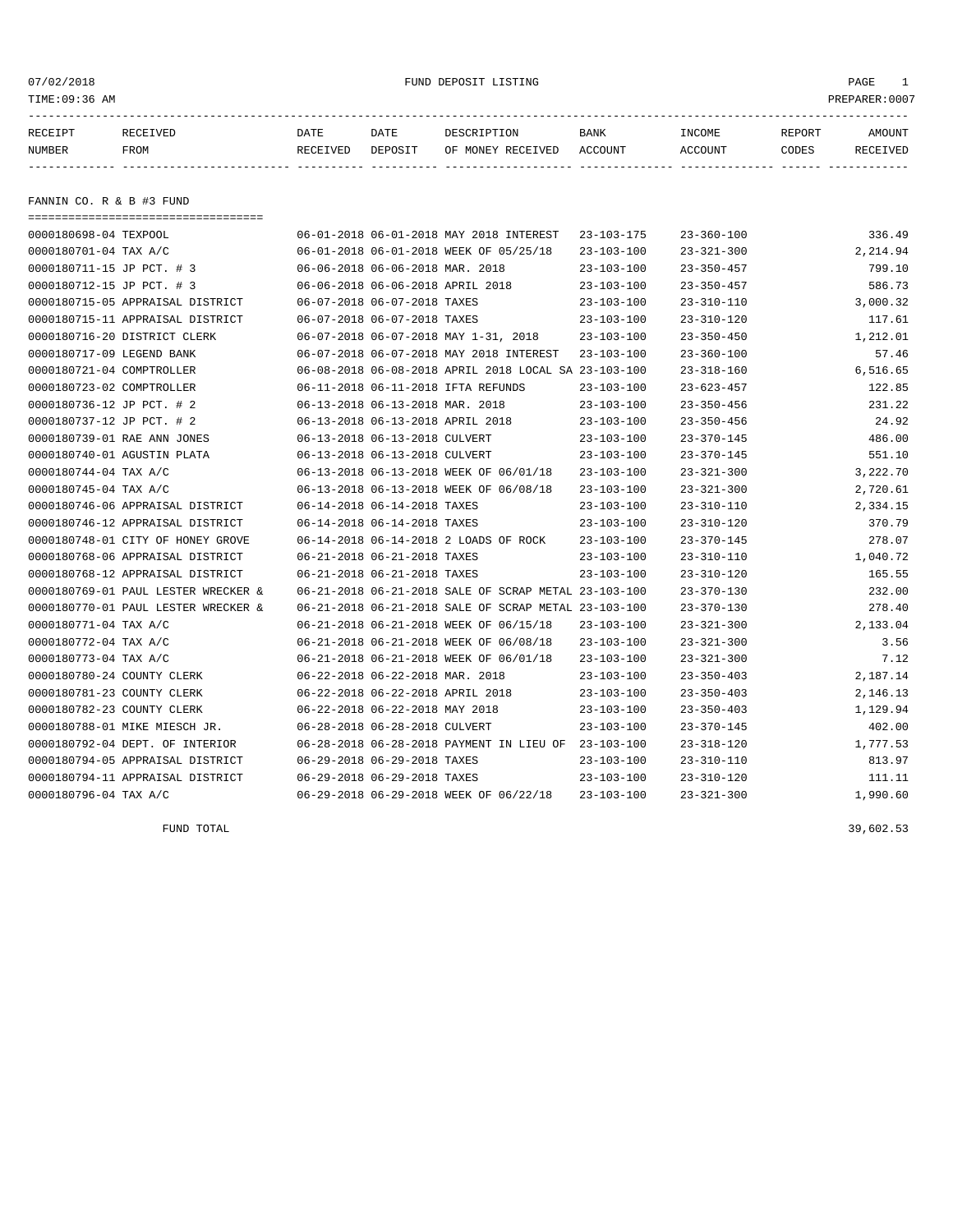07/02/2018 FUND DEPOSIT LISTING PAGE 1

| RECEIPT | <b>RECEIVED</b> | DATE     | DATE    | DESCRIPTION          | <b>BANK</b>    | INCOME  | <b>REPORT</b> | AMOUNT          |
|---------|-----------------|----------|---------|----------------------|----------------|---------|---------------|-----------------|
| NUMBER  | FROM            | RECEIVED | DEPOSIT | RECEIVED<br>OF MONEY | <b>ACCOUNT</b> | ACCOUNT | CODES         | <b>RECEIVED</b> |
|         |                 |          |         |                      |                |         |               |                 |

FANNIN CO. R & B #4 FUND

| ===================================== |                                  |                             |                                                      |                  |                  |          |
|---------------------------------------|----------------------------------|-----------------------------|------------------------------------------------------|------------------|------------------|----------|
| 0000180698-05 TEXPOOL                 |                                  |                             | 06-01-2018 06-01-2018 MAY 2018 INTEREST              | $24 - 103 - 175$ | $24 - 360 - 100$ | 154.03   |
| 0000180701-05 TAX A/C                 |                                  |                             | 06-01-2018 06-01-2018 WEEK OF 05/25/18               | $24 - 103 - 100$ | $24 - 321 - 300$ | 1,260.79 |
| 0000180711-16 JP PCT. # 3             | 06-06-2018 06-06-2018 MAR. 2018  |                             |                                                      | $24 - 103 - 100$ | $24 - 350 - 457$ | 454.87   |
| 0000180712-16 JP PCT. # 3             |                                  |                             | 06-06-2018 06-06-2018 APRIL 2018                     | $24 - 103 - 100$ | $24 - 350 - 457$ | 333.98   |
| 0000180715-06 APPRAISAL DISTRICT      | 06-07-2018 06-07-2018 TAXES      |                             |                                                      | $24 - 103 - 100$ | $24 - 310 - 110$ | 1,707.85 |
| 0000180715-12 APPRAISAL DISTRICT      | 06-07-2018 06-07-2018 TAXES      |                             |                                                      | $24 - 103 - 100$ | $24 - 310 - 120$ | 66.94    |
| 0000180716-21 DISTRICT CLERK          |                                  |                             | 06-07-2018 06-07-2018 MAY 1-31, 2018                 | $24 - 103 - 100$ | $24 - 350 - 450$ | 689.91   |
| 0000180717-10 LEGEND BANK             |                                  |                             | 06-07-2018 06-07-2018 MAY 2018 INTEREST              | $24 - 103 - 100$ | $24 - 360 - 100$ | 15.99    |
| 0000180721-05 COMPTROLLER             |                                  |                             | 06-08-2018 06-08-2018 APRIL 2018 LOCAL SA 24-103-100 |                  | $24 - 318 - 160$ | 3,709.42 |
| 0000180736-13 JP PCT. # 2             | 06-13-2018 06-13-2018 MAR. 2018  |                             |                                                      | $24 - 103 - 100$ | $24 - 350 - 456$ | 131.61   |
| 0000180737-13 JP PCT. # 2             | 06-13-2018 06-13-2018 APRIL 2018 |                             |                                                      | $24 - 103 - 100$ | $24 - 350 - 456$ | 14.19    |
| 0000180744-05 TAX A/C                 |                                  |                             | 06-13-2018 06-13-2018 WEEK OF 06/01/18               | $24 - 103 - 100$ | $24 - 321 - 300$ | 1,834.44 |
| 0000180745-05 TAX A/C                 |                                  |                             | 06-13-2018 06-13-2018 WEEK OF 06/08/18               | $24 - 103 - 100$ | $24 - 321 - 300$ | 1,548.62 |
| 0000180746-07 APPRAISAL DISTRICT      | 06-14-2018 06-14-2018 TAXES      |                             |                                                      | $24 - 103 - 100$ | $24 - 310 - 110$ | 1,328.64 |
| 0000180746-13 APPRAISAL DISTRICT      | 06-14-2018 06-14-2018 TAXES      |                             |                                                      | $24 - 103 - 100$ | $24 - 310 - 120$ | 211.07   |
| 0000180768-07 APPRAISAL DISTRICT      |                                  | 06-21-2018 06-21-2018 TAXES |                                                      | $24 - 103 - 100$ | $24 - 310 - 110$ | 592.40   |
| 0000180768-13 APPRAISAL DISTRICT      | 06-21-2018 06-21-2018 TAXES      |                             |                                                      | $24 - 103 - 100$ | $24 - 310 - 120$ | 94.24    |
| 0000180771-05 TAX A/C                 |                                  |                             | 06-21-2018 06-21-2018 WEEK OF 06/15/18               | $24 - 103 - 100$ | $24 - 321 - 300$ | 1,214.17 |
| 0000180772-05 TAX A/C                 |                                  |                             | 06-21-2018 06-21-2018 WEEK OF 06/08/18               | $24 - 103 - 100$ | $24 - 321 - 300$ | 2.03     |
| 0000180773-05 TAX A/C                 |                                  |                             | 06-21-2018 06-21-2018 WEEK OF 06/01/18               | $24 - 103 - 100$ | $24 - 321 - 300$ | 4.05     |
| 0000180780-25 COUNTY CLERK            | 06-22-2018 06-22-2018 MAR. 2018  |                             |                                                      | $24 - 103 - 100$ | $24 - 350 - 403$ | 1,244.97 |
| 0000180781-24 COUNTY CLERK            | 06-22-2018 06-22-2018 APRIL 2018 |                             |                                                      | $24 - 103 - 100$ | $24 - 350 - 403$ | 1,221.62 |
| 0000180782-24 COUNTY CLERK            | 06-22-2018 06-22-2018 MAY 2018   |                             |                                                      | $24 - 103 - 100$ | $24 - 350 - 403$ | 643.19   |
| 0000180792-05 DEPT. OF INTERIOR       |                                  |                             | 06-28-2018 06-28-2018 PAYMENT IN LIEU OF             | $24 - 103 - 100$ | $24 - 318 - 120$ | 1,011.82 |
| 0000180794-06 APPRAISAL DISTRICT      | 06-29-2018 06-29-2018 TAXES      |                             |                                                      | $24 - 103 - 100$ | $24 - 310 - 110$ | 463.33   |
| 0000180794-12 APPRAISAL DISTRICT      | 06-29-2018 06-29-2018 TAXES      |                             |                                                      | $24 - 103 - 100$ | $24 - 310 - 120$ | 63.24    |
| 0000180796-05 TAX A/C                 |                                  |                             | 06-29-2018 06-29-2018 WEEK OF 06/22/18               | $24 - 103 - 100$ | $24 - 321 - 300$ | 1,133.09 |

FUND TOTAL 21,150.50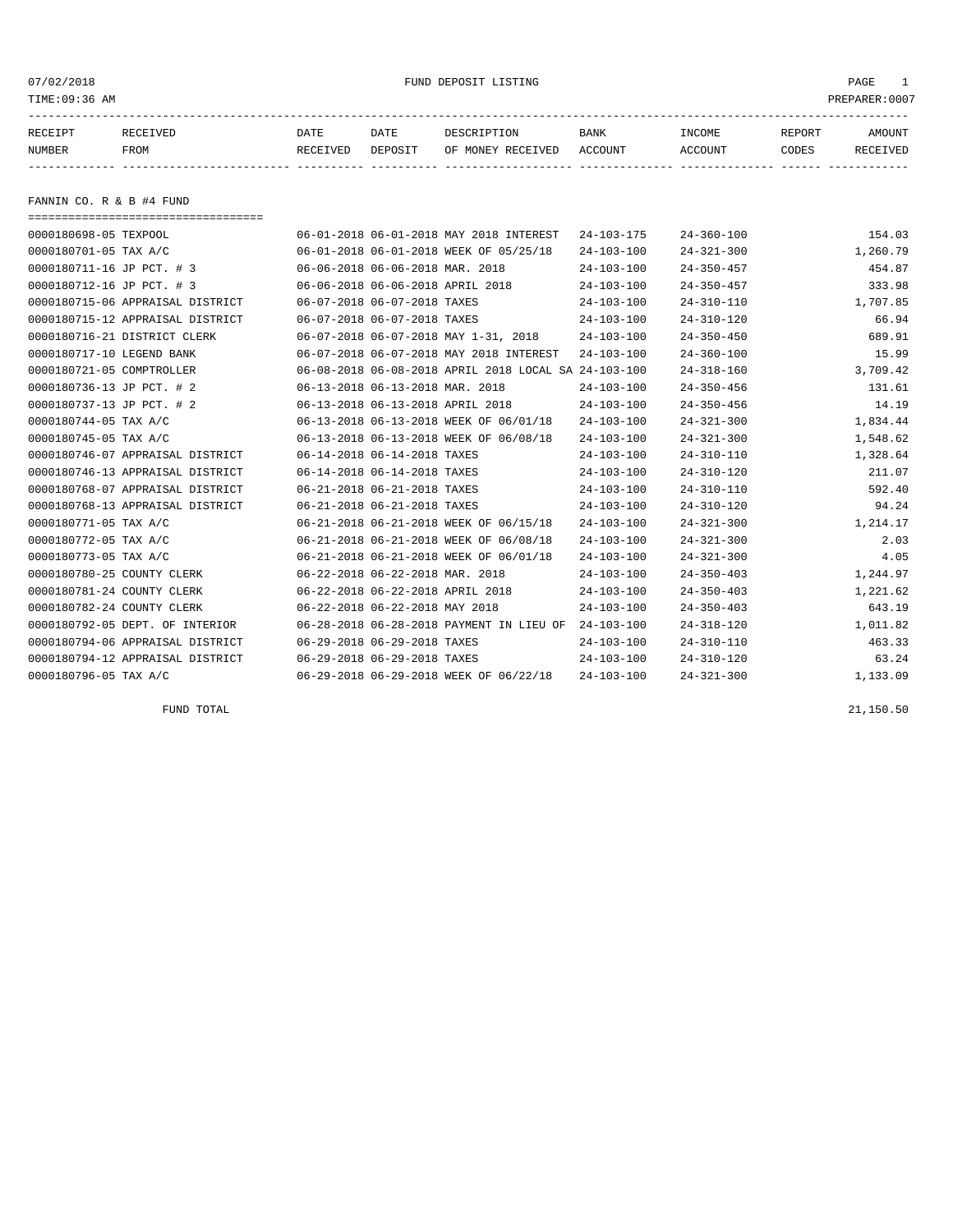TIME:09:36 AM PREPARER:0007

| RECEIPT | RECEIVED | DATE     | DATE    | DESCRIPTION       | <b>BANK</b> | INCOME  | REPORT | AMOUNT   |
|---------|----------|----------|---------|-------------------|-------------|---------|--------|----------|
| NUMBER  | FROM     | RECEIVED | DEPOSIT | OF MONEY RECEIVED | ACCOUNT     | ACCOUNT | CODES  | RECEIVED |
|         |          |          |         |                   |             |         |        |          |
|         |          |          |         |                   |             |         |        |          |

J.P.#1 JUST.CT.TECHNOLOGY

===================================

| 0000180717-11 LEGEND BANK | 06-07-2018 06-07-2018 MAY 2018 INTEREST 26-103-100 | $26 - 360 - 100$ | 3.27 |
|---------------------------|----------------------------------------------------|------------------|------|
|                           |                                                    |                  |      |

FUND TOTAL 3.27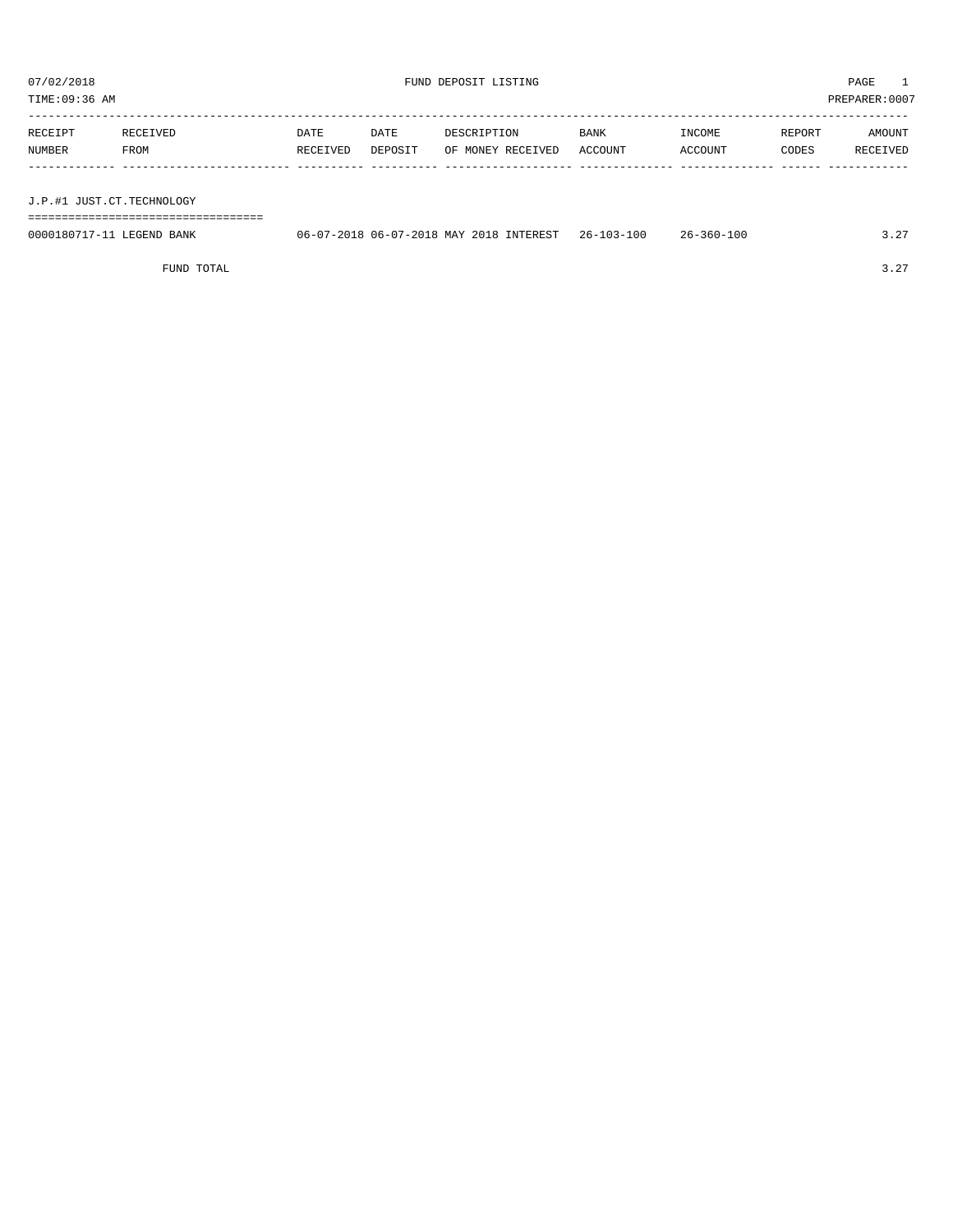TIME:09:36 AM PREPARER:0007

| RECEIPT | RECEIVED    | DATE     | DATE    | DESCRIPTION               | <b>BANK</b> | INCOME  | REPORT | AMOUNT   |
|---------|-------------|----------|---------|---------------------------|-------------|---------|--------|----------|
| NUMBER  | <b>FROM</b> | RECEIVED | DEPOSIT | OF MONEY RECEIVED ACCOUNT |             | ACCOUNT | CODES  | RECEIVED |
|         |             |          |         |                           |             |         |        |          |
|         |             |          |         |                           |             |         |        |          |

# J.P.#2 JUST.CT.TECHNOLOGY

| 0000180717-12 LEGEND BANK | 06-07-2018 06-07-2018 MAY 2018 INTEREST | $27 - 103 - 100$ | 27-360-100       | 0.72  |
|---------------------------|-----------------------------------------|------------------|------------------|-------|
| 0000180736-09 JP PCT. # 2 | 06-13-2018 06-13-2018 MAR. 2018         | 27-103-100       | 27-370-456       | 60.40 |
| 0000180737-09 JP PCT. # 2 | 06-13-2018 06-13-2018 APRIL 2018        | 27-103-100       | $27 - 370 - 456$ | 5.60  |

FUND TOTAL 66.72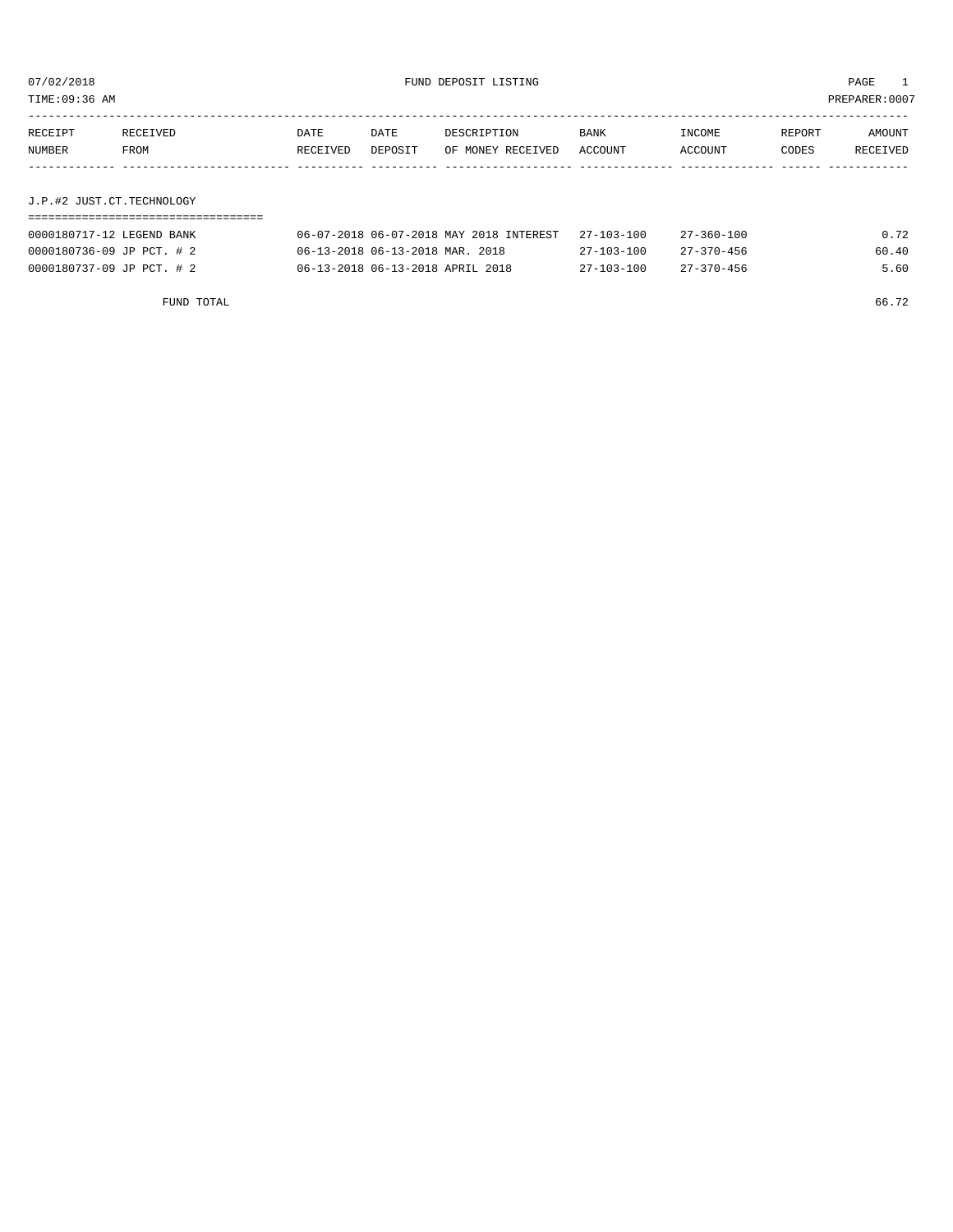TIME:09:36 AM PREPARER:0007

| RECEIPT | <b>RECEIVED</b> | DATE     | DATE    | DESCRIPTION       | <b>BANK</b> | INCOME  | REPORT | AMOUNT   |
|---------|-----------------|----------|---------|-------------------|-------------|---------|--------|----------|
| NUMBER  | FROM            | RECEIVED | DEPOSIT | OF MONEY RECEIVED | ACCOUNT     | ACCOUNT | CODES  | RECEIVED |
|         |                 |          |         |                   |             |         |        |          |

J.P.#3 JUST.CT.TECHNOLOGY

| 0000180711-12 JP PCT. # 3 | 06-06-2018 06-06-2018 MAR. 2018         | $28 - 103 - 100$ | $28 - 370 - 456$ | 155.57 |
|---------------------------|-----------------------------------------|------------------|------------------|--------|
| 0000180712-12 JP PCT. # 3 | 06-06-2018 06-06-2018 APRIL 2018        | $28 - 103 - 100$ | $28 - 370 - 456$ | 109.15 |
| 0000180717-13 LEGEND BANK | 06-07-2018 06-07-2018 MAY 2018 INTEREST | $28 - 103 - 100$ | $28 - 360 - 100$ | 0.34   |

FUND TOTAL 265.06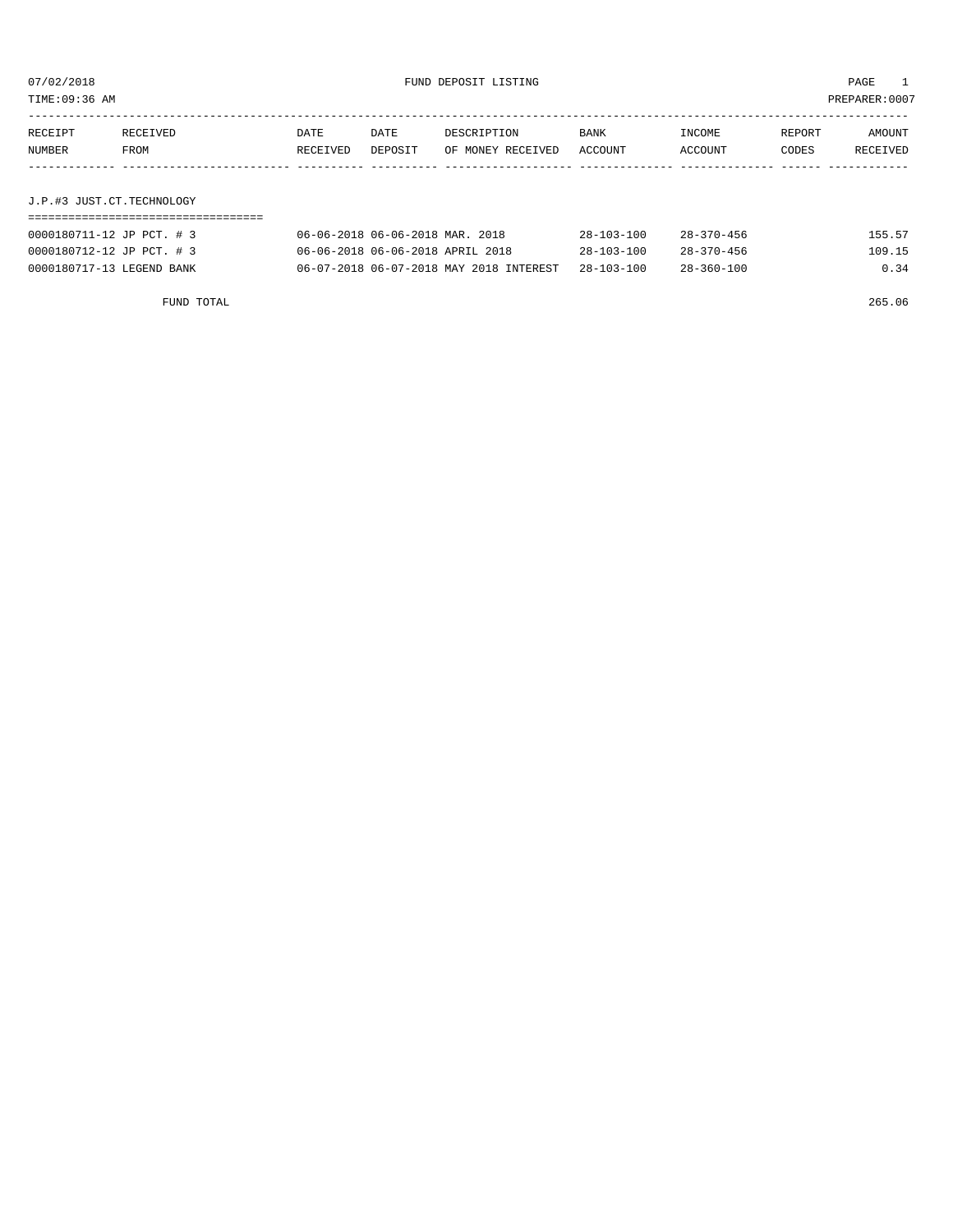| RECEIPT | <b>RECEIVED</b> | DATE     | DATE    | DESCRIPTION       | <b>BANK</b>    | <b>TNCOME</b> | <b>REPORT</b> | <b>AMOUNT</b>   |
|---------|-----------------|----------|---------|-------------------|----------------|---------------|---------------|-----------------|
| NUMBER  | FROM            | RECEIVED | DEPOSIT | OF MONEY RECEIVED | <b>ACCOUNT</b> | ACCOUNT       | CODES         | <b>RECEIVED</b> |
|         |                 |          |         |                   |                |               |               |                 |

COURTHOUSE RESTORATION FUND

===================================

| 0000180793-01 TEXAS HISTORICAL COMMISSI 06-28-2018 06-28-2018 REIMB. # 1 12/11/17 31-103-100 |  |  |  |  | 31-330-510 | 62,904.00 |
|----------------------------------------------------------------------------------------------|--|--|--|--|------------|-----------|
|                                                                                              |  |  |  |  |            |           |

 $FUND$  TOTAL 62,904.00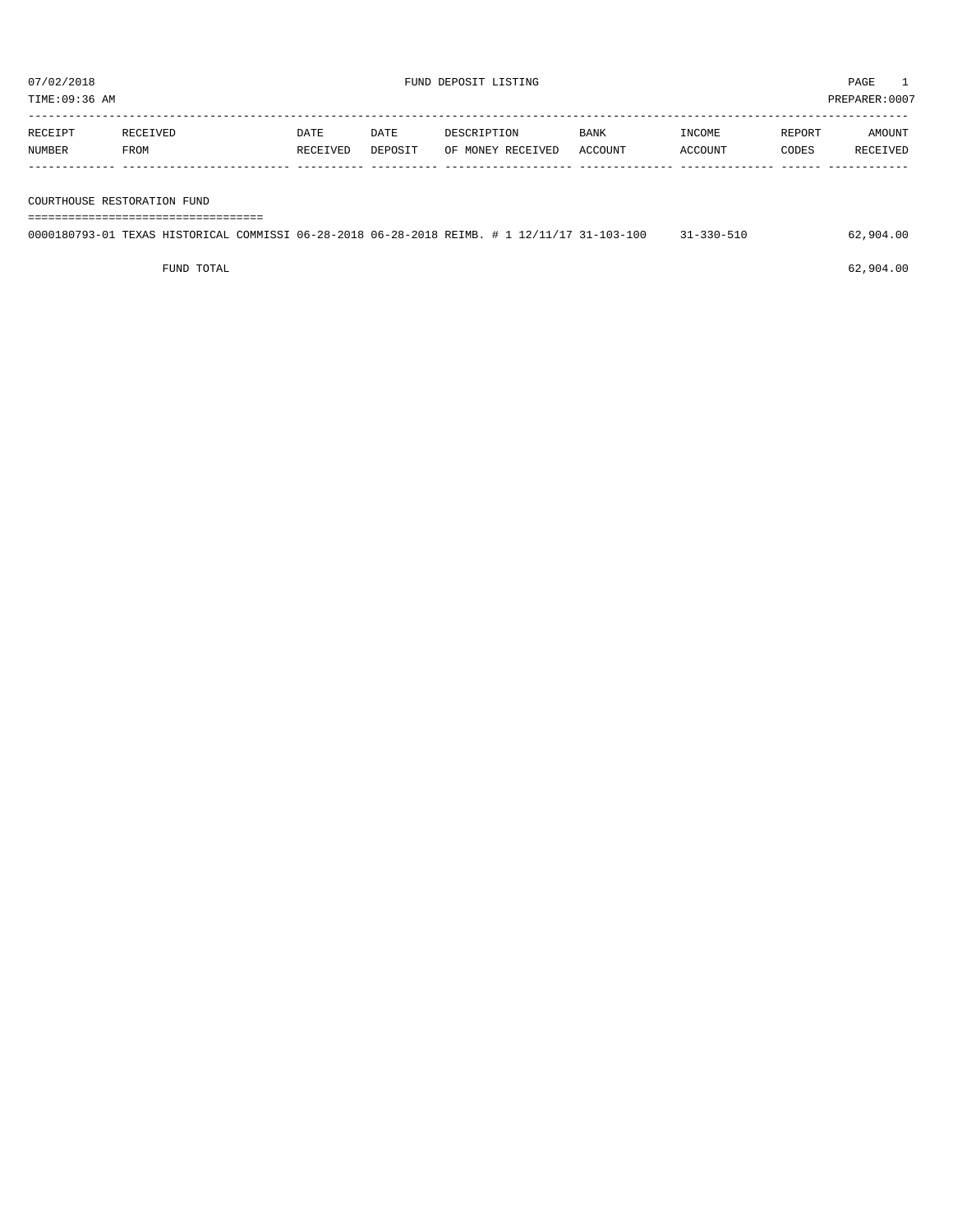TIME:09:36 AM PREPARER:0007

| RECEIPT | RECEIVED                    | DATE     | DATE    | DESCRIPTION       | BANK    | INCOME  | REPORT | AMOUNT   |  |  |
|---------|-----------------------------|----------|---------|-------------------|---------|---------|--------|----------|--|--|
| NUMBER  | FROM                        | RECEIVED | DEPOSIT | OF MONEY RECEIVED | ACCOUNT | ACCOUNT | CODES  | RECEIVED |  |  |
|         |                             |          |         |                   |         |         |        |          |  |  |
|         |                             |          |         |                   |         |         |        |          |  |  |
|         | DISTRICT CT.RECORDS ARCHIVE |          |         |                   |         |         |        |          |  |  |

===================================

| 0000180716-16 DISTRICT CLERK | 06-07-2018 06-07-2018 MAY 1-31, 2018               | $34 - 103 - 100$ | $34 - 370 - 450$ | 471.53 |
|------------------------------|----------------------------------------------------|------------------|------------------|--------|
| 0000180717-14 LEGEND BANK    | 06-07-2018 06-07-2018 MAY 2018 INTEREST 34-103-100 |                  | $34 - 360 - 100$ | l.82   |

FUND TOTAL 473.35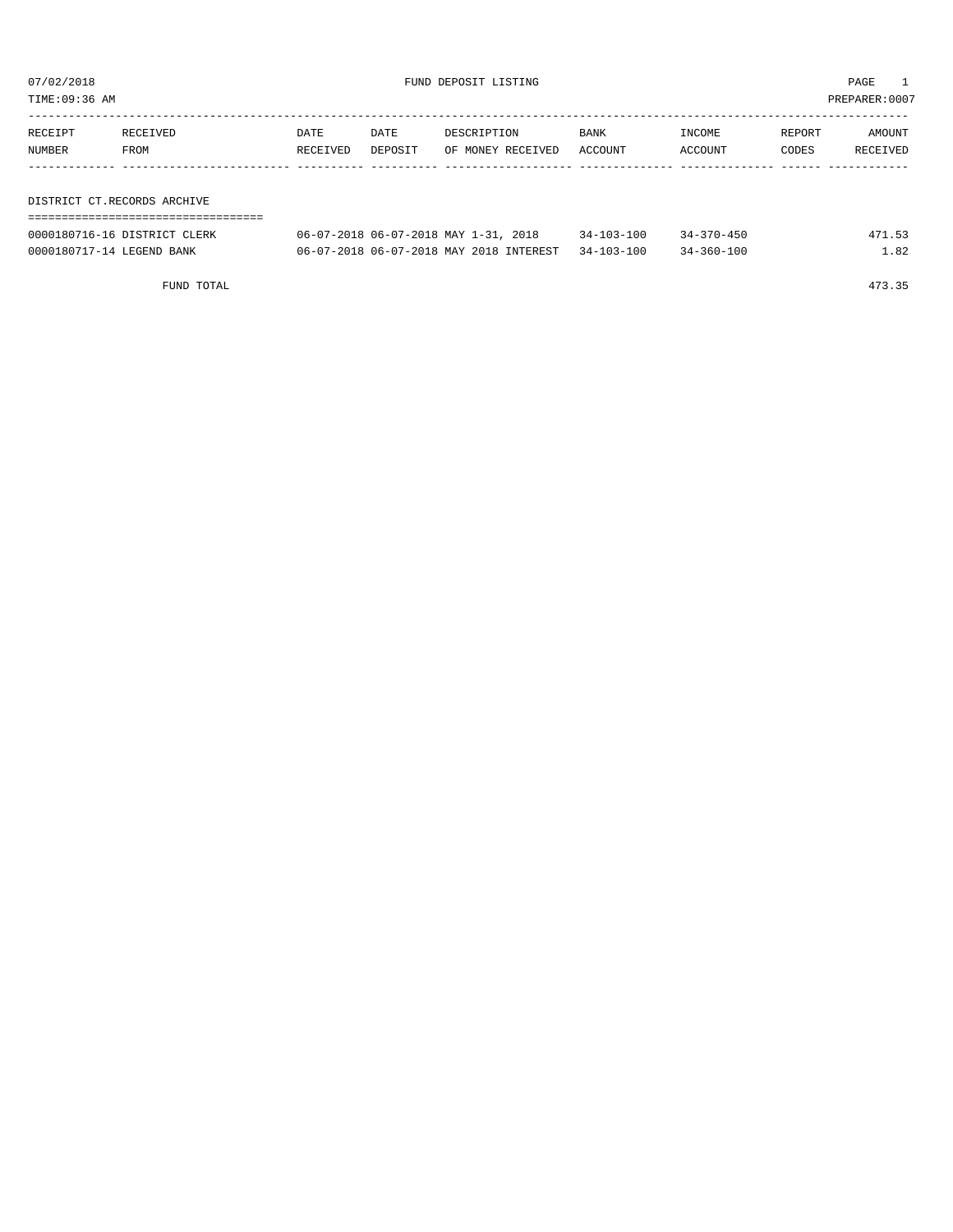TIME:09:36 AM PREPARER:0007

| RECEIPT | RECEIVED | DATE     | DATE    | DESCRIPTION       | <b>BANK</b> | INCOME  | REPORT | AMOUNT   |
|---------|----------|----------|---------|-------------------|-------------|---------|--------|----------|
| NUMBER  | FROM     | RECEIVED | DEPOSIT | OF MONEY RECEIVED | ACCOUNT     | ACCOUNT | CODES  | RECEIVED |
|         |          |          |         |                   |             |         |        |          |

#### LAW LIBRARY FUND

#### ===================================

| 0000180716-17 DISTRICT CLERK | 06-07-2018 06-07-2018 MAY 1-31, 2018    | $35 - 103 - 100$ | $35 - 340 - 450$ | 1,253.39 |
|------------------------------|-----------------------------------------|------------------|------------------|----------|
| 0000180717-15 LEGEND BANK    | 06-07-2018 06-07-2018 MAY 2018 INTEREST | $35 - 103 - 100$ | 35-360-100       | 10.70    |
| 0000180780-21 COUNTY CLERK   | 06-22-2018 06-22-2018 MAR. 2018         | 35-103-100       | $35 - 340 - 403$ | 875.00   |
| 0000180781-20 COUNTY CLERK   | 06-22-2018 06-22-2018 APRIL 2018        | 35-103-100       | $35 - 340 - 403$ | 770.00   |
| 0000180782-20 COUNTY CLERK   | 06-22-2018 06-22-2018 MAY 2018          | $35 - 103 - 100$ | $35 - 340 - 403$ | 490.00   |
|                              |                                         |                  |                  |          |

FUND TOTAL  $3,399.09$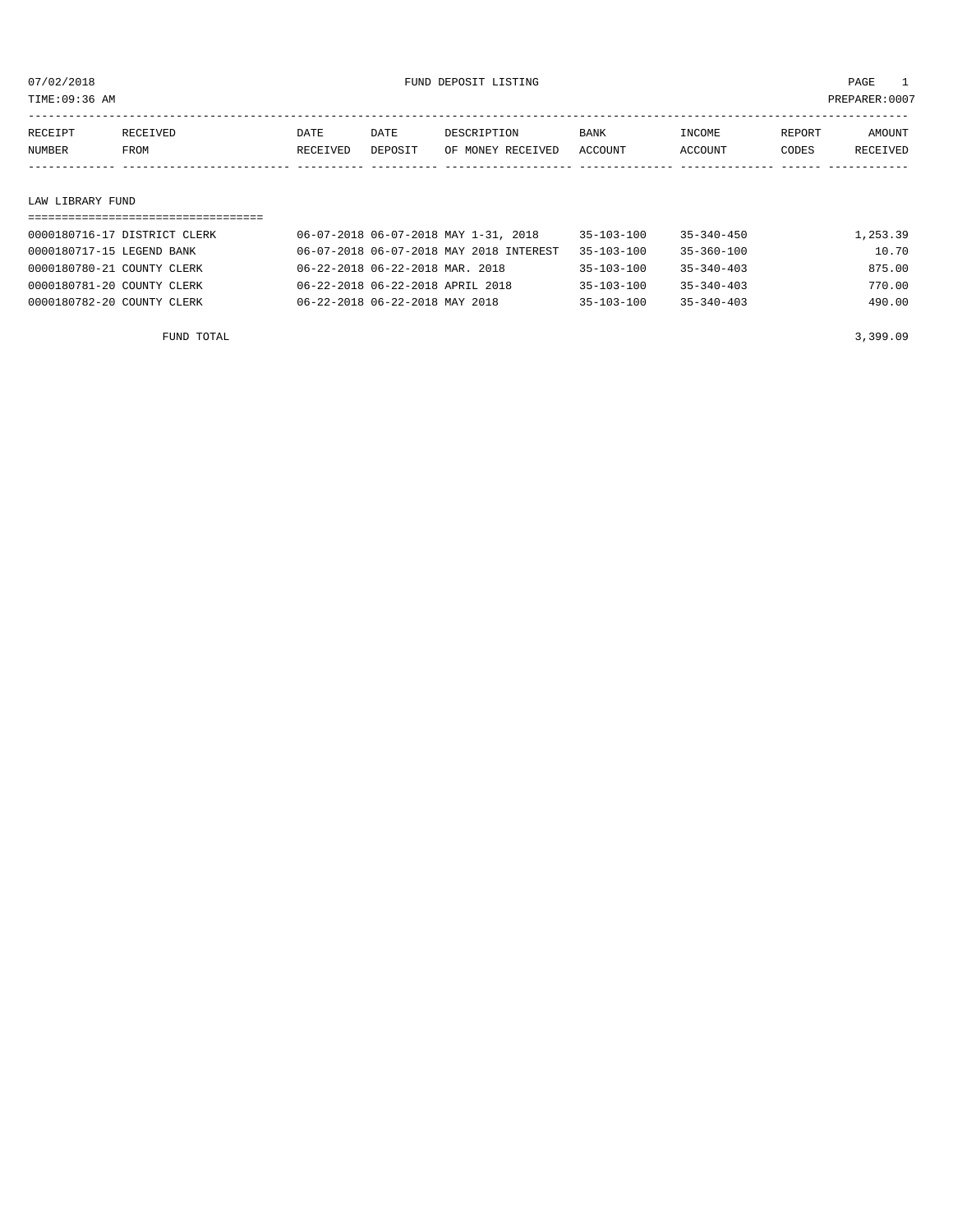| TIME:09:36 AM         |          |          |         |                   |             |         |        | PREPARER:0007 |
|-----------------------|----------|----------|---------|-------------------|-------------|---------|--------|---------------|
|                       |          |          |         |                   |             |         |        |               |
| RECEIPT               | RECEIVED | DATE     | DATE    | DESCRIPTION       | <b>BANK</b> | INCOME  | REPORT | AMOUNT        |
| NUMBER                | FROM     | RECEIVED | DEPOSIT | OF MONEY RECEIVED | ACCOUNT     | ACCOUNT | CODES  | RECEIVED      |
|                       |          |          |         |                   |             |         |        |               |
|                       |          |          |         |                   |             |         |        |               |
| D.A. FEE ACCOUNT FUND |          |          |         |                   |             |         |        |               |
|                       |          |          |         |                   |             |         |        |               |

| 0000180699-01 DISTRICT ATTORNEY TRUST | 06-01-2018 06-01-2018 CHECK FEES        | $36 - 103 - 136$ | $36 - 340 - 475$ | 135.00 |
|---------------------------------------|-----------------------------------------|------------------|------------------|--------|
| 0000180714-01 COUNTY CLERK            | 06-07-2018 06-07-2018 BLOOD DRAWS 48355 | $36 - 103 - 136$ | $36 - 370 - 130$ | 40.00  |
| 0000180714-02 COUNTY CLERK            | 06-07-2018 06-07-2018 BLOOD DRAWS 49042 | $36 - 103 - 136$ | $36 - 370 - 130$ | 30.00  |
| 0000180714-03 COUNTY CLERK            | 06-07-2018 06-07-2018 BLOOD DRAWS 49195 | $36 - 103 - 136$ | $36 - 370 - 130$ | 6.00   |
| 0000180717-23 LEGEND BANK             | 06-07-2018 06-07-2018 MAY 2018 INTEREST | $36 - 103 - 136$ | $36 - 360 - 100$ | 0.08   |
| 0000180717-24 LEGEND BANK             | 06-07-2018 06-07-2018 MAY 2018 INTEREST | $36 - 103 - 236$ | $36 - 360 - 236$ | 0.13   |
| 0000180767-01 FANNIN COUNTY CSCD      | 06-21-2018 06-21-2018 BLOOD DRAWS       | $36 - 103 - 136$ | $36 - 370 - 130$ | 156.67 |

FUND TOTAL 367.88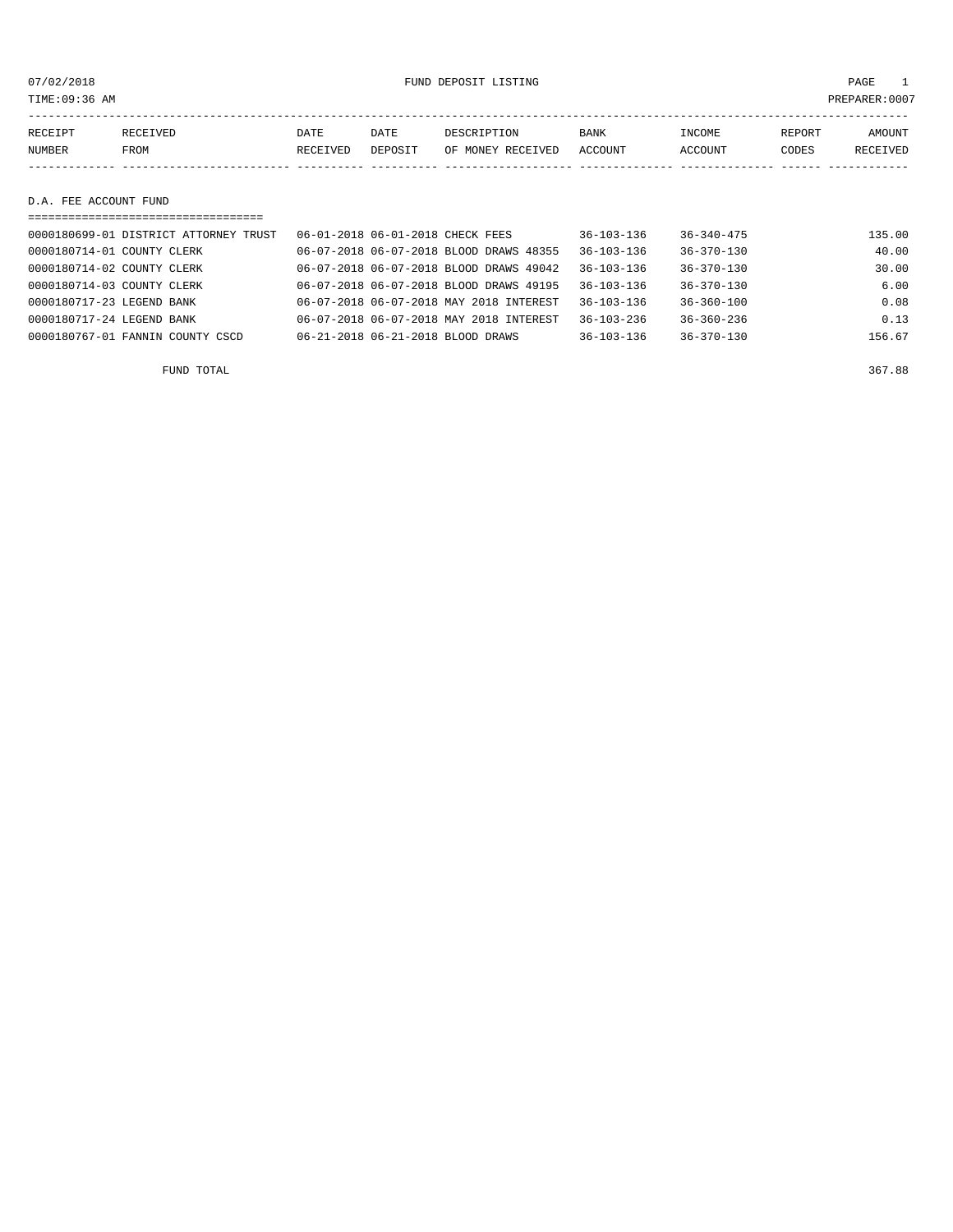| RECEIPT | RECEIVED    | DATE     | DATE    | DESCRIPTION       | <b>BANK</b> | INCOME         | REPORT | AMOUNT          |
|---------|-------------|----------|---------|-------------------|-------------|----------------|--------|-----------------|
| NUMBER  | <b>FROM</b> | RECEIVED | DEPOSIT | OF MONEY RECEIVED | ACCOUNT     | <b>ACCOUNT</b> | CODES  | <b>RECEIVED</b> |
|         |             |          |         |                   |             |                |        |                 |

#### CONTRABAND SEIZURE

===================================

| 0000180717-25 LEGEND BANK | 06-07-2018 06-07-2018 MAY 2018 INTEREST 37-103-137 | 37-360-100 | 0.05 |
|---------------------------|----------------------------------------------------|------------|------|
|                           |                                                    |            |      |

FUND TOTAL 0.05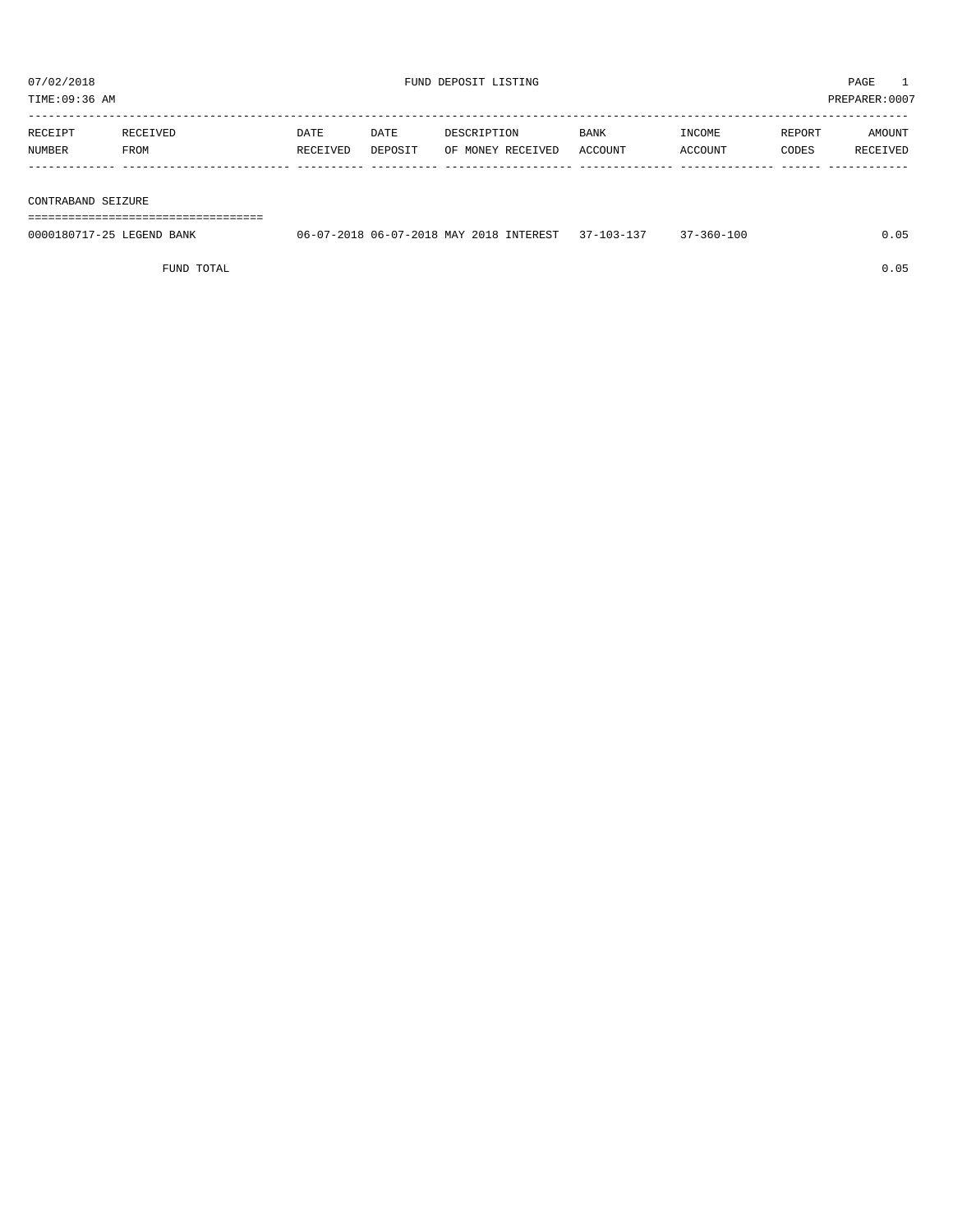TIME:09:36 AM PREPARER:0007

| RECEIPT | RECEIVED | DATE     | DATE    | DESCRIPTION       | <b>BANK</b> | INCOME  | REPORT | AMOUNT   |
|---------|----------|----------|---------|-------------------|-------------|---------|--------|----------|
| NUMBER  | FROM     | RECEIVED | DEPOSIT | OF MONEY RECEIVED | ACCOUNT     | ACCOUNT | CODES  | RECEIVED |
|         |          |          |         |                   |             |         |        |          |
|         |          |          |         |                   |             |         |        |          |

### IHC CO-OP GIN

| ---------------------------------- |                                                    |                  |       |
|------------------------------------|----------------------------------------------------|------------------|-------|
| 0000180698-06 TEXPOOL              | 06-01-2018 06-01-2018 MAY 2018 INTEREST 38-103-175 | $38 - 360 - 100$ | 26.94 |
| 0000180717-16 LEGEND BANK          | 06-07-2018 06-07-2018 MAY 2018 INTEREST 38-103-100 | $38 - 360 - 100$ | 0.03  |

FUND TOTAL 26.97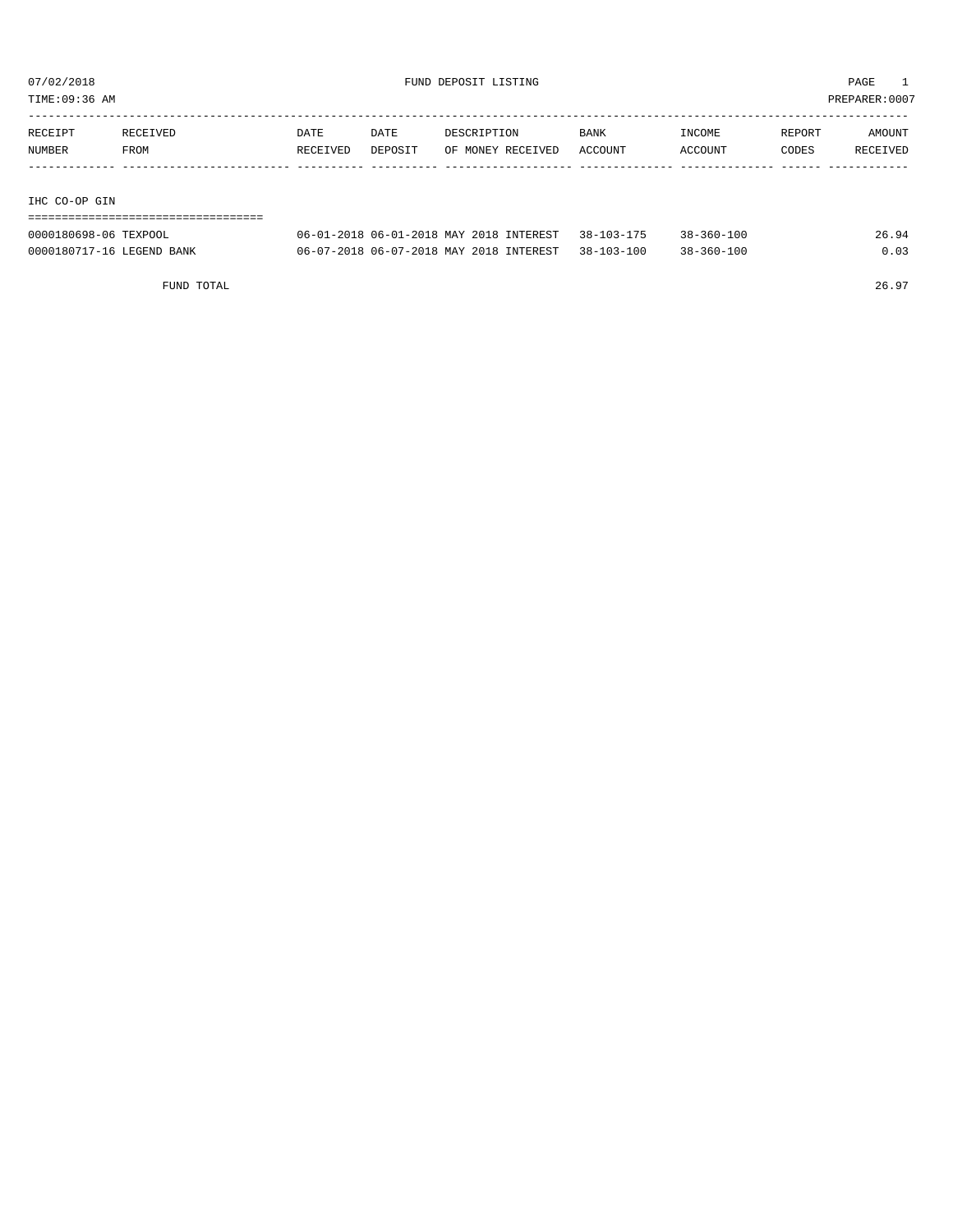TIME:09:36 AM PREPARER:0007

| RECEIPT | RECEIVED | DATE     | <b>DATE</b> | DESCRIPTION       | BANK    | INCOME  | REPORT | AMOUNT   |
|---------|----------|----------|-------------|-------------------|---------|---------|--------|----------|
| NUMBER  | FROM     | RECEIVED | DEPOSIT     | OF MONEY RECEIVED | ACCOUNT | ACCOUNT | CODES  | RECEIVED |
|         |          |          |             |                   |         |         |        |          |
|         |          |          |             |                   |         |         |        |          |

#### IHC B.R. COOPER

| ---------------------------- |                                                    |            |      |
|------------------------------|----------------------------------------------------|------------|------|
| 0000180698-07 TEXPOOL        | 06-01-2018 06-01-2018 MAY 2018 INTEREST 39-103-175 | 39-360-100 | 9.00 |
| 0000180717-17 LEGEND BANK    | 06-07-2018 06-07-2018 MAY 2018 INTEREST 39-103-100 | 39-360-100 | 0.91 |

FUND TOTAL 9.91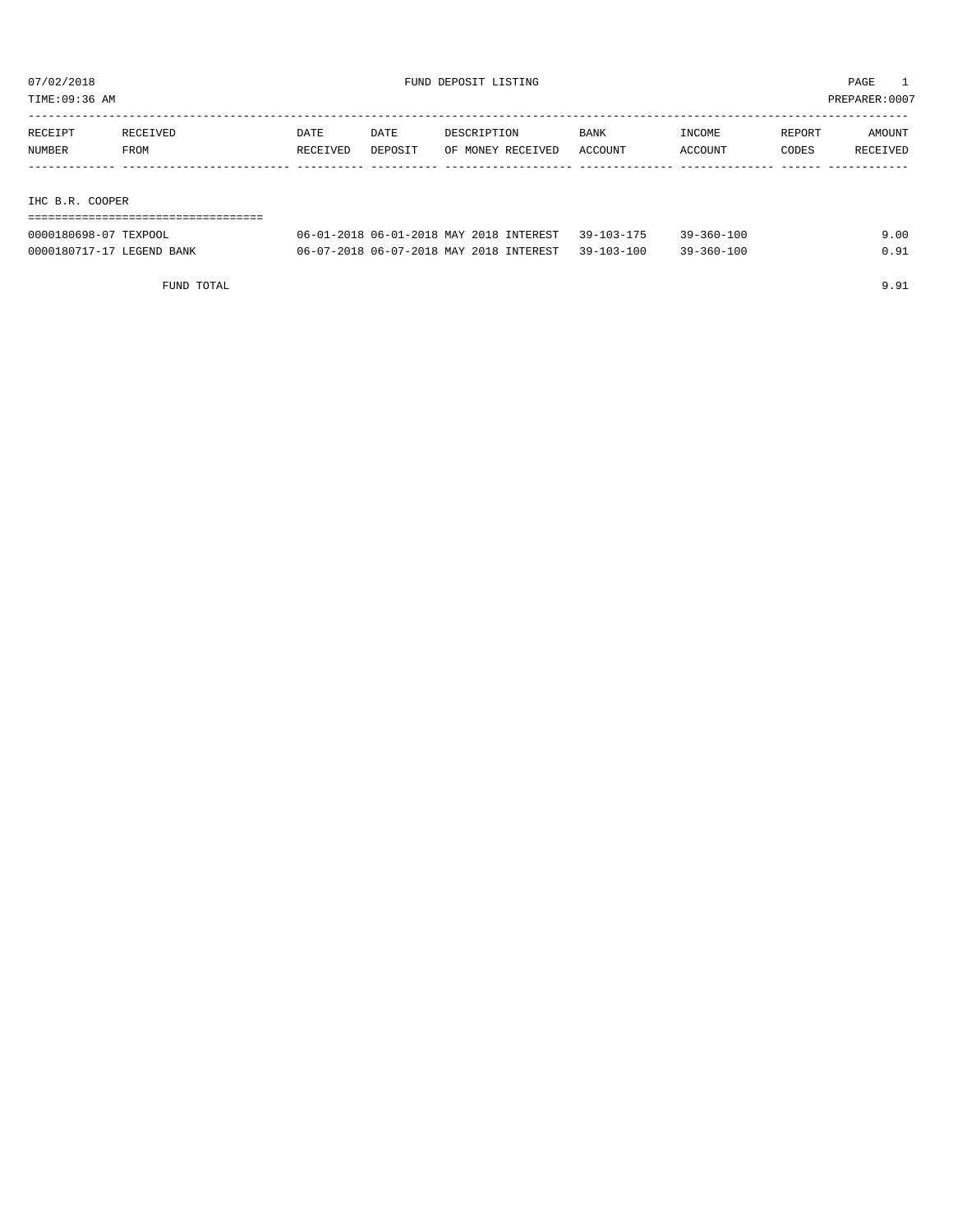07/02/2018 FUND DEPOSIT LISTING PAGE 1

| RECEIPT | RECEIVED | DATE     | DATE    | DESCRIPTION       | BANK    | INCOME  | REPORT | AMOUNT   |
|---------|----------|----------|---------|-------------------|---------|---------|--------|----------|
| NUMBER  | FROM     | RECEIVED | DEPOSIT | OF MONEY RECEIVED | ACCOUNT | ACCOUNT | CODES  | RECEIVED |
|         |          |          |         |                   |         |         |        |          |
|         |          |          |         |                   |         |         |        |          |

#### CHAPTER 19 FUNDS

| 0000180725-01 SECRETARY OF STATE |  | 06-11-2018 06-11-2018 CHAPTER 19 |  | $45 - 103 - 100$ | $45 - 330 - 403$ | 94.74  |
|----------------------------------|--|----------------------------------|--|------------------|------------------|--------|
| 0000180726-01 SECRETARY OF STATE |  | 06-11-2018 06-11-2018 CHAPTER 19 |  | $45 - 103 - 100$ | $45 - 330 - 403$ | 155.02 |
| 0000180727-01 SECRETARY OF STATE |  | 06-11-2018 06-11-2018 CHAPTER 19 |  | $45 - 103 - 100$ | $45 - 330 - 403$ | 297.11 |
| 0000180728-01 SECRETARY OF STATE |  | 06-11-2018 06-11-2018 CHAPTER 19 |  | $45 - 103 - 100$ | $45 - 330 - 403$ | 406.09 |
| 0000180728-02 SECRETARY OF STATE |  | 06-11-2018 06-11-2018 CHAPTER 19 |  | $45 - 103 - 100$ | $45 - 330 - 403$ | 24.51  |
|                                  |  |                                  |  |                  |                  |        |

FUND TOTAL 977.47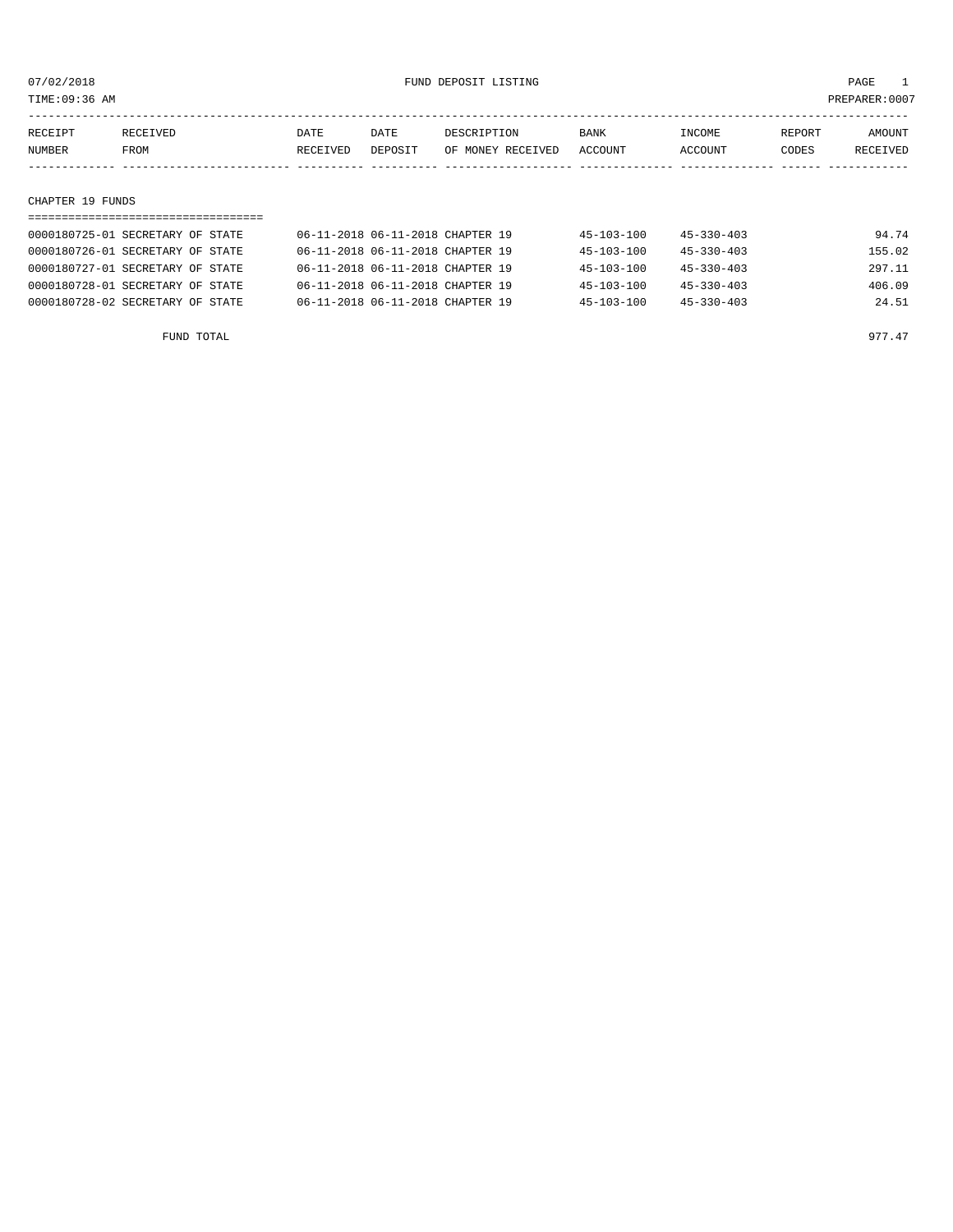TIME:09:36 AM PREPARER:0007

| RECEIPT | 'TVED | DATE            | DATE           | DESCRIPTION             | <b>BANK</b>    | "NCOME | <b>REPORT</b> | AMOUNT          |
|---------|-------|-----------------|----------------|-------------------------|----------------|--------|---------------|-----------------|
| NUMBER  | FROM  | <b>RECEIVED</b> | <b>DEPOSTT</b> | RECEIVED<br>OF<br>M∩NEY | <b>ACCOUNT</b> | CCOUNT | CODES         | <b>RECEIVED</b> |
|         |       |                 |                |                         |                |        |               |                 |

#### ELECTION EQUIPMENT FUND

===================================

| 0000180775-01 CITY OF TRENTON | 06-22-2018 06-22-2018 MAY 5, 2018 EARLY A 48-103-100 | $48 - 340 - 484$ | 700.00 |
|-------------------------------|------------------------------------------------------|------------------|--------|
|                               |                                                      |                  |        |

FUND TOTAL 700.00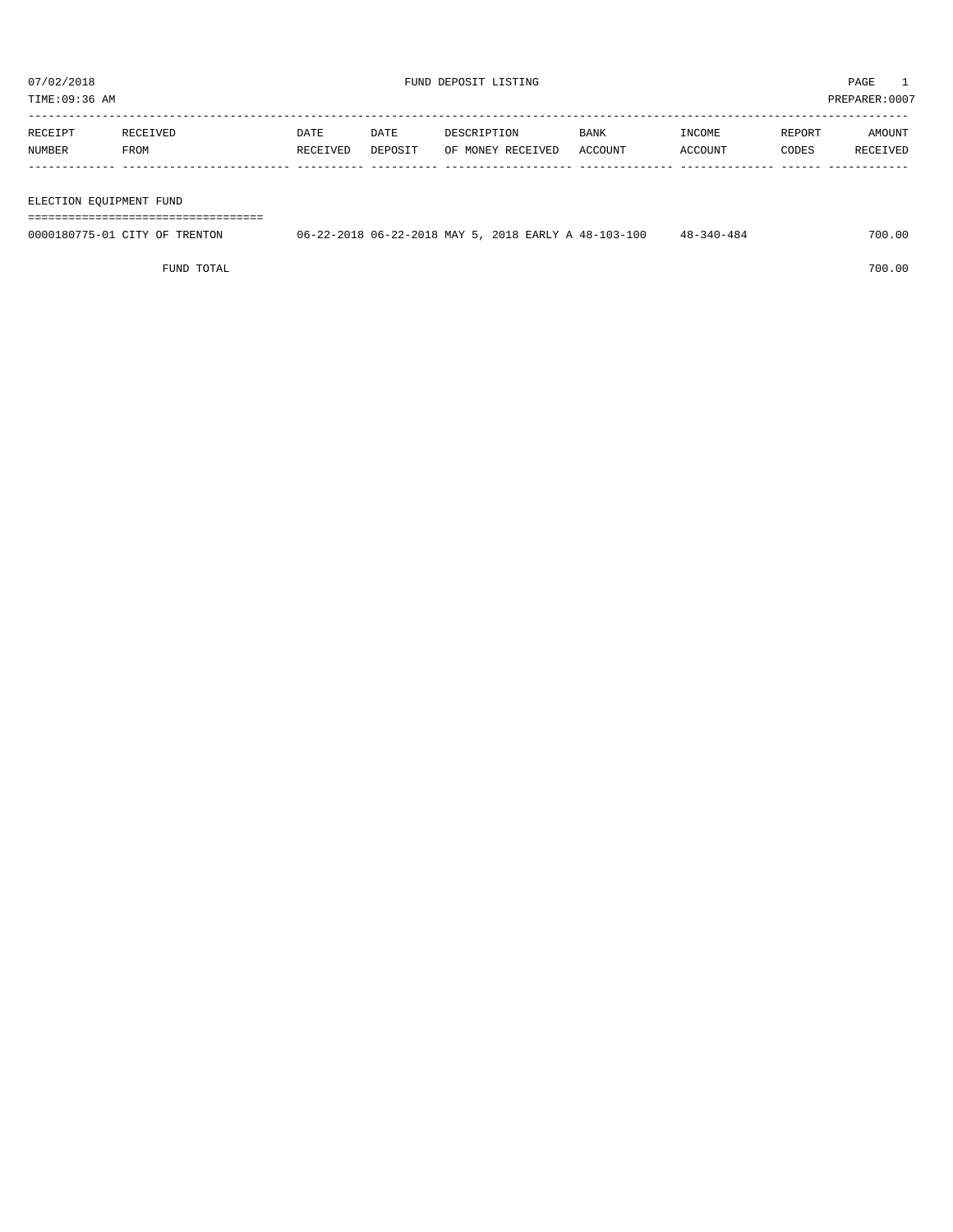07/02/2018 FUND DEPOSIT LISTING PAGE 1

| RECEIPT | RECEIVED    | DATE     | DATE    | DESCRIPTION               | BANK | INCOME  | REPORT | <b>AMOUNT</b> |
|---------|-------------|----------|---------|---------------------------|------|---------|--------|---------------|
| NUMBER  | <b>FROM</b> | RECEIVED | DEPOSIT | OF MONEY RECEIVED ACCOUNT |      | ACCOUNT | CODES  | RECEIVED      |
|         |             |          |         |                           |      |         |        |               |

# CO.CLERK CO.& DIST.CT. TECHNOLOGY

| 0000180780-26 COUNTY CLERK | 06-22-2018 06-22-2018 MAR. 2018  | $51 - 103 - 100$ | $51 - 370 - 440$ | 84.61 |
|----------------------------|----------------------------------|------------------|------------------|-------|
| 0000180781-25 COUNTY CLERK | 06-22-2018 06-22-2018 APRIL 2018 | $51 - 103 - 100$ | $51 - 370 - 440$ | 98.76 |
| 0000180782-25 COUNTY CLERK | 06-22-2018 06-22-2018 MAY 2018   | $51 - 103 - 100$ | $51 - 370 - 440$ | 65.70 |

FUND TOTAL 249.07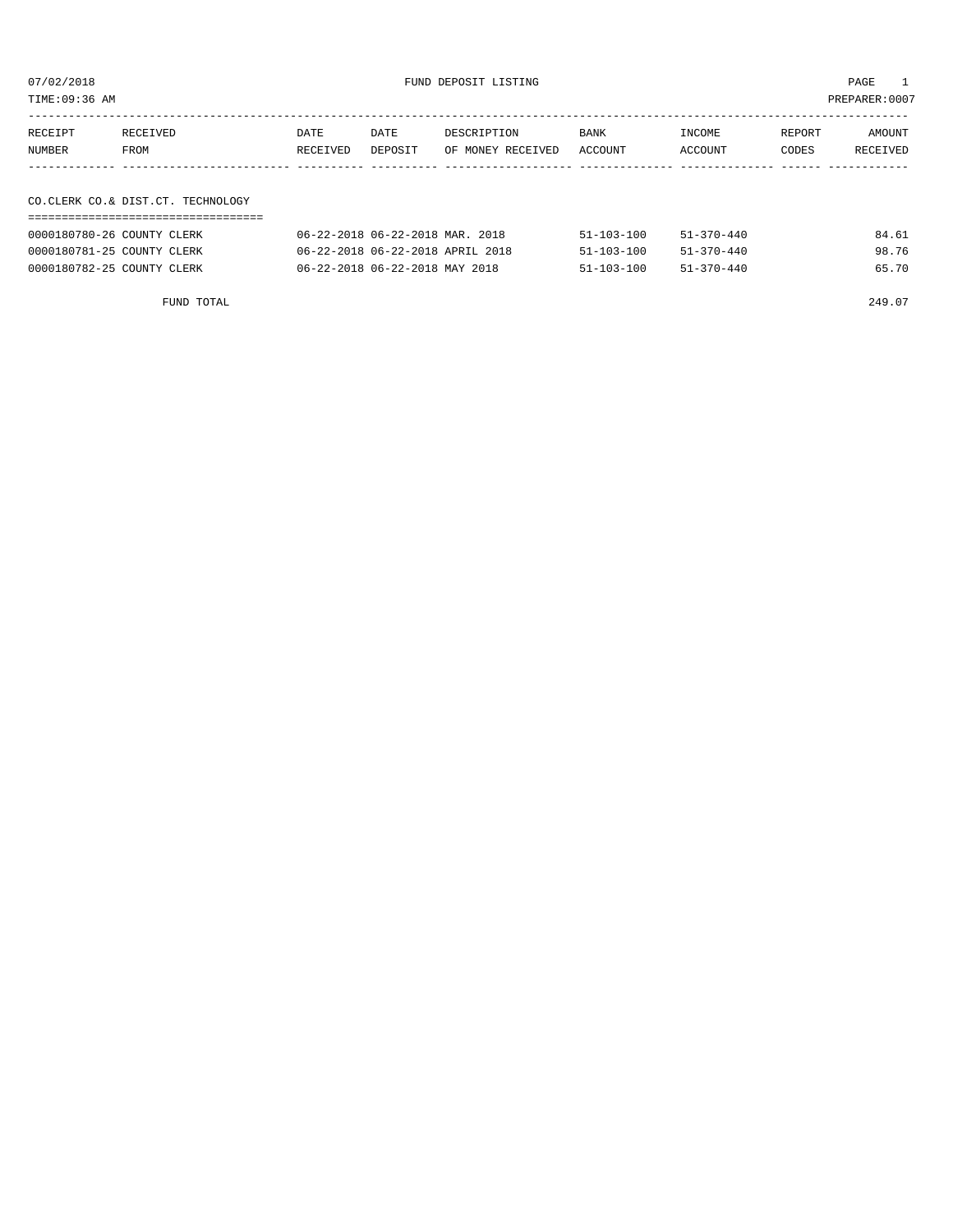07/02/2018 FUND DEPOSIT LISTING PAGE 1

| RECEIPT | RECEIVED | DATE     | DATE    | DESCRIPTION       | <b>BANK</b> | INCOME  | REPORT | AMOUNT          |
|---------|----------|----------|---------|-------------------|-------------|---------|--------|-----------------|
| NUMBER  | FROM     | RECEIVED | DEPOSIT | OF MONEY RECEIVED | ACCOUNT     | ACCOUNT | CODES  | <b>RECEIVED</b> |
|         |          |          |         |                   |             |         |        |                 |

# CO.CLK.COURT RECORDS PRESERVATION

| 0000180717-18 LEGEND BANK  | 06-07-2018 06-07-2018 MAY 2018 INTEREST | $52 - 103 - 100$ | 52-360-100       | 0.91   |
|----------------------------|-----------------------------------------|------------------|------------------|--------|
| 0000180780-27 COUNTY CLERK | 06-22-2018 06-22-2018 MAR. 2018         | 52-103-100       | 52-370-133       | 240.00 |
| 0000180781-26 COUNTY CLERK | 06-22-2018 06-22-2018 APRIL 2018        | $52 - 103 - 100$ | $52 - 370 - 133$ | 220.00 |
| 0000180782-26 COUNTY CLERK | 06-22-2018 06-22-2018 MAY 2018          | $52 - 103 - 100$ | $52 - 370 - 133$ | 140.00 |

FUND TOTAL 600.91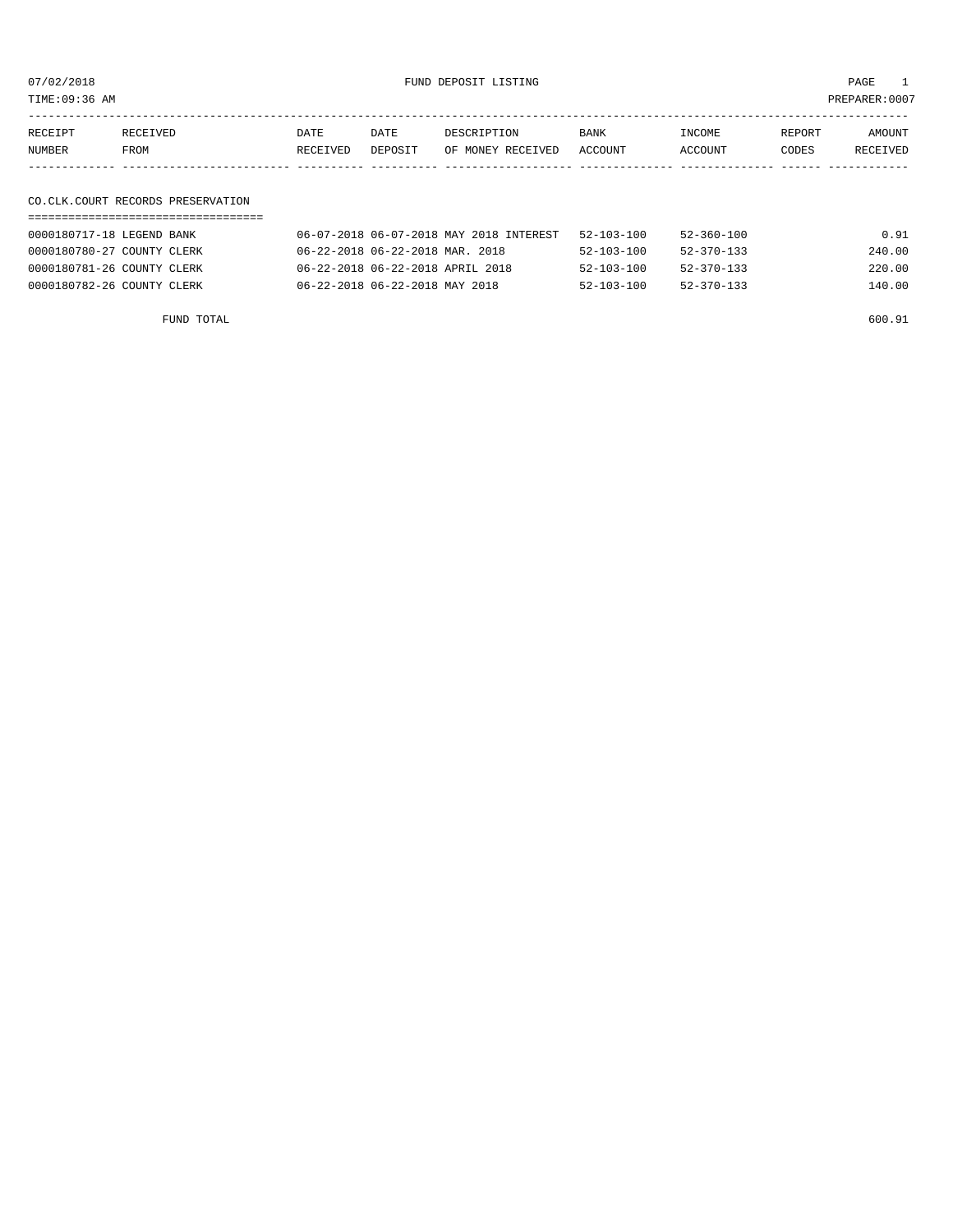TIME:09:36 AM PREPARER:0007

| RECEIPT | RECEIVED | <b>DATE</b> | DATE    | DESCRIPTION       | <b>BANK</b> | INCOME  | REPORT | AMOUNT   |
|---------|----------|-------------|---------|-------------------|-------------|---------|--------|----------|
| NUMBER  | FROM     | RECEIVED    | DEPOSIT | OF MONEY RECEIVED | ACCOUNT     | ACCOUNT | CODES  | RECEIVED |
|         |          |             |         |                   |             |         |        |          |
|         |          |             |         |                   |             |         |        |          |

# CO.CLERK RECORDS ARCHIVE

| 0000180780-28 COUNTY CLERK | 06-22-2018 06-22-2018 MAR. 2018  | 53-103-100       | 53-370-133       | 7,250.00 |
|----------------------------|----------------------------------|------------------|------------------|----------|
| 0000180781-27 COUNTY CLERK | 06-22-2018 06-22-2018 APRIL 2018 | $53 - 103 - 100$ | $53 - 370 - 133$ | 7,850.00 |
| 0000180782-27 COUNTY CLERK | 06-22-2018 06-22-2018 MAY 2018   | $53 - 103 - 100$ | $53 - 370 - 133$ | 7,070.00 |

FUND TOTAL 22,170.00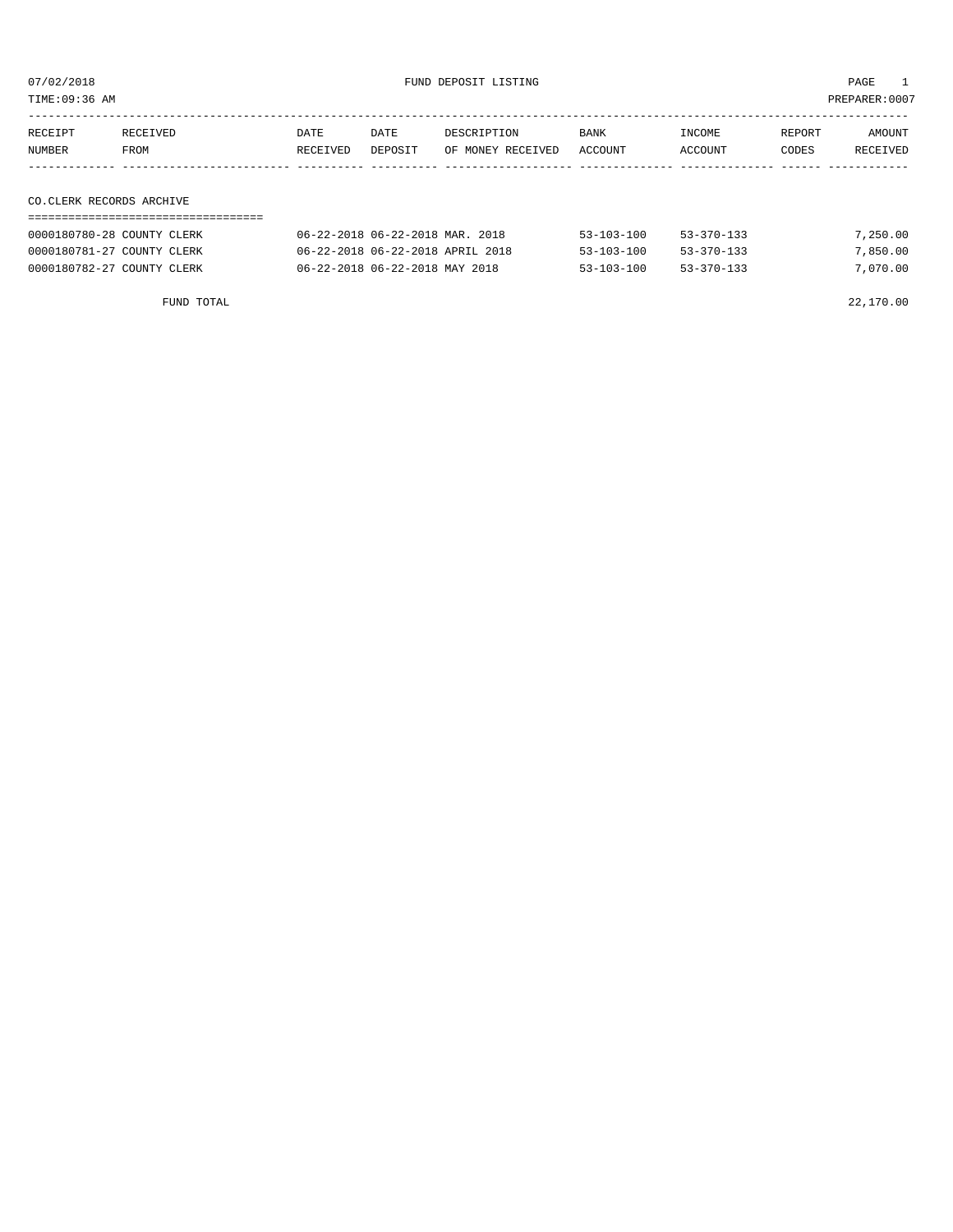TIME:09:36 AM PREPARER:0007

| RECEIPT | RECEIVED    | DATE     | DATE    | DESCRIPTION       | <b>BANK</b> | INCOME  | REPORT | AMOUNT   |
|---------|-------------|----------|---------|-------------------|-------------|---------|--------|----------|
| NUMBER  | <b>FROM</b> | RECEIVED | DEPOSIT | OF MONEY RECEIVED | ACCOUNT     | ACCOUNT | CODES  | RECEIVED |
|         |             |          |         |                   |             |         |        |          |
|         |             |          |         |                   |             |         |        |          |

### F.C. LAW ENFORCEMENT EDUCATION

===================================

| 0000180717-26 LEGEND BANK | $-2018$ 06-07-2018 MAY 2018<br>INTEREST<br>$06 - 07 - 201$ | $-1$<br>$55 - 103 - 155$ | -360-100 |  |
|---------------------------|------------------------------------------------------------|--------------------------|----------|--|
|                           |                                                            |                          |          |  |

FUND TOTAL 0.02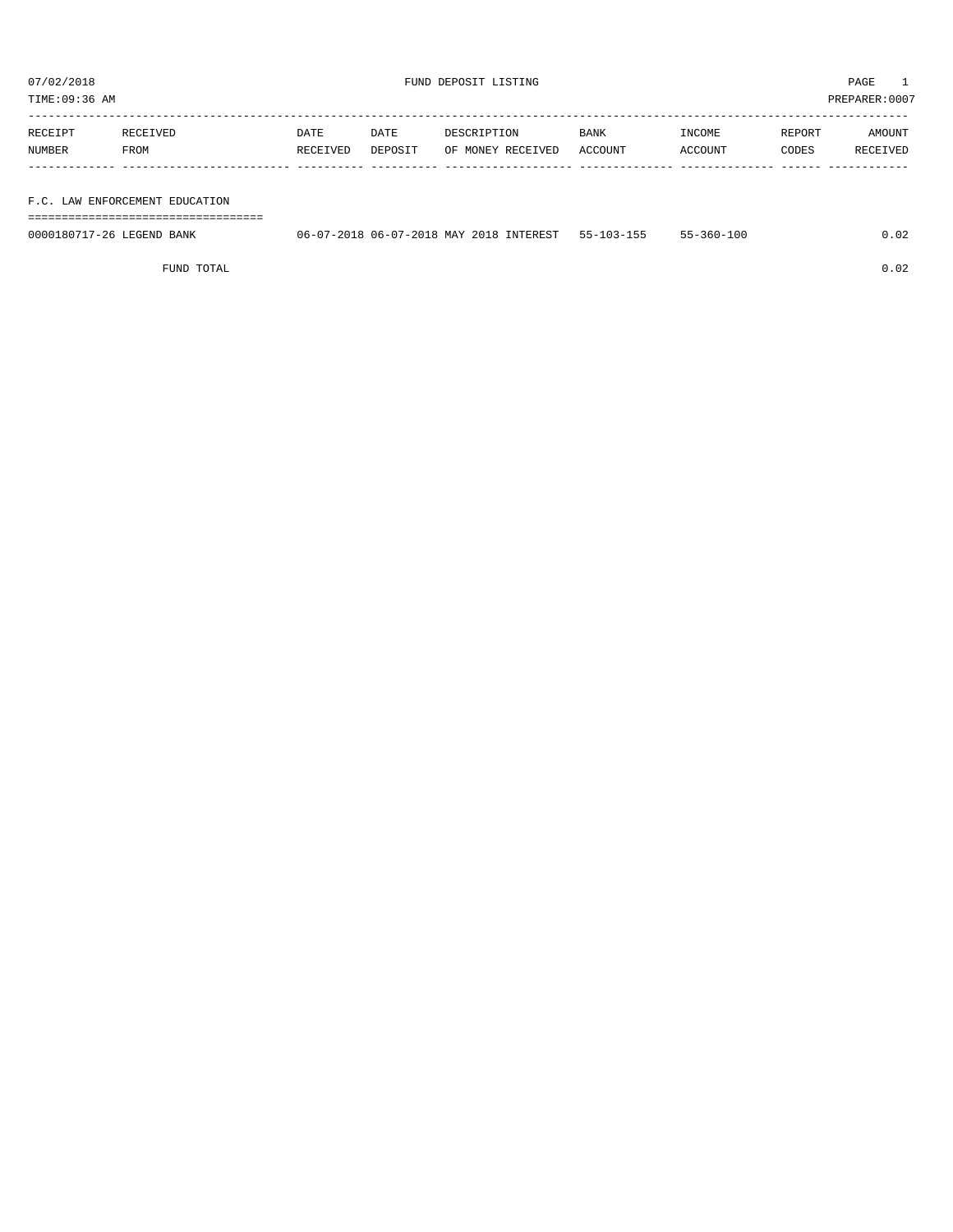TIME:09:36 AM PREPARER:0007

| RECEIPT | RECEIVED    | DATE     | DATE    | DESCRIPTION       | BANK    | INCOME         | REPORT | AMOUNT   |
|---------|-------------|----------|---------|-------------------|---------|----------------|--------|----------|
| NUMBER  | <b>FROM</b> | RECEIVED | DEPOSIT | OF MONEY RECEIVED | ACCOUNT | <b>ACCOUNT</b> | CODES  | RECEIVED |
|         |             |          |         |                   |         |                |        |          |
|         |             |          |         |                   |         |                |        |          |

### F C SHERIFF FORFEITURE

| -------------------       |                                                    |            |      |
|---------------------------|----------------------------------------------------|------------|------|
| 0000180717-27 LEGEND BANK | 06-07-2018 06-07-2018 MAY 2018 INTEREST 56-103-156 | 56-360-100 | 0.01 |
| 0000180717-28 LEGEND BANK | 06-07-2018 06-07-2018 MAY 2018 INTEREST 56-103-159 | 56-360-100 | 2.14 |

FUND TOTAL 2.15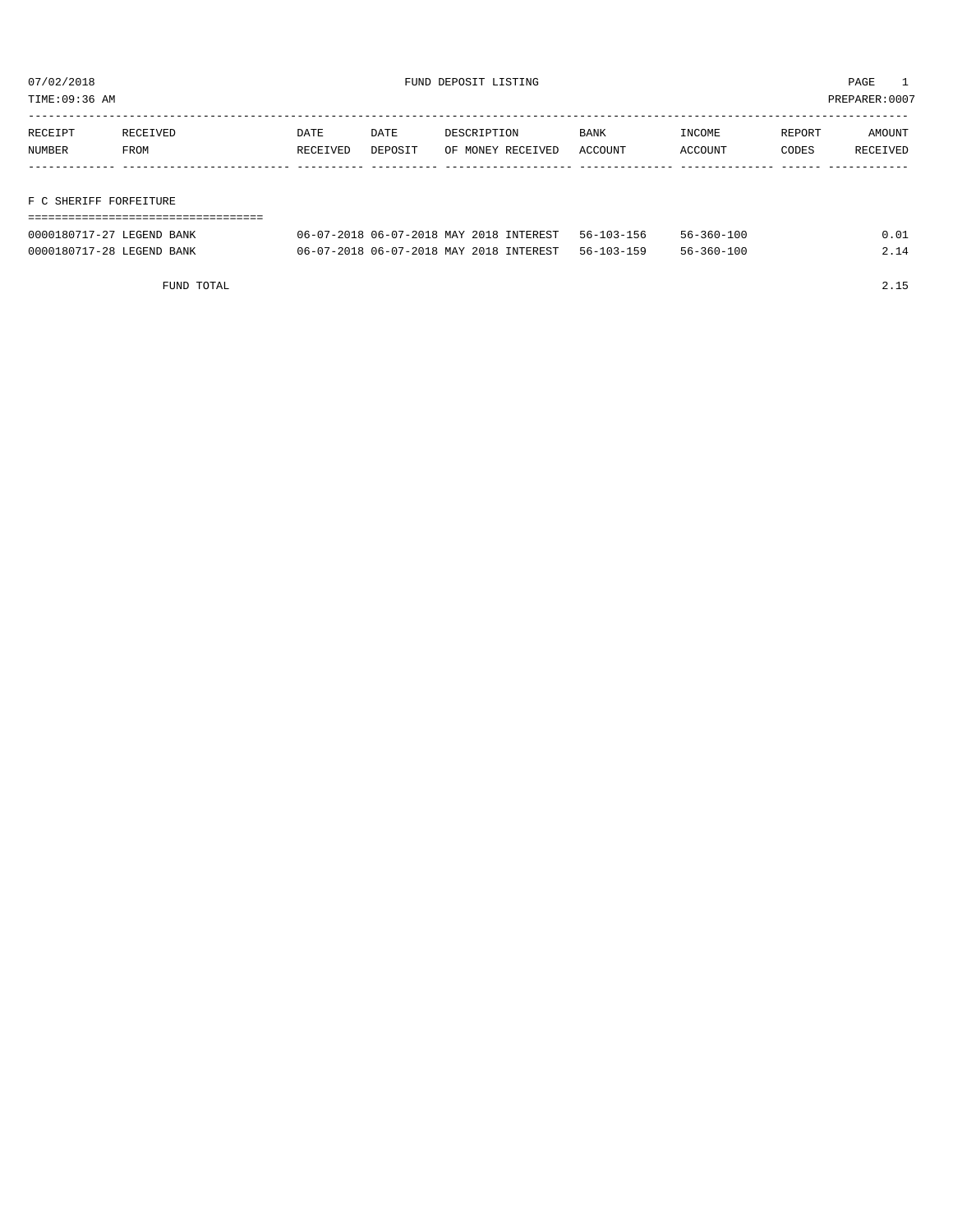07/02/2018 PAGE 1

TIME:09:36 AM PREPARER:0007

| RECEIPT | RECEIVED | <b>DATE</b> | DATE    | DESCRIPTION       | <b>BANK</b> | INCOME  | REPORT | AMOUNT   |
|---------|----------|-------------|---------|-------------------|-------------|---------|--------|----------|
| NUMBER  | FROM     | RECEIVED    | DEPOSIT | OF MONEY RECEIVED | ACCOUNT     | ACCOUNT | CODES  | RECEIVED |
|         |          |             |         |                   |             |         |        |          |
|         |          |             |         |                   |             |         |        |          |

#### DRUG COURT PROGRAM

# =================================== 0000180716-24 DISTRICT CLERK 06-07-2018 06-07-2018 MAY 1-31, 2018 59-103-100 59-370-425 156.92 0000180717-19 LEGEND BANK 06-07-2018 06-07-2018 MAY 2018 INTEREST 59-103-100 59-360-100 2.39 0000180780-29 COUNTY CLERK 66-22-2018 06-22-2018 MAR. 2018 59-103-100 59-370-425 247.30 0000180781-28 COUNTY CLERK 66-22-2018 06-22-2018 APRIL 2018 59-103-100 59-370-425 402.19 0000180782-28 COUNTY CLERK 66-22-2018 06-22-2018 MAY 2018 59-103-100 59-370-425 221.44

FUND TOTAL  $1,030.24$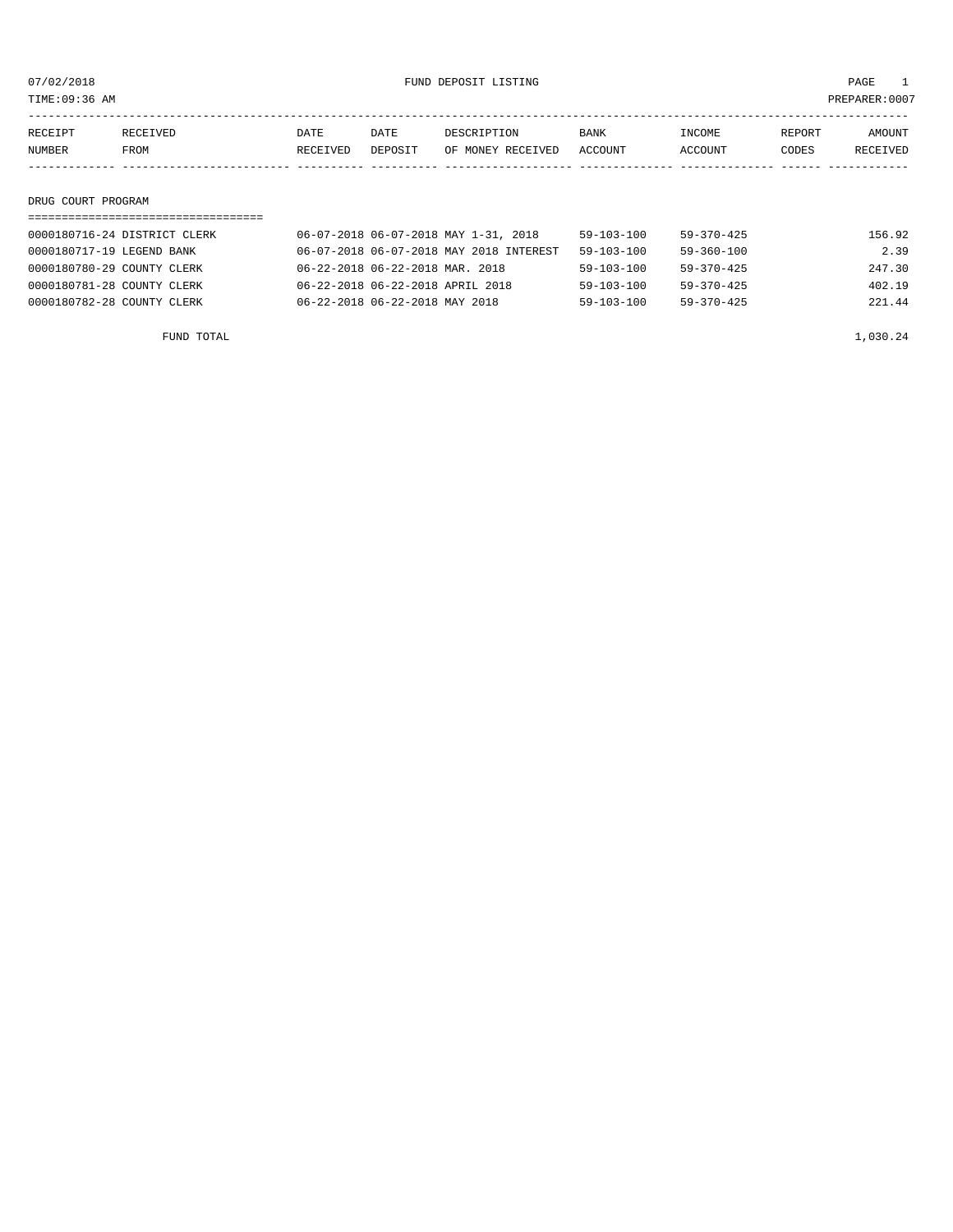07/02/2018 FUND DEPOSIT LISTING PAGE 1

| RECEIPT       | RECEIVED | DATE     | DATE    | DESCRIPTION       | <b>BANK</b> | INCOME  | REPORT | <b>AMOUNT</b> |
|---------------|----------|----------|---------|-------------------|-------------|---------|--------|---------------|
| <b>NUMBER</b> | FROM     | RECEIVED | DEPOSIT | OF MONEY RECEIVED | ACCOUNT     | ACCOUNT | CODES  | RECEIVED      |
|               |          |          |         |                   |             |         |        |               |
| SINKING FUND  |          |          |         |                   |             |         |        |               |

# =================================== 0000180715-02 APPRAISAL DISTRICT 06-07-2018 06-07-2018 TAXES 60-103-100 60-310-110 1,626.39

| 0000180715-08 APPRAISAL DISTRICT | 06-07-2018 06-07-2018 TAXES |                                          | $60 - 103 - 100$ | $60 - 310 - 120$ | 8.57     |
|----------------------------------|-----------------------------|------------------------------------------|------------------|------------------|----------|
| 0000180746-03 APPRAISAL DISTRICT | 06-14-2018 06-14-2018 TAXES |                                          | $60 - 103 - 100$ | $60 - 310 - 110$ | 1,280.27 |
| 0000180746-09 APPRAISAL DISTRICT | 06-14-2018 06-14-2018 TAXES |                                          | $60 - 103 - 100$ | $60 - 310 - 120$ | 6.46     |
| 0000180768-03 APPRAISAL DISTRICT | 06-21-2018 06-21-2018 TAXES |                                          | $60 - 103 - 100$ | $60 - 310 - 110$ | 564.18   |
| 0000180768-09 APPRAISAL DISTRICT | 06-21-2018 06-21-2018 TAXES |                                          | $60 - 103 - 100$ | $60 - 310 - 120$ | 16.30    |
| 0000180792-06 DEPT. OF INTERIOR  |                             | 06-28-2018 06-28-2018 PAYMENT IN LIEU OF | $60 - 103 - 100$ | $60 - 318 - 120$ | 907.58   |
| 0000180794-02 APPRAISAL DISTRICT | 06-29-2018 06-29-2018 TAXES |                                          | $60 - 103 - 100$ | $60 - 310 - 110$ | 441.26   |
| 0000180794-08 APPRAISAL DISTRICT | 06-29-2018 06-29-2018 TAXES |                                          | $60 - 103 - 100$ | $60 - 310 - 120$ | 2.72     |
|                                  |                             |                                          |                  |                  |          |

FUND TOTAL  $4,853.73$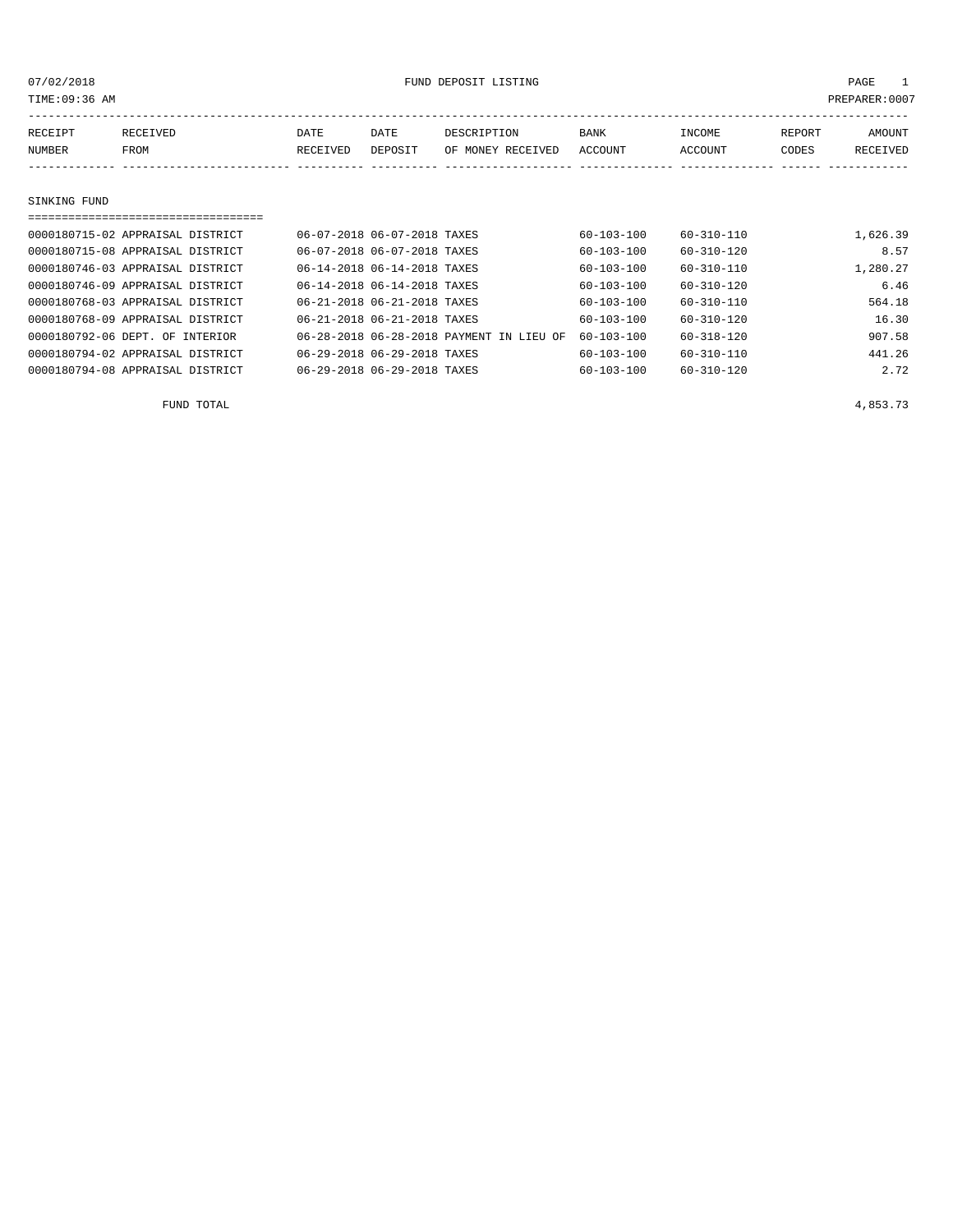| TIME:09:36 AM<br>PREPARER:0007 |                                     |          |         |                   |             |         |        |          |  |
|--------------------------------|-------------------------------------|----------|---------|-------------------|-------------|---------|--------|----------|--|
| RECEIPT                        | RECEIVED                            | DATE     | DATE    | DESCRIPTION       | <b>BANK</b> | INCOME  | REPORT | AMOUNT   |  |
| NUMBER                         | FROM                                | RECEIVED | DEPOSIT | OF MONEY RECEIVED | ACCOUNT     | ACCOUNT | CODES  | RECEIVED |  |
|                                |                                     |          |         |                   |             |         |        |          |  |
|                                | DIST.CLK.CO.&DIST.CT.TECH.-COMB.FUN |          |         |                   |             |         |        |          |  |

| 0000180716-22 DISTRICT CLERK | 06-07-2018 06-07-2018 MAY 1-31, 2018 | $61 - 103 - 100$ | $61 - 370 - 440$ | 31.14 |
|------------------------------|--------------------------------------|------------------|------------------|-------|
|                              |                                      |                  |                  |       |

FUND TOTAL 31.14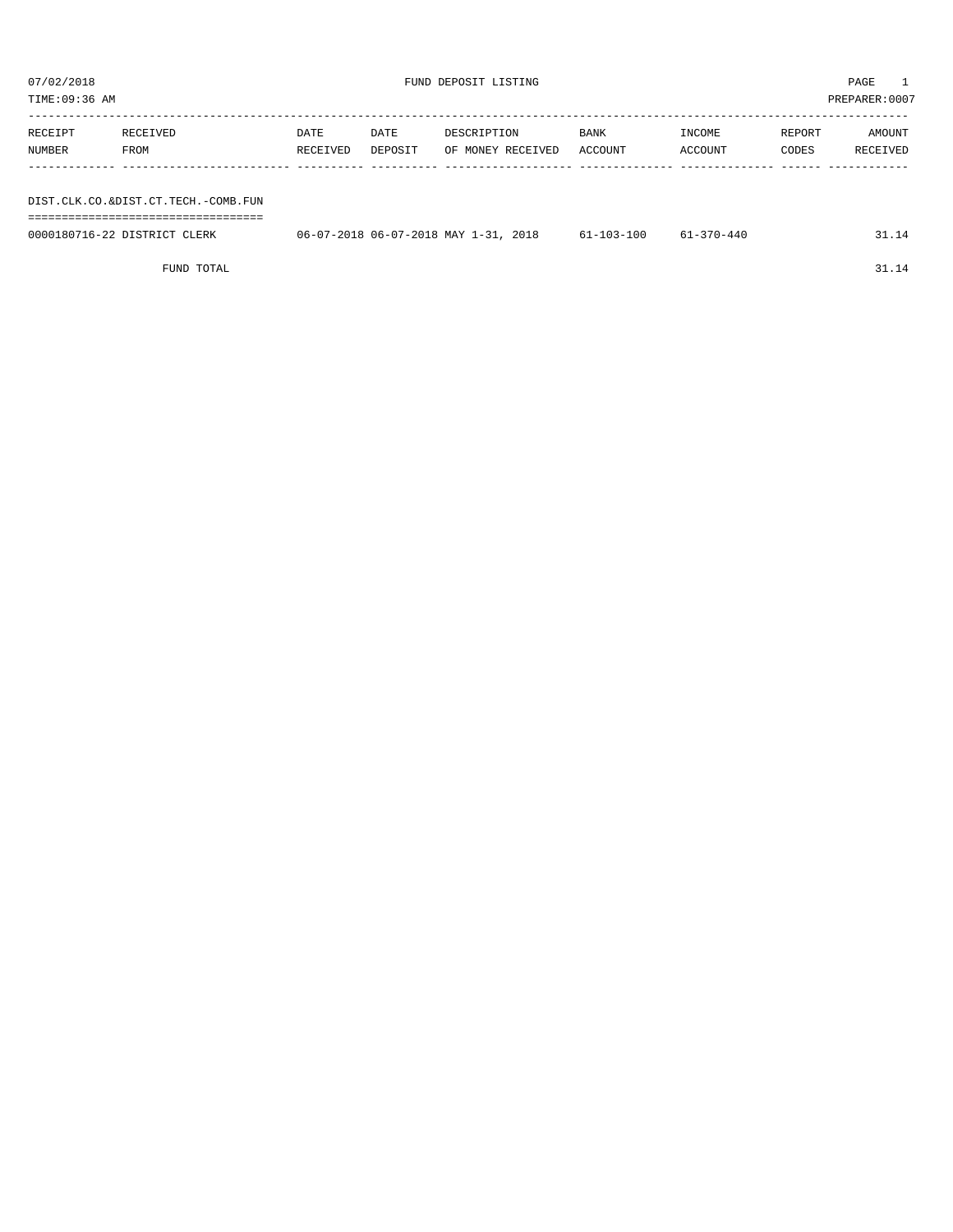| TIME:09:36 AM |                                     |          |         |                                      |                  |                  |        | PREPARER: 0007 |
|---------------|-------------------------------------|----------|---------|--------------------------------------|------------------|------------------|--------|----------------|
|               |                                     |          |         |                                      |                  |                  |        |                |
| RECEIPT       | RECEIVED                            | DATE     | DATE    | DESCRIPTION                          | BANK             | INCOME           | REPORT | AMOUNT         |
| NUMBER        | FROM                                | RECEIVED | DEPOSIT | OF MONEY RECEIVED                    | ACCOUNT          | ACCOUNT          | CODES  | RECEIVED       |
|               |                                     |          |         |                                      |                  |                  |        |                |
|               |                                     |          |         |                                      |                  |                  |        |                |
|               | DIST.CLK.COURT RECORDS PRESERVATION |          |         |                                      |                  |                  |        |                |
|               |                                     |          |         |                                      |                  |                  |        |                |
|               | 0000180716-23 DISTRICT CLERK        |          |         | 06-07-2018 06-07-2018 MAY 1-31, 2018 | $62 - 103 - 100$ | $62 - 370 - 133$ |        | 408.11         |

0000180717-20 LEGEND BANK 06-07-2018 06-07-2018 MAY 2018 INTEREST 62-103-100 62-360-100 2.05

FUND TOTAL 410.16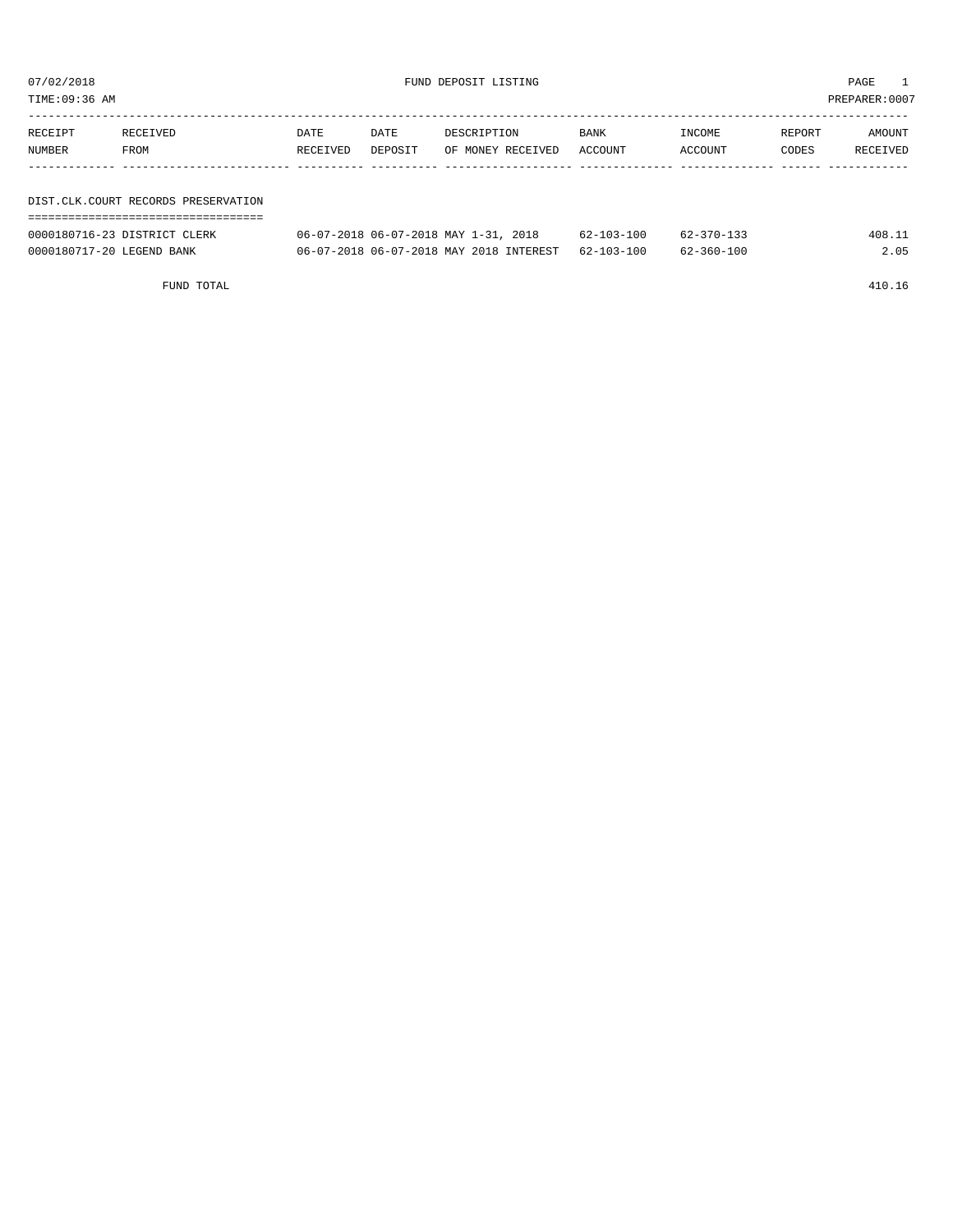| TIME:09:36 AM<br>PREPARER: 0007 |                                 |          |         |                                         |             |            |        |          |  |
|---------------------------------|---------------------------------|----------|---------|-----------------------------------------|-------------|------------|--------|----------|--|
| RECEIPT                         | RECEIVED                        | DATE     | DATE    | DESCRIPTION                             | <b>BANK</b> | INCOME     | REPORT | AMOUNT   |  |
| NUMBER                          | FROM                            | RECEIVED | DEPOSIT | OF MONEY RECEIVED                       | ACCOUNT     | ACCOUNT    | CODES  | RECEIVED |  |
|                                 |                                 |          |         |                                         |             |            |        |          |  |
|                                 | 2017 GO BONDS-CONSTRUCTION FUND |          |         |                                         |             |            |        |          |  |
|                                 |                                 |          |         |                                         |             |            |        |          |  |
| 0000180717-31 LEGEND BANK       |                                 |          |         | 06-07-2018 06-07-2018 MAY 2018 INTEREST | 66-103-166  | 66-360-166 |        | 5,309.12 |  |

FUND TOTAL  $5,309.12$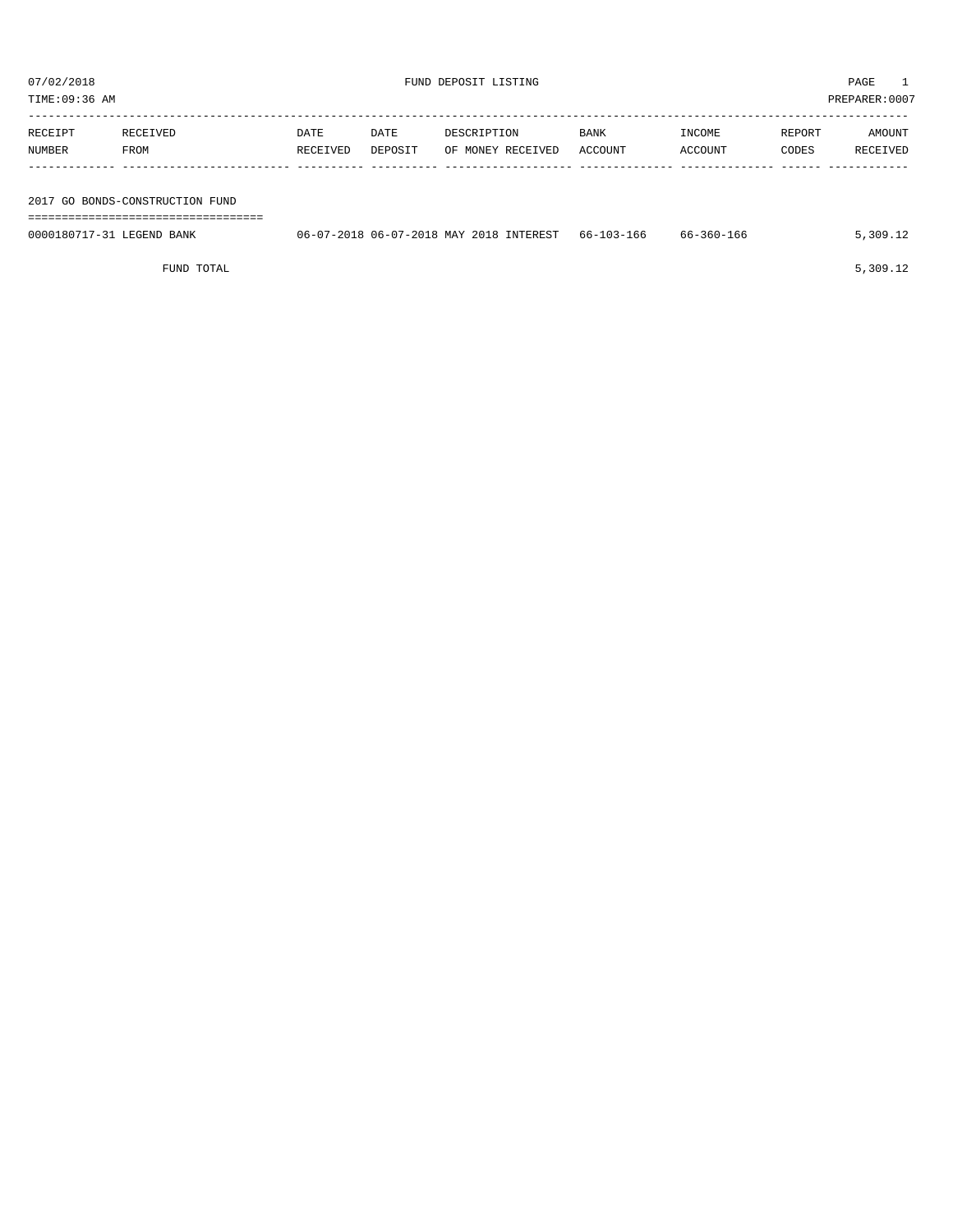| RIGHT OF WAY FUND |          |          |         |                   |         |         |        |               |
|-------------------|----------|----------|---------|-------------------|---------|---------|--------|---------------|
|                   |          |          |         |                   |         |         |        |               |
| NUMBER            | FROM     | RECEIVED | DEPOSIT | OF MONEY RECEIVED | ACCOUNT | ACCOUNT | CODES  | RECEIVED      |
| RECEIPT           | RECEIVED | DATE     | DATE    | DESCRIPTION       | BANK    | INCOME  | REPORT | AMOUNT        |
|                   |          |          |         |                   |         |         |        |               |
| TIME:09:36 AM     |          |          |         |                   |         |         |        | PREPARER:0007 |

| 0000180698-08<br>TEXPOOL                  | INTEREST<br>MAY<br>201.R<br>$-20$<br>$-201$<br>$06 - u$<br>06. | $70 -$<br>. U 3 – .            | $70-$<br>. 00<br>$5011 -$ |  |
|-------------------------------------------|----------------------------------------------------------------|--------------------------------|---------------------------|--|
| 000018071<br><b>BANK</b><br><b>FCFNIT</b> | <b>TNTEREST</b><br>, MAY<br>06-07-20<br>201.R<br>$\sim$<br>06. | ' 00<br>$70-$<br><u>າດຈ- .</u> | .00<br>$70 -$<br>360-     |  |

FUND TOTAL 119.98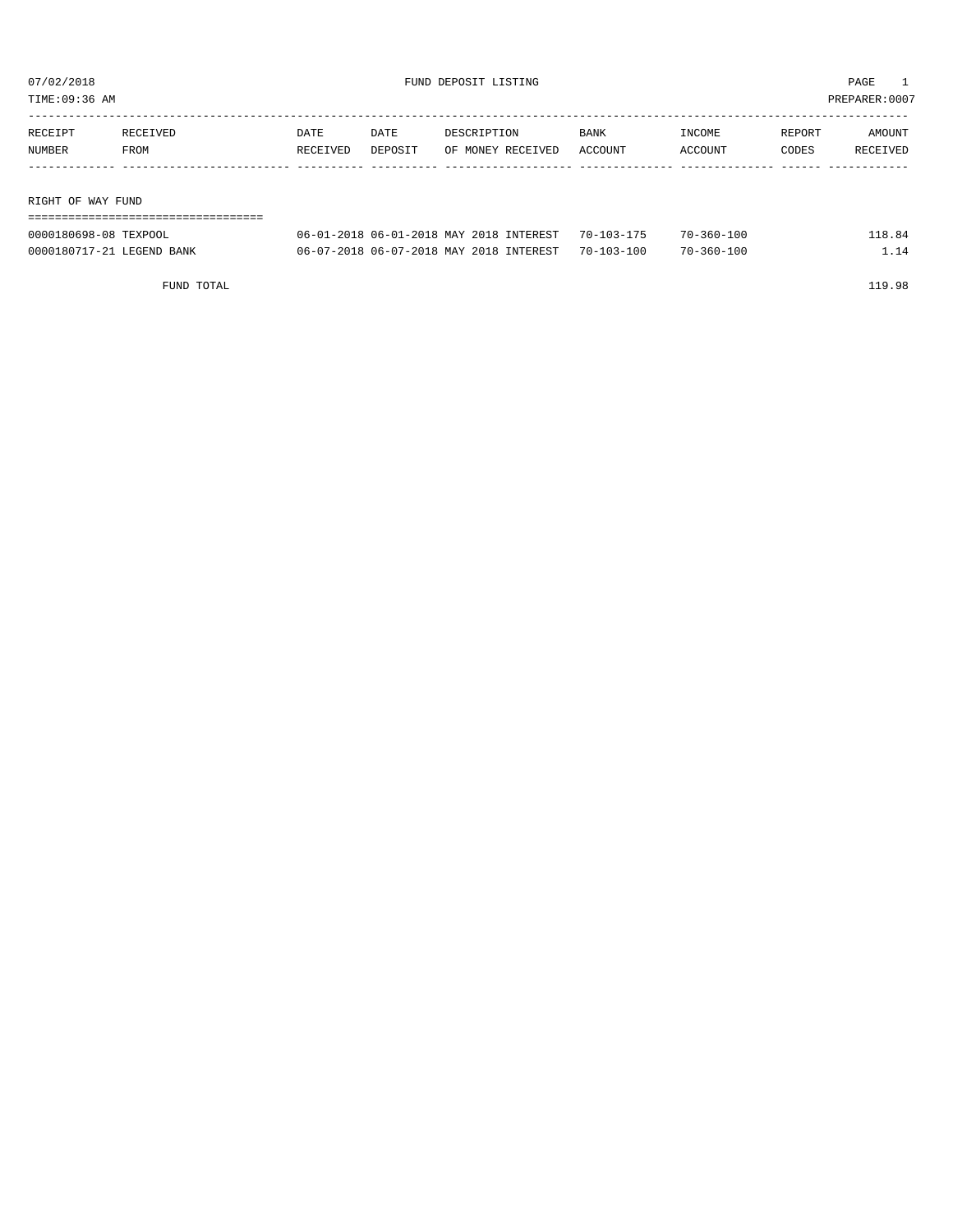| 07/02/2018<br>FUND DEPOSIT LISTING<br>TIME:09:36 AM |                                     |                  |                 |                                  |                 |                   | PAGE<br>PREPARER: 0007 |                    |
|-----------------------------------------------------|-------------------------------------|------------------|-----------------|----------------------------------|-----------------|-------------------|------------------------|--------------------|
| RECEIPT<br>NUMBER                                   | RECEIVED<br>FROM                    | DATE<br>RECEIVED | DATE<br>DEPOSIT | DESCRIPTION<br>OF MONEY RECEIVED | BANK<br>ACCOUNT | INCOME<br>ACCOUNT | REPORT<br>CODES        | AMOUNT<br>RECEIVED |
|                                                     | INVESTIGATOR CRIMES AGAINST CHILDRE |                  |                 |                                  |                 |                   |                        |                    |

0000180724-01 GOVERNOR 06-11-2018 06-11-2018 SPECIAL INVESTIGATO 72-103-100 72-330-560 8,078.50

FUND TOTAL 8,078.50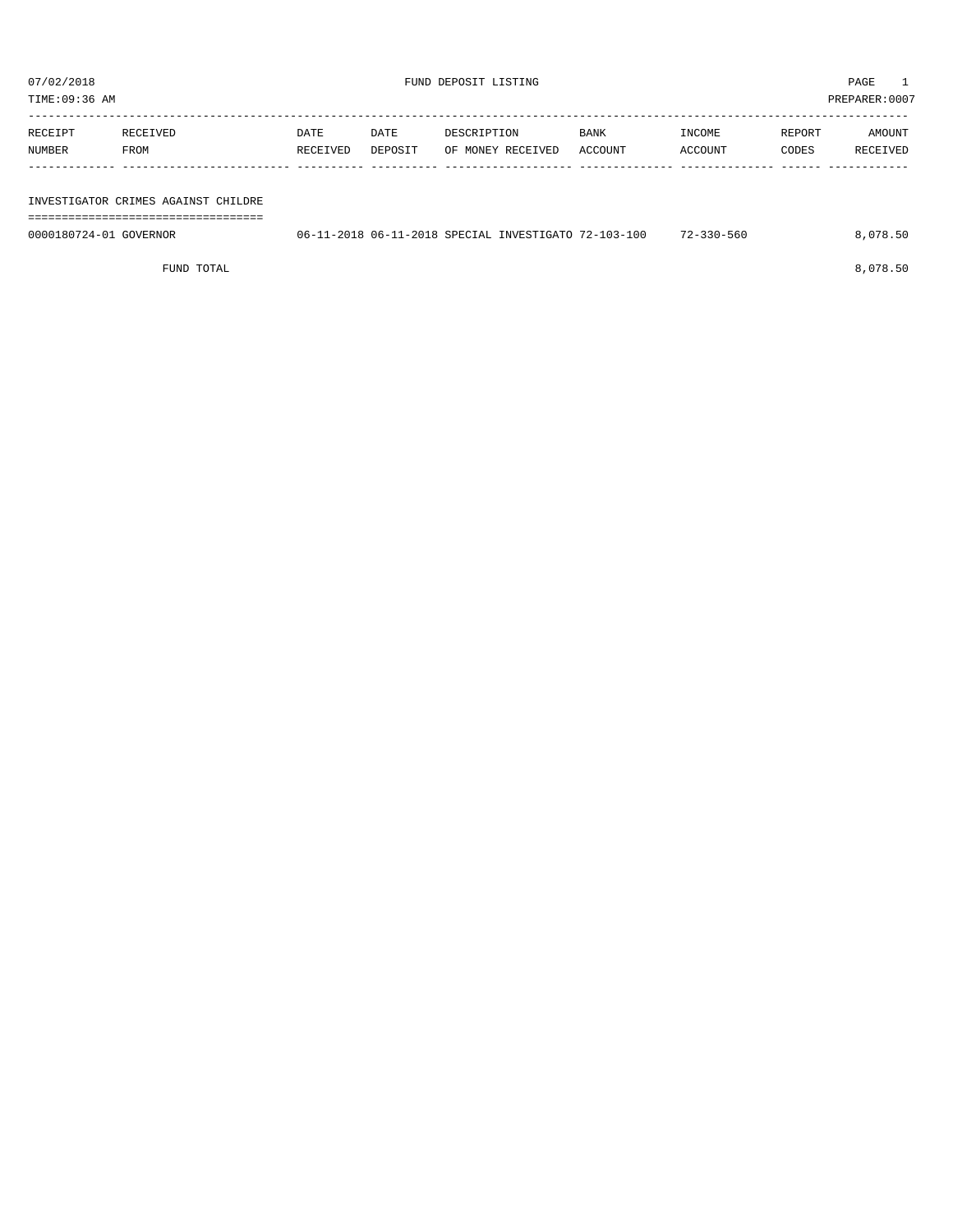TIME:09:36 AM PREPARER:0007

| RECEIPT | RECEIVED | <b>DATE</b> | DATE    | DESCRIPTION       | <b>BANK</b> | INCOME  | REPORT | AMOUNT   |
|---------|----------|-------------|---------|-------------------|-------------|---------|--------|----------|
| NUMBER  | FROM     | RECEIVED    | DEPOSIT | OF MONEY RECEIVED | ACCOUNT     | ACCOUNT | CODES  | RECEIVED |
|         |          |             |         |                   |             |         |        |          |
|         |          |             |         |                   |             |         |        |          |

VETERANS COURT PROGRAM

===================================

| 0000180754-01 JESSICA BOWIE | 06-15-2018 06-15-2018 VETERANS COURT | $80 - 103 - 180$ | $80 - 370 - 180$ | 50.00 |
|-----------------------------|--------------------------------------|------------------|------------------|-------|
|                             |                                      |                  |                  |       |

FUND TOTAL 50.00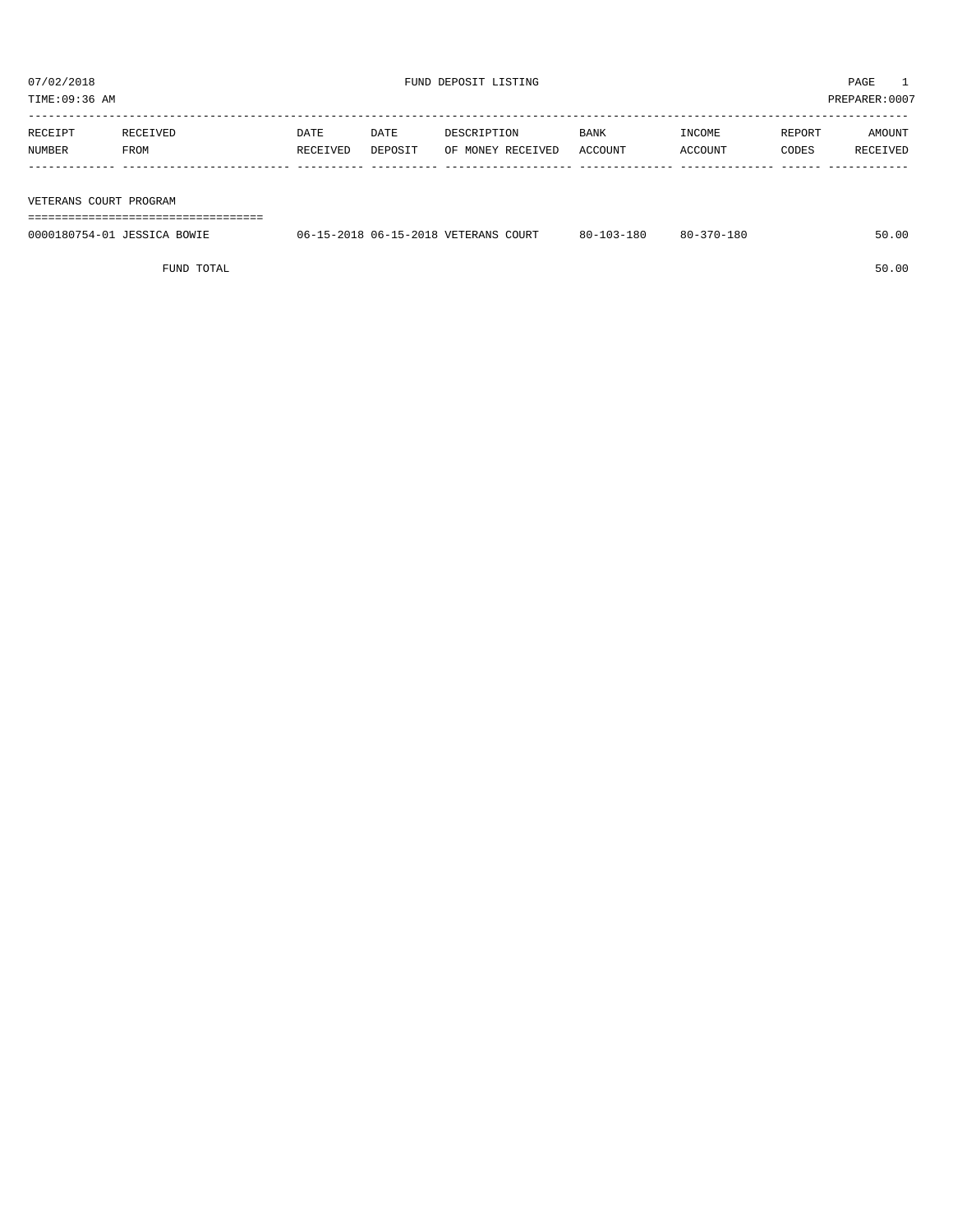| RECEIPT | RECEIVED | DATE     | DATE    | DESCRIPTION       | <b>BANK</b> | INCOME  | REPORT | AMOUNT   |
|---------|----------|----------|---------|-------------------|-------------|---------|--------|----------|
| NUMBER  | FROM     | RECEIVED | DEPOSIT | OF MONEY RECEIVED | ACCOUNT     | ACCOUNT | CODES  | RECEIVED |
|         |          |          |         |                   |             |         |        |          |
|         |          |          |         |                   |             |         |        |          |

LAKE ROAD IMPACT FUND

===================================

| 0000180730-01 NORTH TEXAS MUNICIPAL | 06-11-2018 06-11-2018 YEAR 1 LAKE ROAD IM 81-103-100 | 81-318-181 | 100,000.00 |
|-------------------------------------|------------------------------------------------------|------------|------------|
|-------------------------------------|------------------------------------------------------|------------|------------|

 $FUND$  to the contract of  $100,000.00$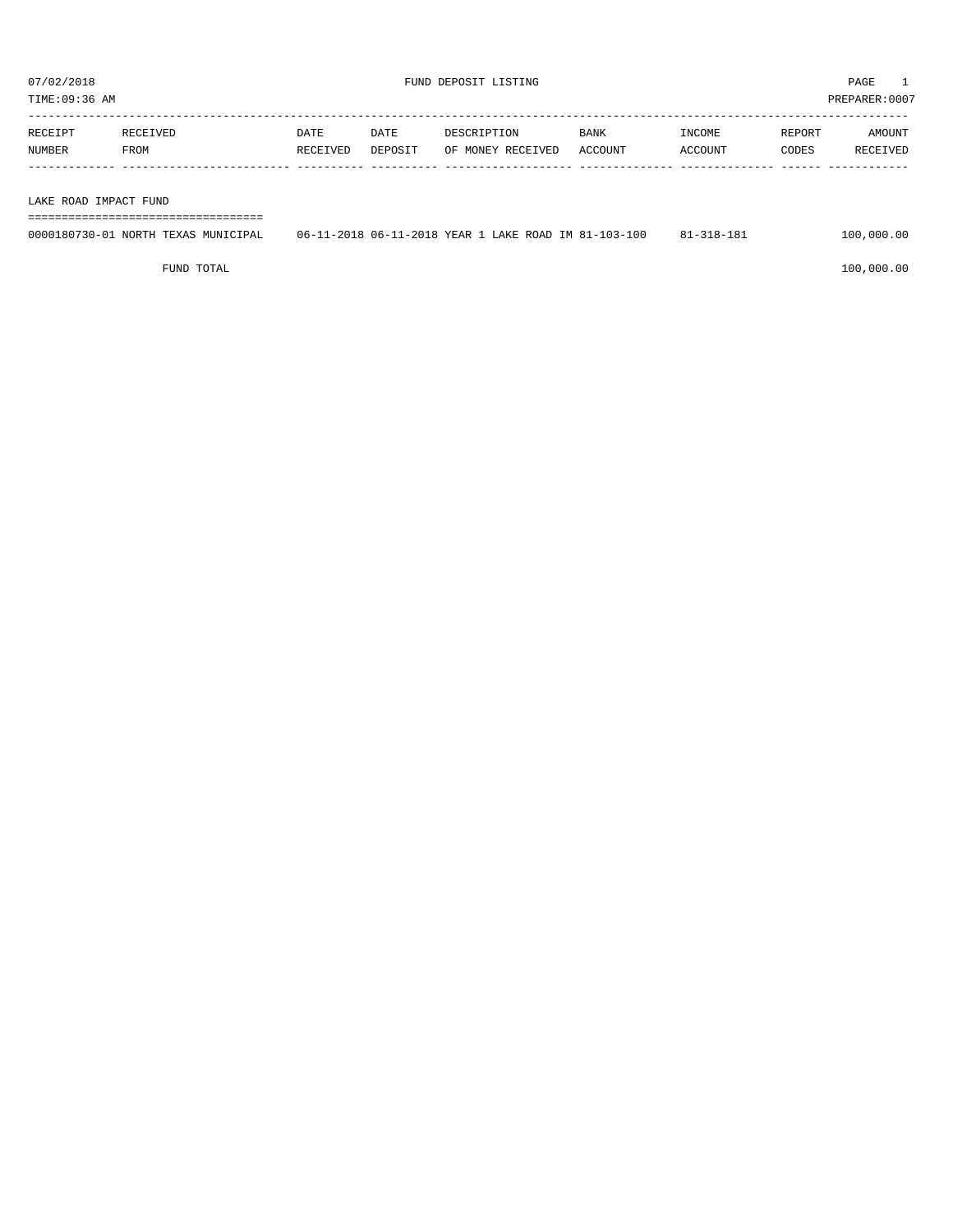| RECEIPT | RECEIVED | DATE     | DATE    | DESCRIPTION       | BANK    | INCOME         | REPORT | AMOUNT   |
|---------|----------|----------|---------|-------------------|---------|----------------|--------|----------|
| NUMBER  | FROM     | RECEIVED | DEPOSIT | OF MONEY RECEIVED | ACCOUNT | <b>ACCOUNT</b> | CODES  | RECEIVED |
|         |          |          |         |                   |         |                |        |          |
|         |          |          |         |                   |         |                |        |          |

LAKE ROAD IMPACT FUND PCT.3

| 0000180730-02 NORTH TEXAS MUNICIPAL | 06-11-2018 06-11-2018 YEAR 1 LAKE ROAD IM 82-103-100 | 82-318-182 | 484, 263.00 |
|-------------------------------------|------------------------------------------------------|------------|-------------|

FUND TOTAL 484,263.00

===================================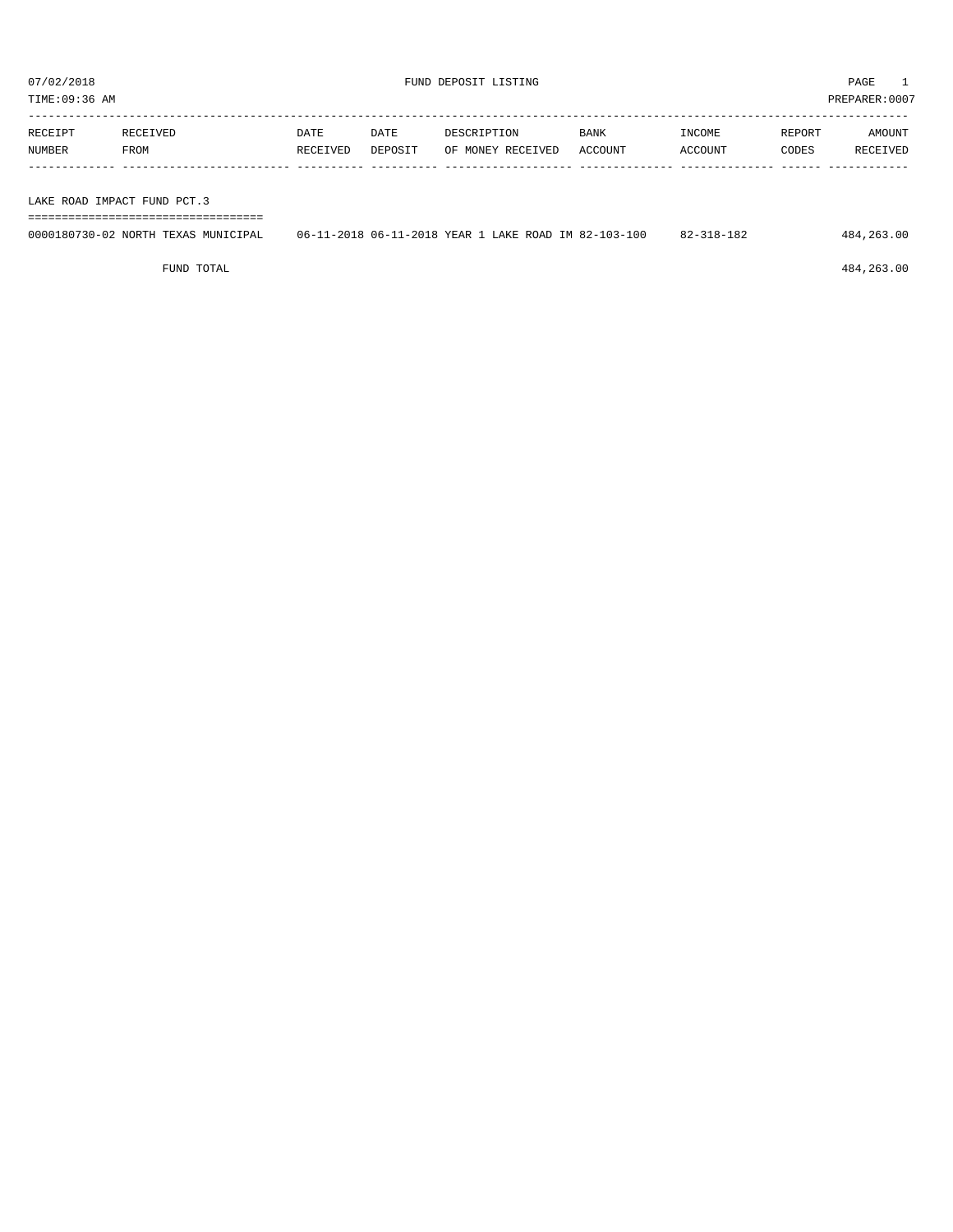TIME:09:36 AM PREPARER:0007

| RECEIPT | RECEIVED    | DATE     | DATE    | DESCRIPTION       | <b>BANK</b> | INCOME  | REPORT | AMOUNT   |
|---------|-------------|----------|---------|-------------------|-------------|---------|--------|----------|
| NUMBER  | <b>FROM</b> | RECEIVED | DEPOSIT | OF MONEY RECEIVED | ACCOUNT     | ACCOUNT | CODES  | RECEIVED |
|         |             |          |         |                   |             |         |        |          |
|         |             |          |         |                   |             |         |        |          |

LAKE ROAD IMPACT FUND PCT.4

===================================

| 0000180730-03 NORTH TEXAS MUNICIPAL<br>06-11-2018 06-11-2018 YEAR 1 LAKE ROAD IM 83-103-100<br>387,000.00<br>$83 - 318 - 183$ |  |
|-------------------------------------------------------------------------------------------------------------------------------|--|
|-------------------------------------------------------------------------------------------------------------------------------|--|

FUND TOTAL 387,000.00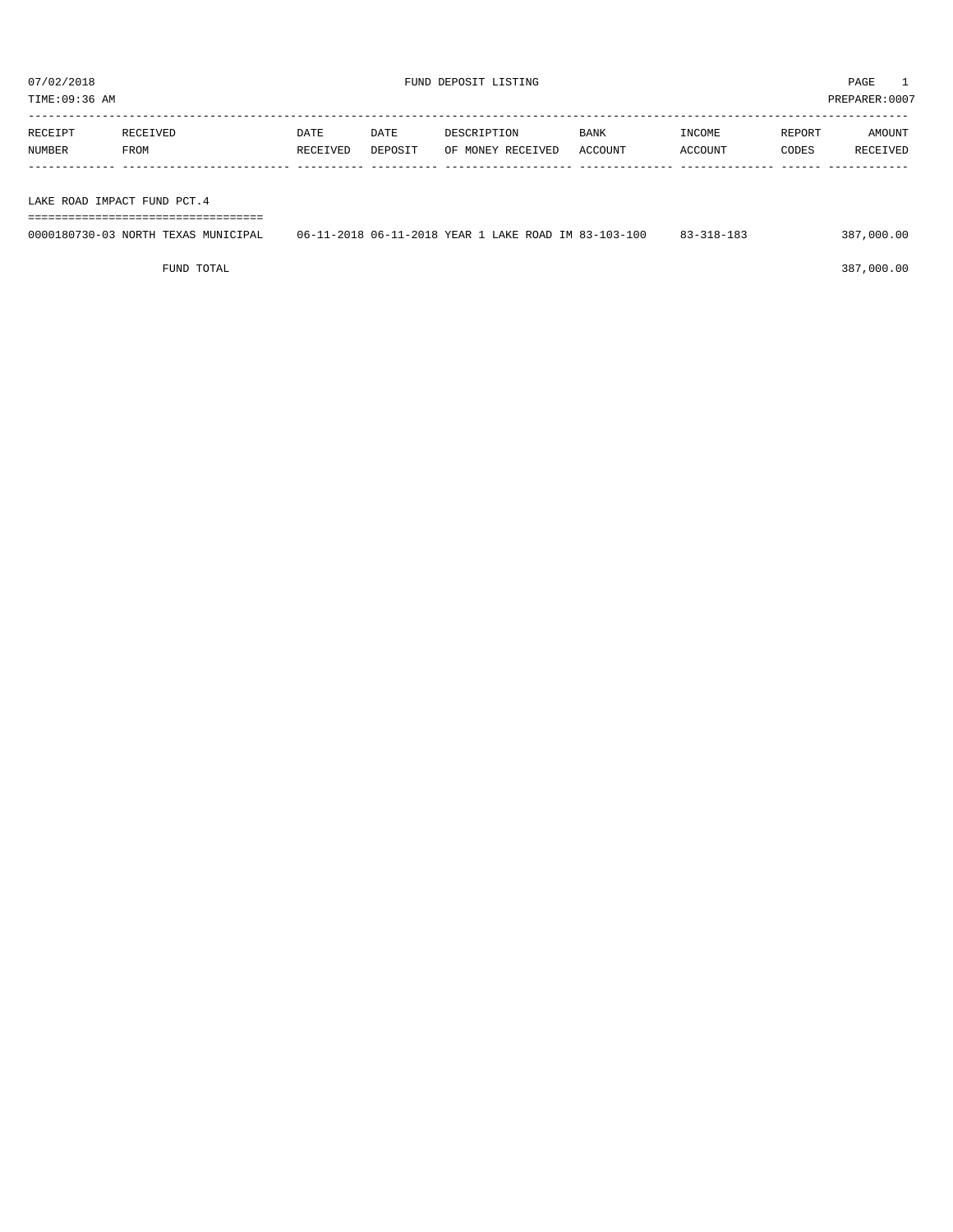07/02/2018 FUND DEPOSIT LISTING PAGE 1

| RECEIPT | <b>RECEIVED</b> | DATE            | DATE    | DESCRIPTION       | <b>BANK</b> | INCOME  | <b>REPORT</b> | AMOUNT          |
|---------|-----------------|-----------------|---------|-------------------|-------------|---------|---------------|-----------------|
| NUMBER  | FROM            | <b>RECEIVED</b> | DEPOSIT | OF MONEY RECEIVED | ACCOUNT     | ACCOUNT | CODES         | <b>RECEIVED</b> |
|         |                 |                 |         |                   |             |         |               |                 |

#### JUVENILE PROBATION

| ==================================== |                                          |  |                  |                  |       |
|--------------------------------------|------------------------------------------|--|------------------|------------------|-------|
| 0000180718-01 JUVENILE PROBATION     | 06-08-2018 06-08-2018 PID-2219 DEFERRED  |  | $87 - 103 - 187$ | 87-340-575       | 5.00  |
| 0000180719-01 JUVENILE PROBATION     | 06-08-2018 06-08-2018 PID-2213 DEFERRED  |  | $87 - 103 - 187$ | $87 - 340 - 575$ | 20.00 |
| 0000180751-01 JUVENILE PROBATION     | 06-15-2018 06-15-2018 PID-2217 PROBATION |  | 87-103-187       | $87 - 340 - 575$ | 20.00 |
| 0000180752-01 JUVENILE PROBATION     | 06-15-2018 06-15-2018 PID-2177 PROBATION |  | 87-103-187       | $87 - 340 - 575$ | 10.00 |
| 0000180753-01 JUVENILE PROBATION     | 06-15-2018 06-15-2018 PID-2219 DEFERRED  |  | 87-103-187       | $87 - 340 - 575$ | 15.00 |
| 0000180777-01 JUVENILE PROBATION     | 06-22-2018 06-22-2018 PID-2217 PROBATION |  | $87 - 103 - 187$ | $87 - 340 - 575$ | 30.00 |
| 0000180778-01 JUVENILE PROBATION     | 06-22-2018 06-22-2018 PID-2227 DEFERRED  |  | $87 - 103 - 187$ | $87 - 340 - 575$ | 20.00 |
|                                      |                                          |  |                  |                  |       |

FUND TOTAL 120.00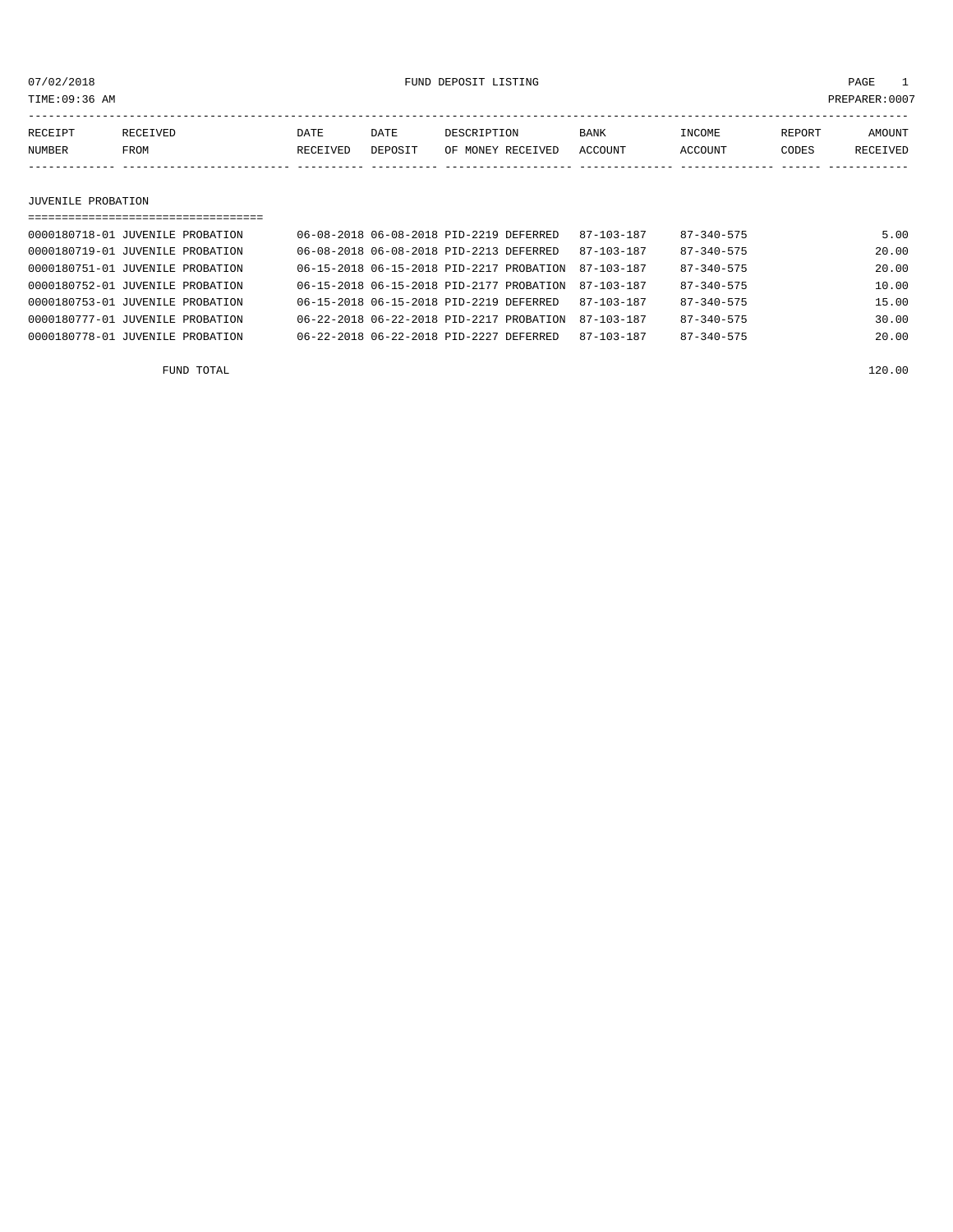07/02/2018 FUND DEPOSIT LISTING PAGE 1

| RECEIPT | <b>RECEIVED</b> | DATE     | DATE    | DESCRIPTION          | <b>BANK</b>    | INCOME  | <b>REPORT</b> | AMOUNT          |
|---------|-----------------|----------|---------|----------------------|----------------|---------|---------------|-----------------|
| NUMBER  | FROM            | RECEIVED | DEPOSIT | RECEIVED<br>OF MONEY | <b>ACCOUNT</b> | ACCOUNT | CODES         | <b>RECEIVED</b> |
|         |                 |          |         |                      |                |         |               |                 |

#### TEXAS JUVENILE JUSTICE DEPT.

| 0000180717-29 LEGEND BANK        |                           | 06-07-2018 06-07-2018 MAY 2018 INTEREST              | $89 - 103 - 992$ | $89 - 360 - 189$ | 1.44     |  |  |
|----------------------------------|---------------------------|------------------------------------------------------|------------------|------------------|----------|--|--|
| 0000180755-01 GOVERNOR           |                           | 06-18-2018 06-18-2018 STRUCTURED FAMILY              | $89 - 103 - 689$ | $89 - 330 - 908$ | 7,000.00 |  |  |
| 0000180776-01 JUVENILE PROBATION |                           | 06-22-2018 06-22-2018 PID-2217 COUNSELING 89-103-998 |                  | 89-594-414       | 25.00    |  |  |
| $0000180786 - 01$ T.J.J.D.       |                           | 06-27-2018 06-27-2018 REG. DEV.                      | $89 - 103 - 999$ | $89 - 330 - 920$ | 1,548.00 |  |  |
| 0000180786-02 T.J.J.D.           |                           | 06-27-2018 06-27-2018 MENTAL HEALTH                  | $89 - 103 - 998$ | $89 - 330 - 919$ | 1,253.00 |  |  |
| $0000180786 - 03$ T.J.J.D.       |                           | 06-27-2018 06-27-2018 COMM. DIV.                     | $89 - 103 - 997$ | $89 - 330 - 918$ | 1,000.00 |  |  |
| 0000180786-04 T.J.J.D.           | 06-27-2018 06-27-2018 PPA |                                                      | $89 - 103 - 996$ | 89-330-917       | 1,000.00 |  |  |
| 0000180786-05 T.J.J.D.           |                           | 06-27-2018 06-27-2018 COMM. PROG.                    | $89 - 103 - 994$ | 89-330-916       | 6,667.00 |  |  |
| 0000180786-06 T.J.J.D.           |                           | 06-27-2018 06-27-2018 BASIC                          | $89 - 103 - 993$ | $89 - 330 - 915$ | 9,705.00 |  |  |

FUND TOTAL 28,199.44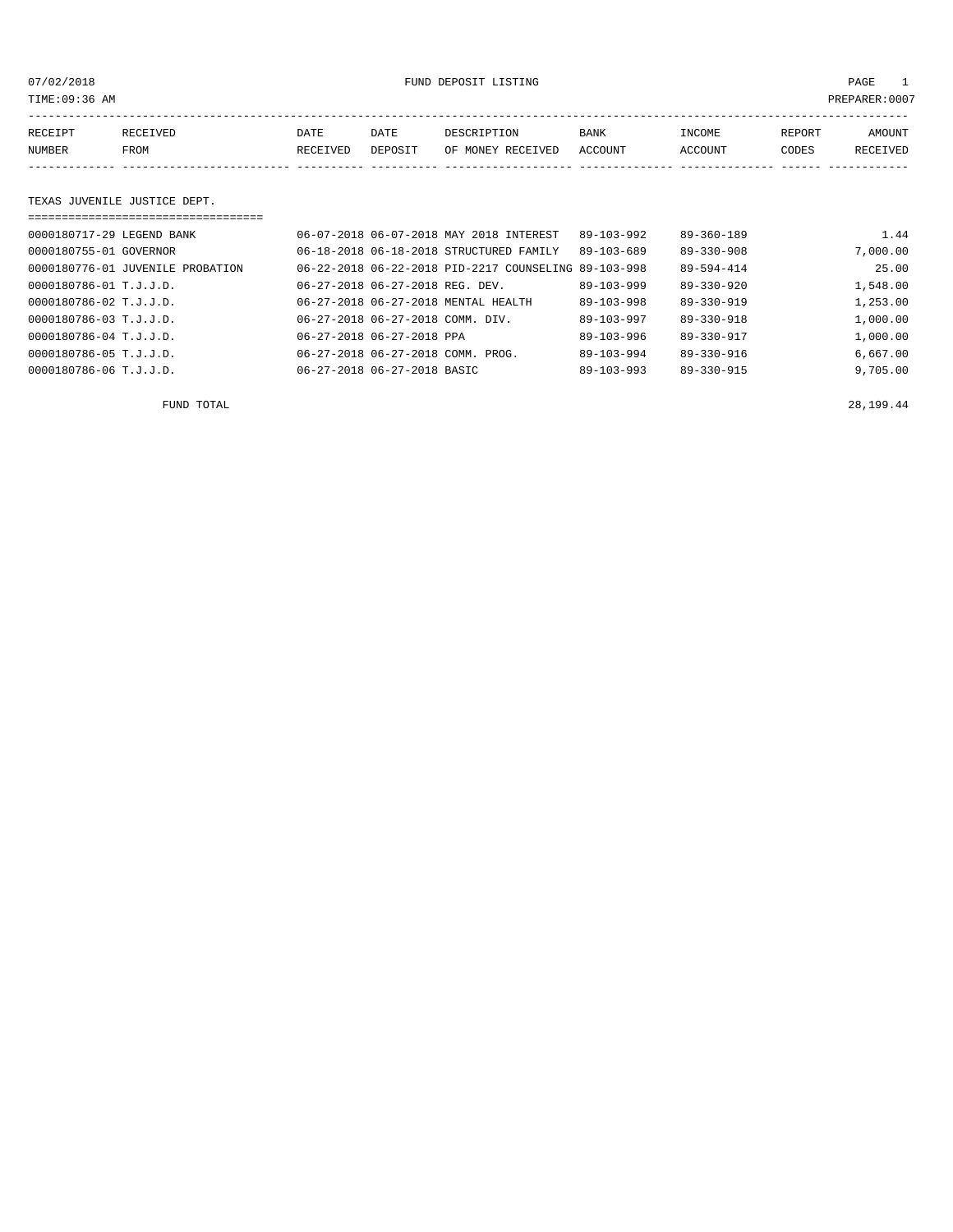TIME:09:36 AM PREPARER:0007

| RECEIPT | RECEIVED | DATE     | DATE    | DESCRIPTION       | <b>BANK</b> | INCOME  | REPORT | AMOUNT   |
|---------|----------|----------|---------|-------------------|-------------|---------|--------|----------|
| NUMBER  | FROM     | RECEIVED | DEPOSIT | OF MONEY RECEIVED | ACCOUNT     | ACCOUNT | CODES  | RECEIVED |
|         |          |          |         |                   |             |         |        |          |
|         |          |          |         |                   |             |         |        |          |

#### STATZER FUND

| 0000180698-09 TEXPOOL     | 06-01-2018 06-01-2018 MAY 2018 INTEREST            | 92-103-175 | 92-360-100       | 57.95 |
|---------------------------|----------------------------------------------------|------------|------------------|-------|
| 0000180717-22 LEGEND BANK | 06-07-2018 06-07-2018 MAY 2018 INTEREST 92-103-100 |            | $92 - 360 - 100$ | 0.26  |

FUND TOTAL 58.21